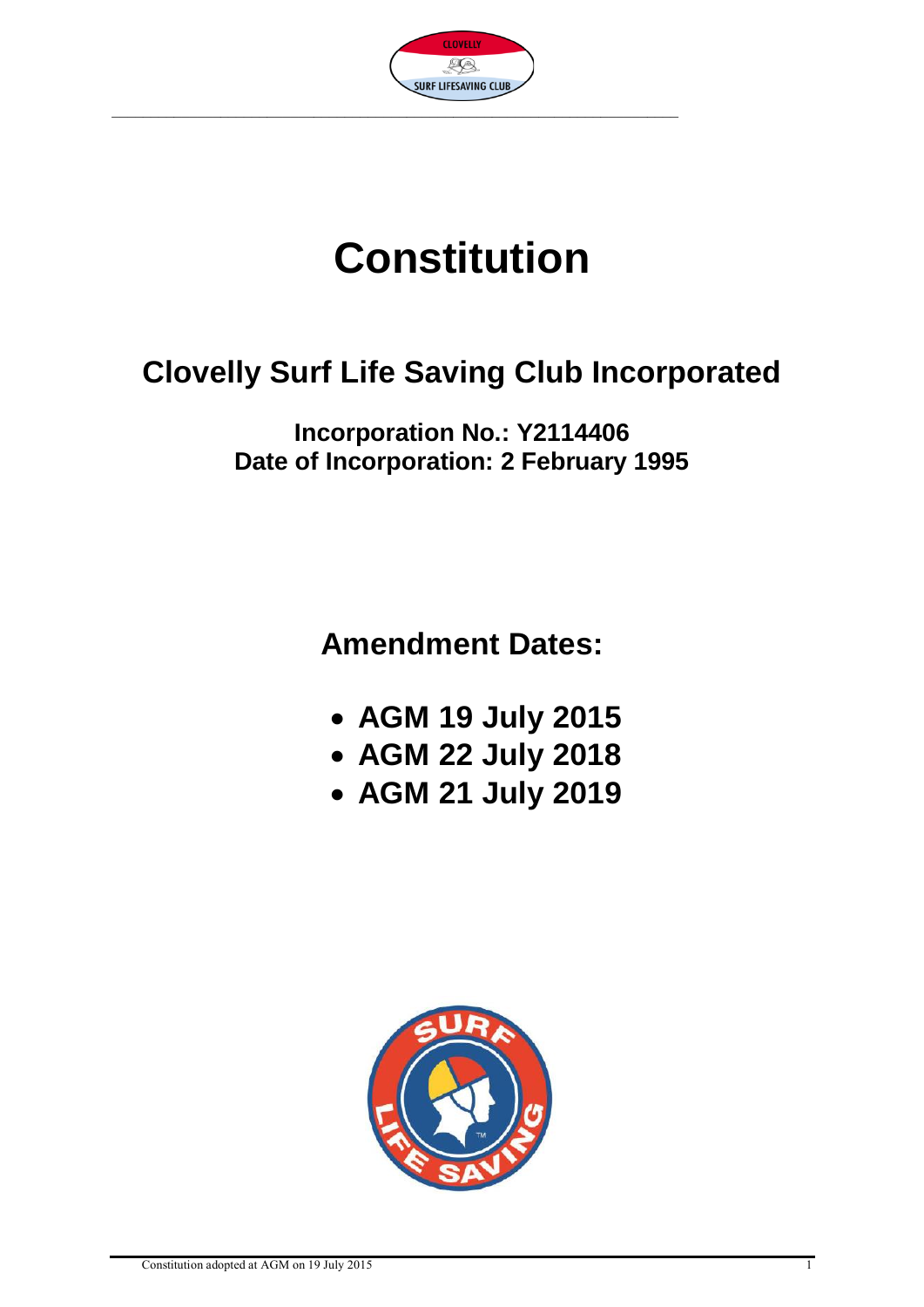

# **TABLE OF CONTENTS**

# **RULES**

| 1.                                                           |  |
|--------------------------------------------------------------|--|
| 2.                                                           |  |
| 3.                                                           |  |
| 4.                                                           |  |
| 5.                                                           |  |
| 5.1<br>5.2                                                   |  |
| 5.3                                                          |  |
| 6.                                                           |  |
| 6.1<br>6.2                                                   |  |
| 7.                                                           |  |
| 7.1<br>7.2<br>7.3                                            |  |
| 8.                                                           |  |
| 8.1<br>8.2<br>8.3<br>8.4<br>8.5<br>8.6<br>8.7<br>8.8<br>8.9  |  |
| 9.                                                           |  |
| 10.                                                          |  |
| 10.1<br>10.2<br>10.3<br>10.4<br>10.5                         |  |
| 11.                                                          |  |
| 11.1<br>11.2<br>11.3<br>11.4<br>11.5<br>11.6<br>11.7<br>11.8 |  |
| 12.                                                          |  |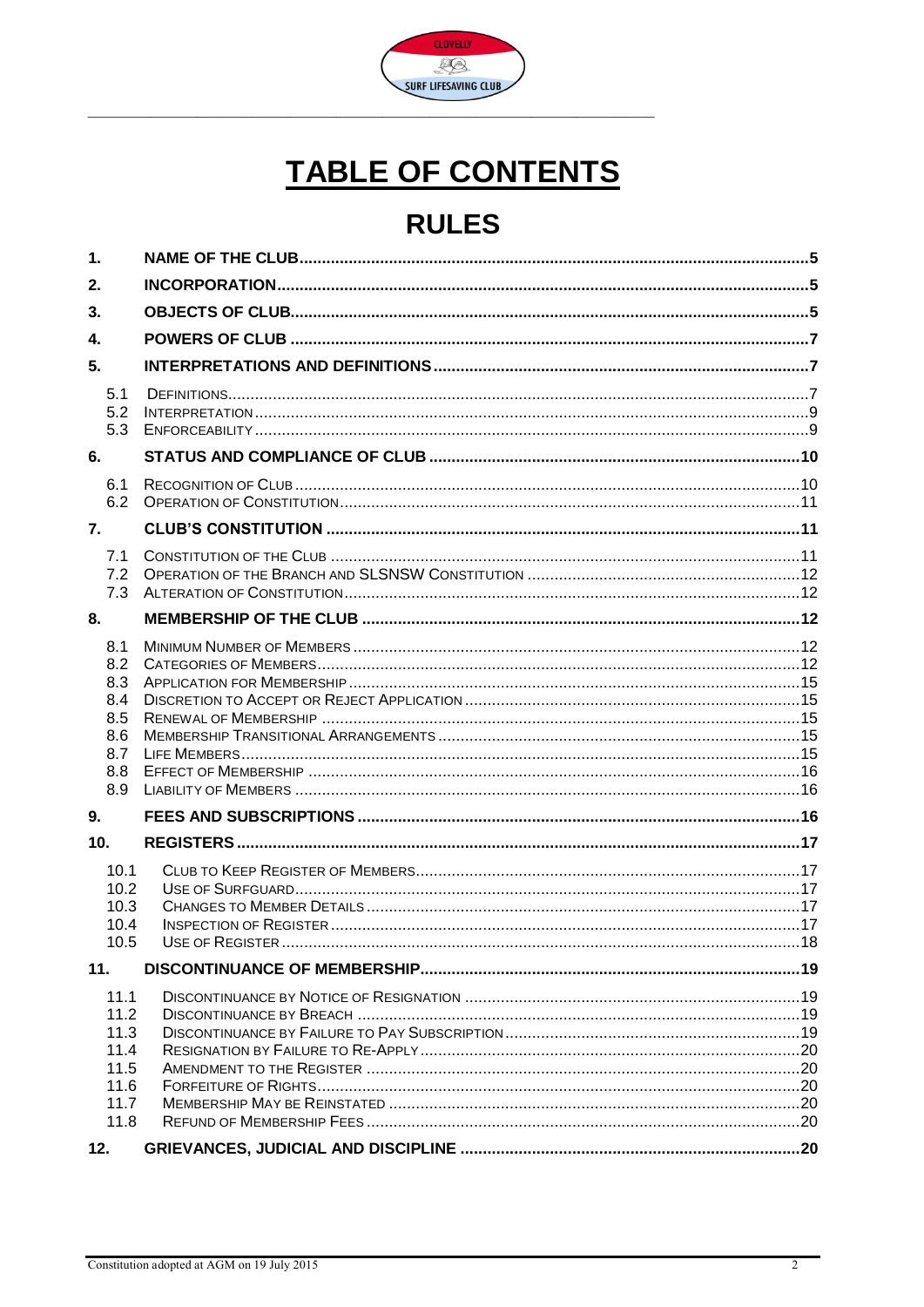

| 13.          |  |
|--------------|--|
| 13.1         |  |
| 13.2<br>13.3 |  |
| 14.          |  |
| 14.1         |  |
| 14.2         |  |
| 15.          |  |
| 15.1         |  |
| 15.2<br>15.3 |  |
| 15.4         |  |
| 15.5         |  |
| 16.          |  |
| 16.1         |  |
| 16.2<br>16.3 |  |
| 16.4         |  |
| 16.5         |  |
| 16.6<br>16.7 |  |
|              |  |
| 17.          |  |
| 18.          |  |
| 18.1         |  |
| 18.2<br>18.3 |  |
| 18.4         |  |
| 18.5         |  |
| 18.6<br>18.7 |  |
| 19.          |  |
| 19.1         |  |
| 19.2         |  |
| 20.          |  |
| 20.1         |  |
| 20.2         |  |
| 20.3         |  |
| 21.          |  |
| 21.1         |  |
| 21.2<br>21.3 |  |
| 21.4         |  |
| 21.5         |  |
| 21.6<br>21.7 |  |
| 21.8         |  |
| 21.9         |  |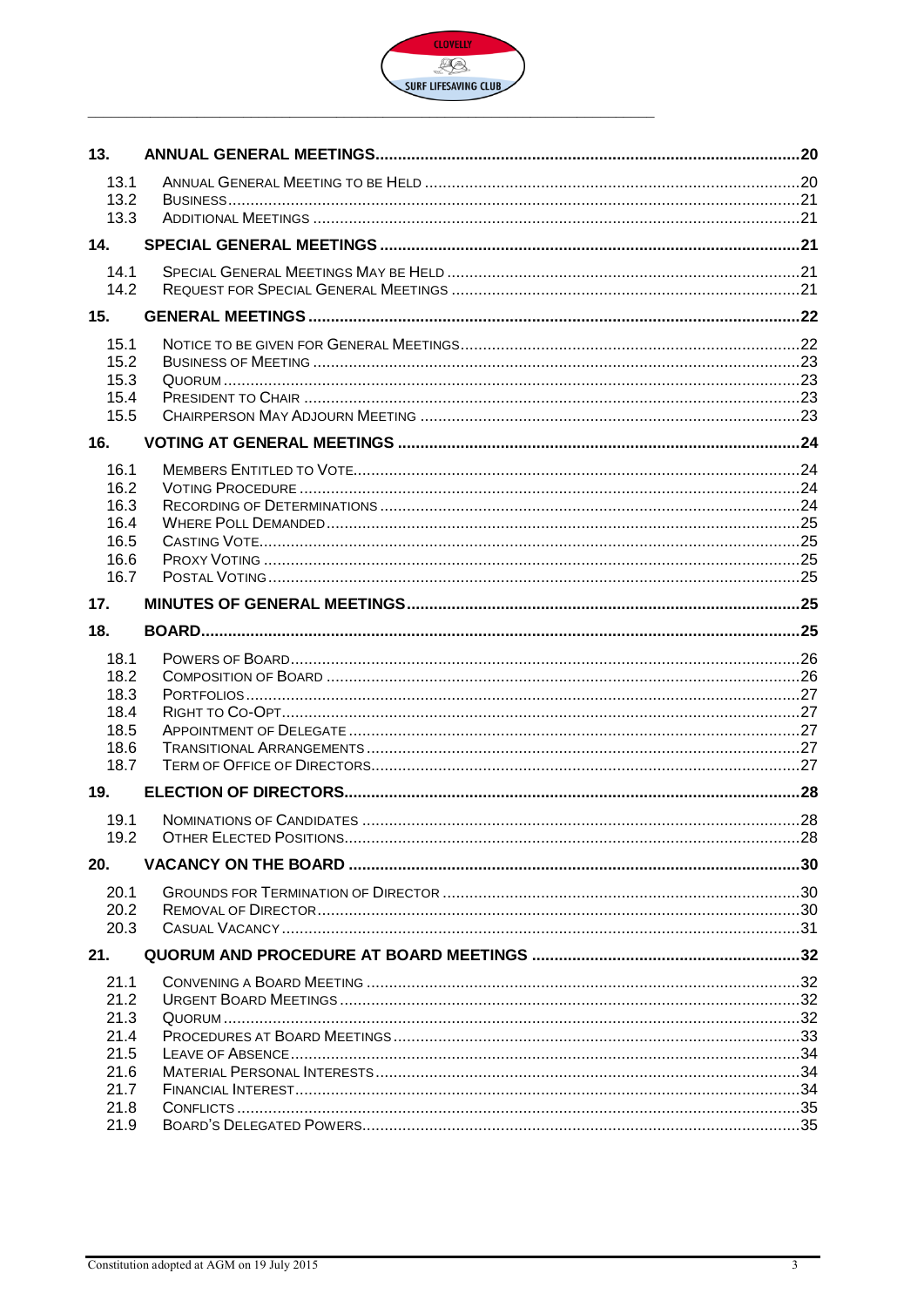

| 22.              |  |
|------------------|--|
| 22.1             |  |
| 22.2             |  |
| 22.3             |  |
| 22.4<br>2241     |  |
| 22.4.2           |  |
| 22.4.3           |  |
| 22.4.4           |  |
| 22.4.5           |  |
| 22.4.6<br>22.4.7 |  |
|                  |  |
| 23.              |  |
| 23.1<br>23.2     |  |
|                  |  |
| 24.              |  |
| 25.              |  |
| 25.1             |  |
| 25.2<br>25.3     |  |
| 25.6             |  |
| 26.              |  |
| 26.1             |  |
| 26.2             |  |
| 26.3<br>26.4     |  |
| 26.5             |  |
| 26.6             |  |
| 27.              |  |
| 28.              |  |
| 29.              |  |
| 30.              |  |
| 31.              |  |
| 32.              |  |
| 33.              |  |
| 34.              |  |
| 35.              |  |
| 36.              |  |
| 36.1             |  |
| 36.2             |  |
| 37.              |  |
| 38.              |  |
| 39.              |  |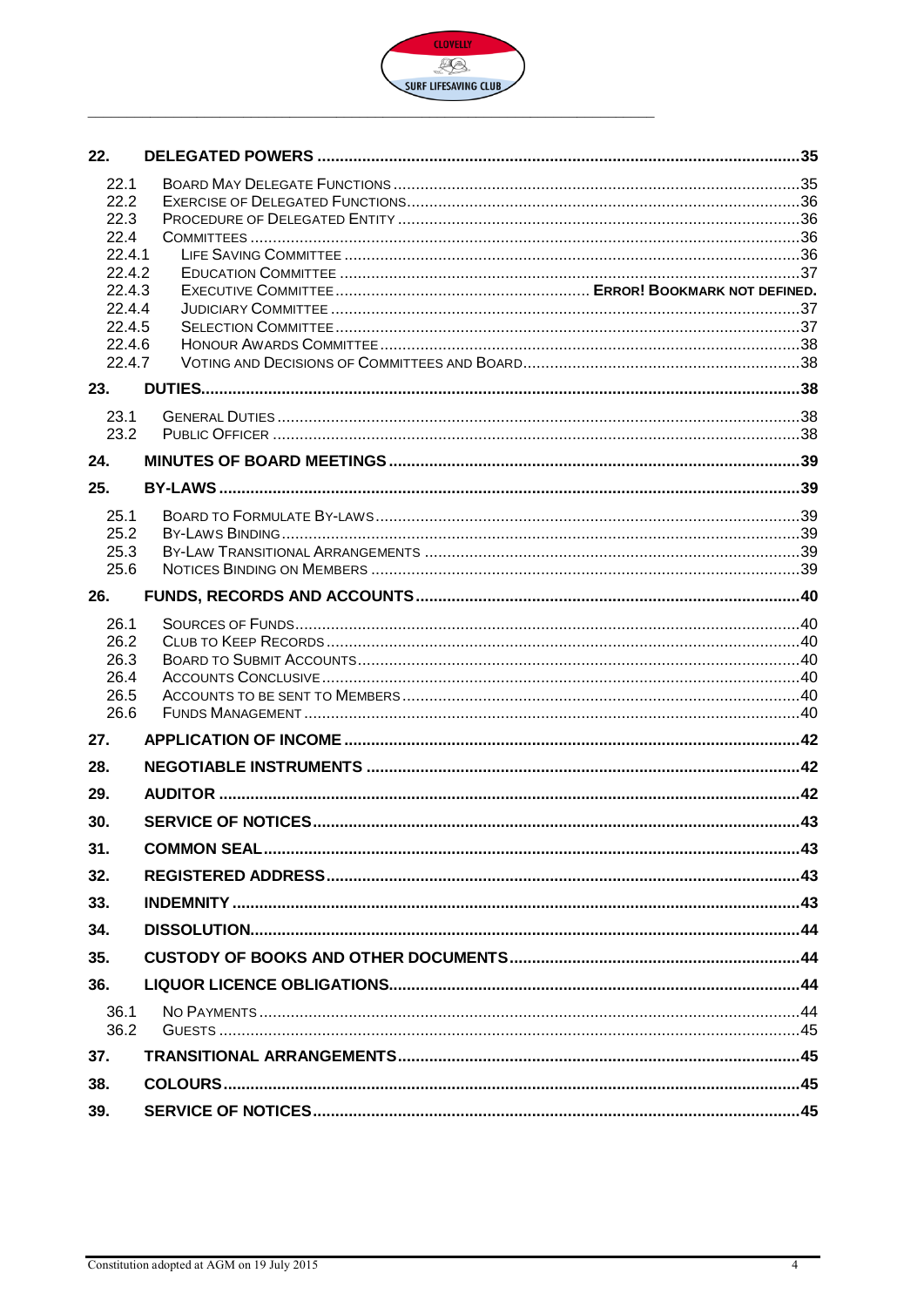

# **CLOVELLY SURF LIFE SAVING CLUB INC**

### <span id="page-4-0"></span>**1. NAME OF THE CLUB**

The name of the incorporated association is Clovelly Surf Life Saving Club Incorporated (**Club).**

\_\_\_\_\_\_\_\_\_\_\_\_\_\_\_\_\_\_\_\_\_\_\_\_\_\_\_\_\_\_\_\_\_\_\_\_\_\_\_\_\_\_\_\_\_\_\_\_\_\_\_\_\_\_\_\_\_\_\_\_\_\_\_\_\_\_\_\_\_\_\_\_\_\_\_\_\_\_\_\_\_\_\_\_\_\_\_\_\_\_\_\_\_\_\_\_\_\_\_\_\_\_\_\_\_\_\_\_\_\_\_\_\_\_\_\_\_\_\_\_\_\_\_\_\_\_\_\_\_\_\_\_\_\_\_\_\_\_\_\_\_\_\_\_\_\_\_\_\_\_\_\_\_\_\_\_\_\_\_\_\_\_\_\_\_\_\_\_\_\_\_\_\_\_\_\_\_\_\_\_\_\_\_\_\_\_\_\_\_\_\_\_\_\_\_\_\_\_\_\_\_\_\_\_\_\_\_\_\_\_\_\_\_\_\_\_\_\_\_\_\_\_\_\_\_\_\_\_\_\_\_\_\_\_\_\_\_\_\_\_\_\_\_\_\_\_\_\_\_\_\_\_\_\_\_\_\_\_\_\_\_\_\_\_\_\_\_\_\_\_\_\_\_\_\_\_\_\_\_\_\_\_

### <span id="page-4-1"></span>**2. INCORPORATION**

The Club is incorporated under the Act and shall remain incorporated.

### <span id="page-4-2"></span>**3. OBJECTS OF CLUB**

 $\_$  ,  $\_$  ,  $\_$  ,  $\_$  ,  $\_$  ,  $\_$  ,  $\_$  ,  $\_$  ,  $\_$  ,  $\_$  ,  $\_$  ,  $\_$  ,  $\_$  ,  $\_$  ,  $\_$  ,  $\_$  ,  $\_$  ,  $\_$  ,  $\_$  ,  $\_$  ,  $\_$  ,  $\_$  ,  $\_$  ,  $\_$  ,  $\_$  ,  $\_$  ,  $\_$  ,  $\_$  ,  $\_$  ,  $\_$  ,  $\_$  ,  $\_$  ,  $\_$  ,  $\_$  ,  $\_$  ,  $\_$  ,  $\_$  ,

The Club is established for these Objects. The Objects of the Club are to:

- (1) Provide for the conduct, encouragement, promotion and administration of surf lifesaving throughout Clovelly;
- (2) Participate as a Member of SLSNSW and SLSA through and by which surf lifesaving and the preservation of life in the aquatic environment can be conducted, encouraged, promoted, advanced and administered;
- (3) Ensure the maintenance and enhancement of the Club, SLSNSW, Surf Life Saving Clubs, SLSA and surf lifesaving, its standards, quality and reputation for the benefit of the Members and surf lifesaving;
- (4) At all times promote mutual trust and confidence between the Club, SLSNSW, Surf Life Saving Clubs, SLSA and the Members in pursuit of these objects;
- (5) At all times act on behalf of and in the interest of the Members and surf lifesaving;
- (6) Promote the economic and community service success, strength and stability of the Club, SLSNSW, Surf Life Saving Clubs, SLSA and surf lifesaving;
- (7) Affiliate with and otherwise liaise with SLSNSW and SLSA in the pursuit of these objects and surf lifesaving;
- (8) Conduct, encourage, promote, advance and control surf lifesaving in Clovelly, its many aspects devoted to aquatic safety and management and the preservation of life in the aquatic environment;
- (9) Conduct or commission research and development for improvements in methods of surf lifesaving and surf lifesaving equipment and in all ways to improve and safeguard the use of the aquatic environment;
- (10) Use and protect the Intellectual Property Guidelines;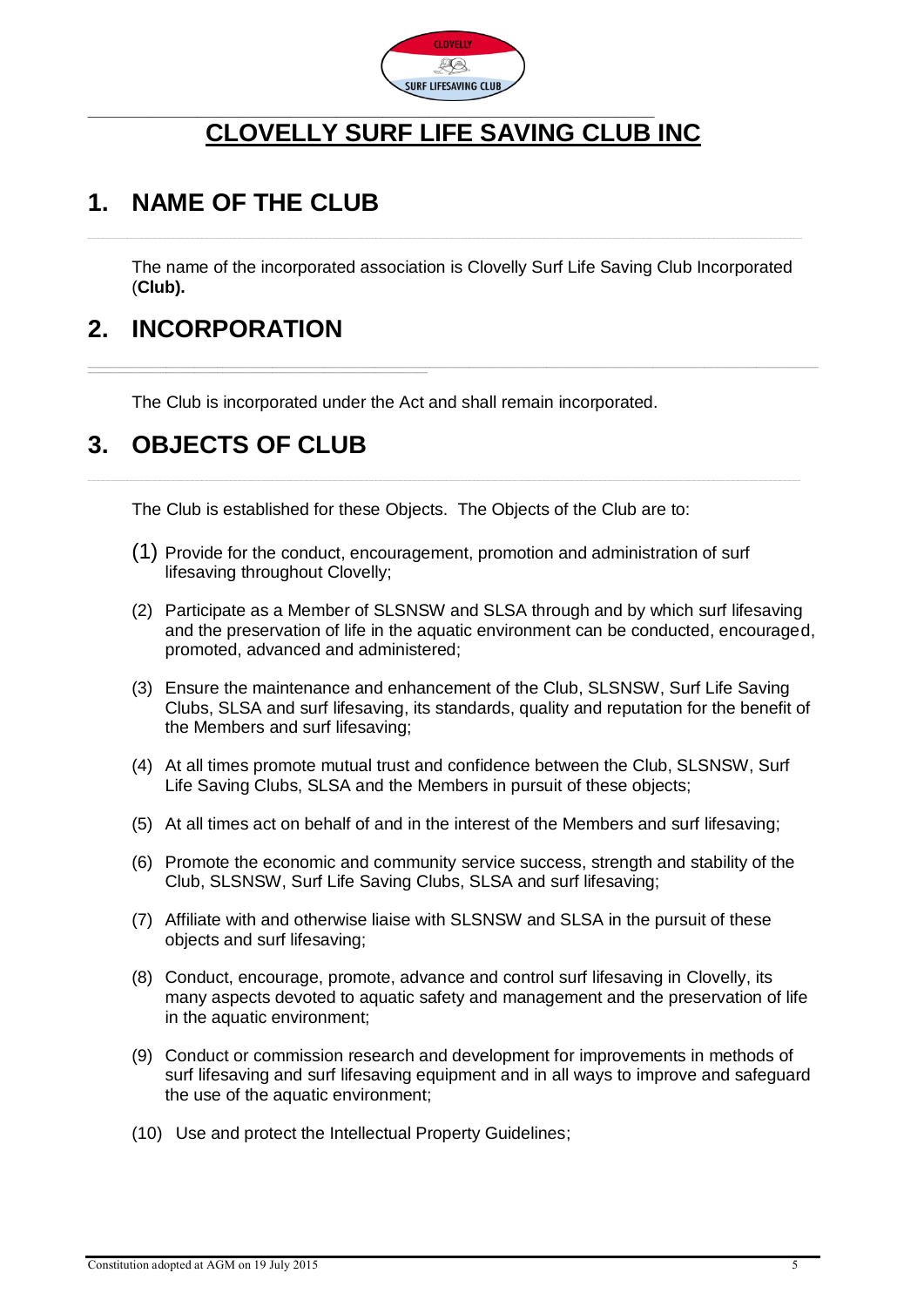

- (11) Apply the property and capacity of the Club towards the fulfilment and achievement of these Objects;
- (12) Promote the involvement and influence of surf lifesaving standards, techniques, awards and education with bodies involved in lifesaving;
- (13) Strive for Governmental, commercial and public recognition of the Club as the authority on aquatic safety and management in Clovelly;
- (14) Promulgate, and secure uniformity in, such rules as may be necessary for the management and control of surf lifesaving and related activities and the preservation of life in the aquatic environment;
- (15) Further extend the operations and teachings of the Club throughout Clovelly;
- (16) Further develop surf lifesaving into an organised institution and with these Objects in view, to foster, regulate, organise and manage assessments, competitions, displays and other activities and to issue badges, medallions and certificates and award trophies to successful Members;
- (17) Review and/or determine any matters relating to surf lifesaving which may arise, or be referred to it, by any Member;
- (18) Pursue through itself or other such commercial arrangements (which are not in conflict with other SLSA bodies), including sponsorship and marketing opportunities as are appropriate to further the interests of surf lifesaving in Clovelly;
- (19) Adopt and implement appropriate policies, including in relation to sexual harassment, equal opportunity, equity, drugs in sport, health, safety, junior and senior programs, infectious diseases and such other matters as arise from time to time as issues to be addressed in surf lifesaving;
- (20) Represent the interests of its Members and of surf lifesaving generally in any appropriate forum in Clovelly;
- (21) Have regard to the public interest in its operations;
- (22) Undertake and or do all such things or activities which are necessary, incidental or conducive to the advancement of these Objects.
- (23) Patrol as required by the Patrol Service Agreement as required by SLSNSW;
- (24) Provide basic first aid treatment and organise appropriate follow up treatment to persons injured during patrol hours;
- (25) Provide and maintain efficient lifesaving, first aid and surf competition equipment;
- (26) Encourage competition between the Members of the Club and between the Club and other clubs affiliated with the SLSA in order to improve the lifesaving abilities and fitness of the members of the Club; and
- (27) Provide and maintain a clubhouse and facilities for instruction of members in surf lifesaving, the convenience and comfort of members and to promote physical fitness and social harmony.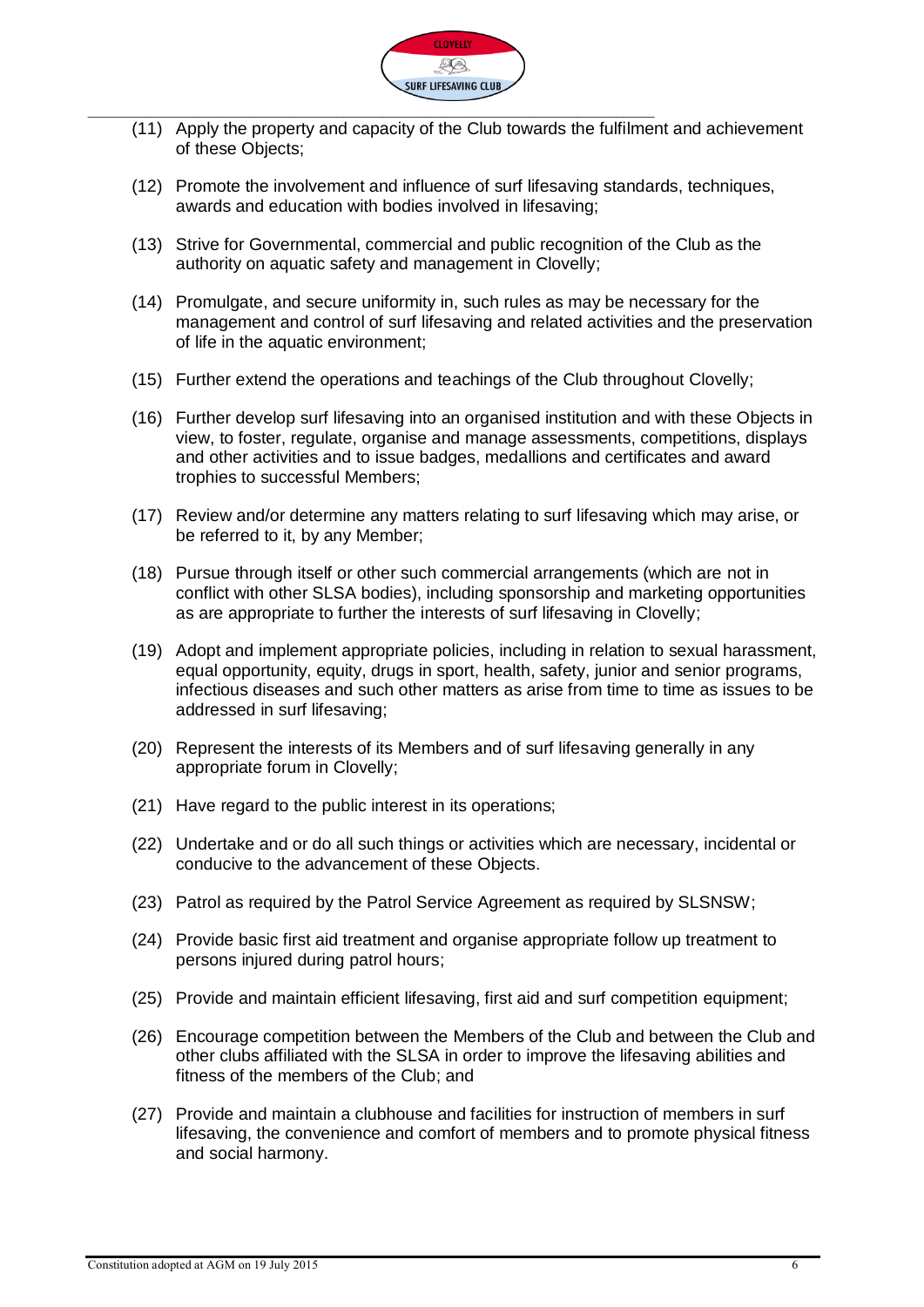

# <span id="page-6-0"></span>**4. POWERS OF CLUB**

Solely for furthering the Objects set out above, the Club has in addition to the powers and functions under the Act, the legal capacity and powers of a company limited by guarantee as set out under section 124 of the *Corporations Act*.

# <span id="page-6-1"></span>**5. INTERPRETATIONS AND DEFINITIONS**

### <span id="page-6-2"></span>**5.1 Definitions**

In this Constitution, unless the contrary appears:

**Act** means the Associations Incorporation Act 2009.

**Annual General Meeting** means a meeting convened under rule 13.

**Annual Subscriptions** means the annual fees payable by each category of member as determined by the Board under rule 9.

**Board** means the body managing the Club and consisting of the Directors under rule 18.1(a). The term **Management Committee** may be used to refer to the Board.

**By-Laws** mean any By-Laws made by the Board under rule 25.

**Clovelly Eskimos** means the Clovelly Eskimo Winter Swimming Club, the winter swimming division of the Club.

**Clovelly Nippers** means the junior activities division of the Club.

**Clovelly Surf Club Swimming Club** means the Saturday morning swimming club for children and juniors.

**Club** means Clovelly Surf Life Saving Club Incorporated.

**Committee** means any committee of the Board created under rule 22.1 from time to time.

**Constitution** means this Constitution of the Club as amended from time to time.

**Delegate** means the person appointed from time to time to act for and on behalf of the Club and to attend, debate but not vote at general meetings of the Branch.

**Director** means a Member of the Board appointed under rule 19. The term **Management Committee Member** may be used to refer to a Director.

**Financial Year** means the year ending 30 April in each year.

**General Meeting** means the annual or any special general meeting of the Club convened under rule 15.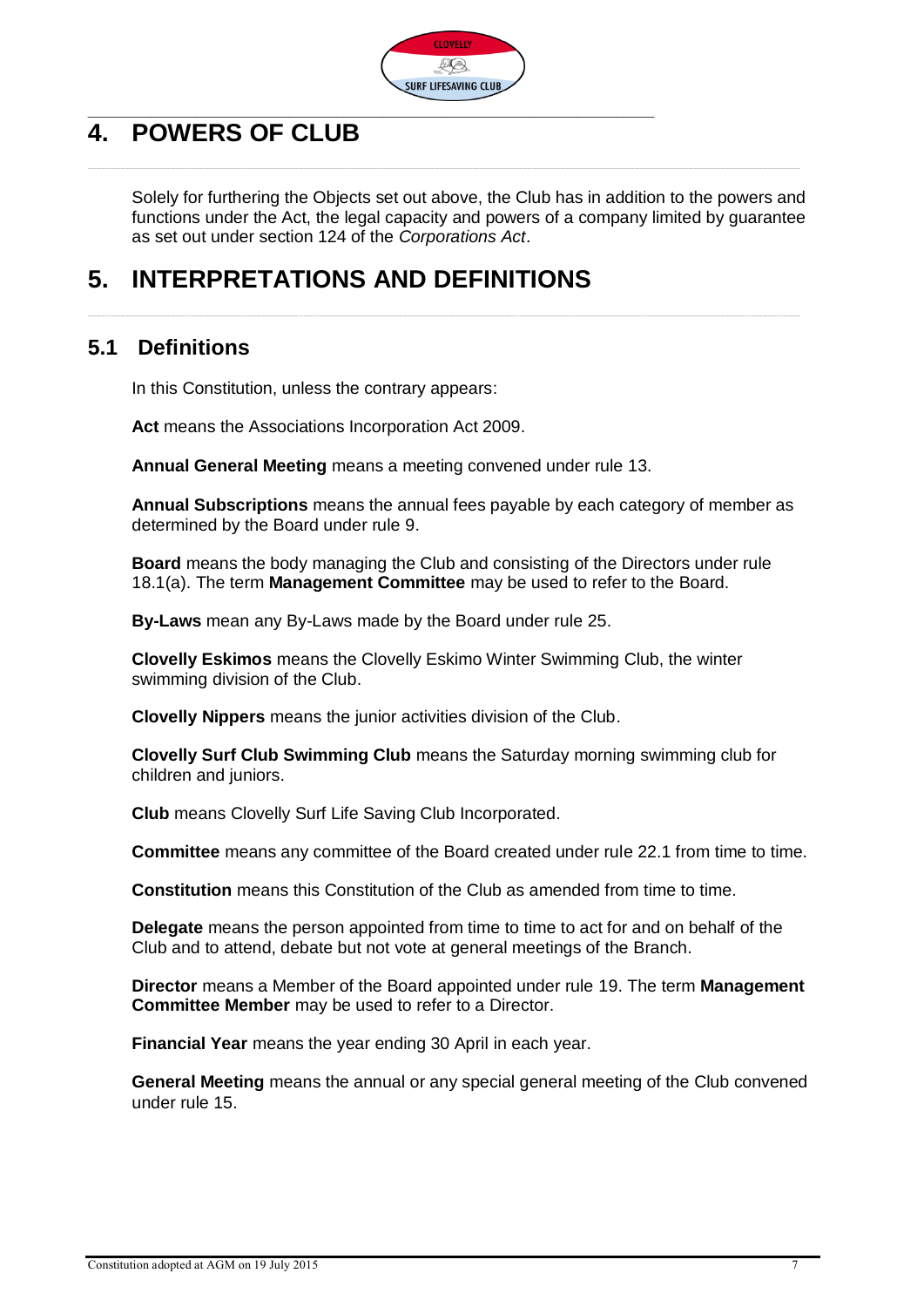

**Intellectual Property** means all rights subsisting in copyright, business names, names, trademarks (or signs), logos, designs, equipment, images (including photographs, television, videos or films) or service marks (whether registered or registrable) relating to the Club or any championship, competition, series or event or surf lifesaving activity of or conducted, promoted or administered by the Club.

**Life Member** means any person appointed as a life Member of the Club under Rule 8.7.

**Member** means any person recognised as a Member of the Club under rule 8.

**Objects** means the objects of the Club under rule 2.

**President** means the President for the time being of the Club appointed under rule 18.2.

**Public Officer** means the person appointed to be the public officer of the Club under rule 23.2.

**Register** means the register of Members kept under rule [10.1.](#page-16-1)

"**the Regulation**" means the Associations Incorporation Regulation 2010.

**Relevant Documents** means the records and other documents, however recorded compiled or stored, that relate to the Club and management of the Club and includes membership records, financial statements, financial records, and records and documents relating to transactions, dealings, business or property of the Club.

**Seal** means the common seal of the Club and includes any official seal of the Club under rule 31.

**Secretary** means:

- (a) the person holding office under this Constitution as secretary of the Club; or
- (b) where no other person holds that office the public officer of the Club.

The Secretary may also be referred to as the **Director of Administration**.

**SLSA** means Surf Life Saving Australia Limited.

"**SLSA Bronze Medallion**" means the bronze medallion awarded by SLSA or any subsequent equivalent award.

**SLSNSW** means the body recognised by SLSA as the body administering surf lifesaving in New South Wales.

**Special General Meeting** means a general meeting of the Club other than an Annual General Meeting.

**Special Resolution** means a resolution passed in accordance with the Act.

**State** means and includes a State or Territory of Australia.

**Surfguard** means the national membership and Club administration database owned by SLSA.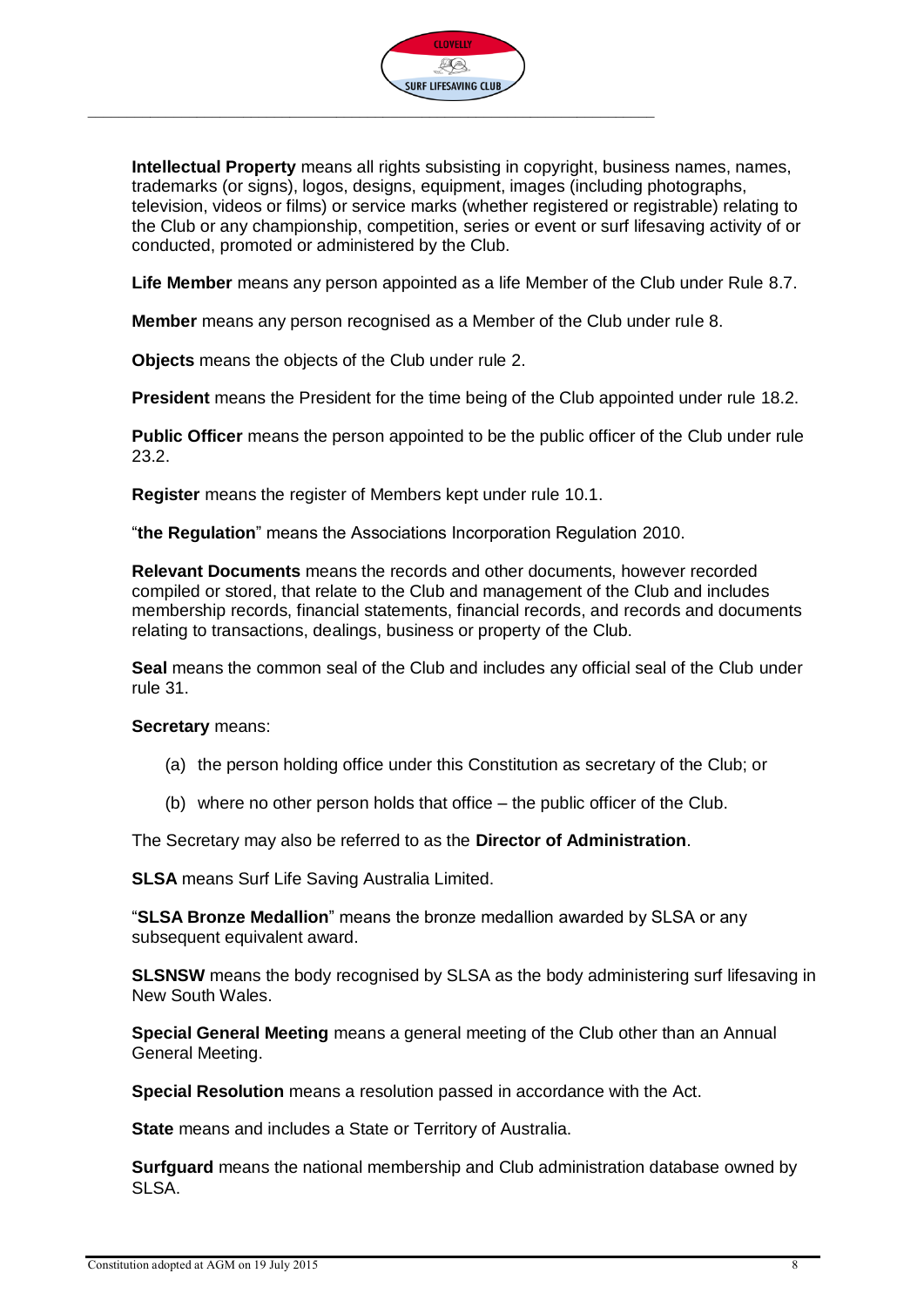

**Surf Life Saving Club** means a Surf Life Saving Club which is a Member of or otherwise affiliated with SLSNSW or SLSA.

**State Centre** means Surf Life Saving New South Wales, recognised under SLSA's Constitution as State Centre in NSW to administer Surf Life Saving in the State in accordance with its Constitution.

#### <span id="page-8-0"></span>**5.2 Interpretation**

In this Constitution:

- (a) A reference to a rule, regulation, schedule or annexure is to a rule, regulation, schedule or annexure of, or made under, this Constitution;
- (b) Words importing the singular include the plural and vice versa;
- (c) Words importing any gender include the other genders;
- (d) Headings are for convenience only and shall not be used for interpretation;
- (e) Words or expressions shall be interpreted in accordance with the provisions of the Act as they vary from time to time;
- (f) References to persons include natural persons, corporations and bodies politic, and any legal personal representatives, successors and permitted assigns of that person;
- (g) Except where the contrary intention appears, in this Constitution, an expression that deals with a matter under the Act has the same meaning as that provision of the Act.
- (h) A reference to a statute, ordinance, code or other law includes regulations and other statutory instruments under it and consolidations, amendments, re-enactments or replacements of any of them (whether of the same or any legislative authority having jurisdiction); and
- (i) Expressions referring to "writing" shall unless the contrary intention appears, be construed as including references to printing, photography and other modes of representing or reproducing words in a visible form, including messages sent by electronic mail.

#### <span id="page-8-1"></span>**5.3 Enforceability**

If any provision of this Constitution or any phrase contained in it is invalid or unenforceable in any jurisdiction, the phrase or provision shall be read down for the purpose of that jurisdiction, if possible, so as to be valid and enforceable. If it cannot be so read down the provision shall be severed to the extent of the invalidity or unenforceability. The remaining provisions of this Constitution and its validity or enforceability shall not be affected by the severance in any other jurisdiction.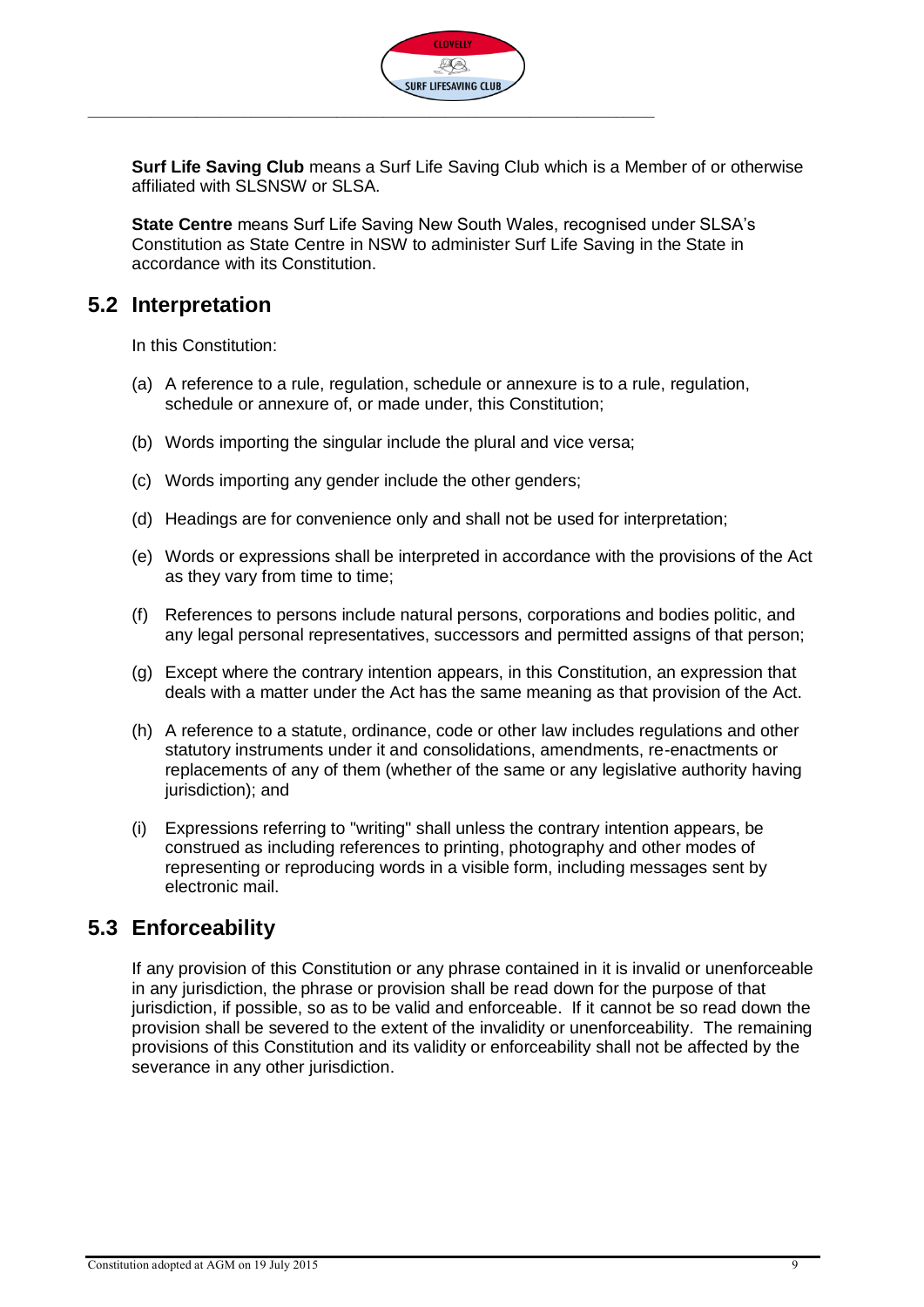

# <span id="page-9-0"></span>**6. STATUS AND COMPLIANCE OF CLUB**

#### <span id="page-9-1"></span>**6.1 Recognition of Club**

Clovelly Surf Life Saving Club (The Club) shall be affiliated with Surf Life Saving Sydney (the Branch), SLSNSW and SLSA. Through the Branch, State and National affiliations with SLSNSW, Clovelly Surf Life Saving Club will abide by the articles, rules, Constitutions, By-Laws and awards of SLSA, SLSNSW and the Branch. Subject to compliance with this Constitution, the Branch Constitution, the SLSNSW Constitution and the SLSA Constitution the Club shall continue to be recognised as a Member of the Branch and of SLSNSW and shall administer surf lifesaving activities in Clovelly in accordance with the Objects.

#### **Compliance of Club**

The Members acknowledge and agree the Club shall:

- (a) Be or remain incorporated in New South Wales;
- (b) Appoint a Delegate(s) annually to represent the Club at general meetings of the Branch;
- (c) Nominate such other persons as may be required to be appointed to Branch or SLSNSW committees from time to time under this Constitution or the Branch Constitution or SLSNSW Constitution or otherwise;
- (d) Forward to the Branch and SLSNSW a copy of its constituent documents and details of its Directors;
- (e) Adopt the objects of SLSNSW (in whole or in part as are applicable to the Club) and adopt rules which reflect, and which are, to the extent permitted or required by the Act, generally in conformity with the Branch and SLSNSW Constitutions;
- (f) Apply its property and capacity solely in pursuit of the Objects and surf lifesaving;
- (g) Do all that is reasonably necessary to enable the Objects to be achieved;
- (h) Act in good faith and loyalty to ensure the maintenance and enhancement of surf lifesaving, its standards, quality and reputation for benefit of the Members and surf lifesaving;
- (i) At all times act on behalf of and in the interests of the Members and surf lifesaving; and
- (j) By, adopting the objects of SLSNSW, abide by the SLSNSW Constitution.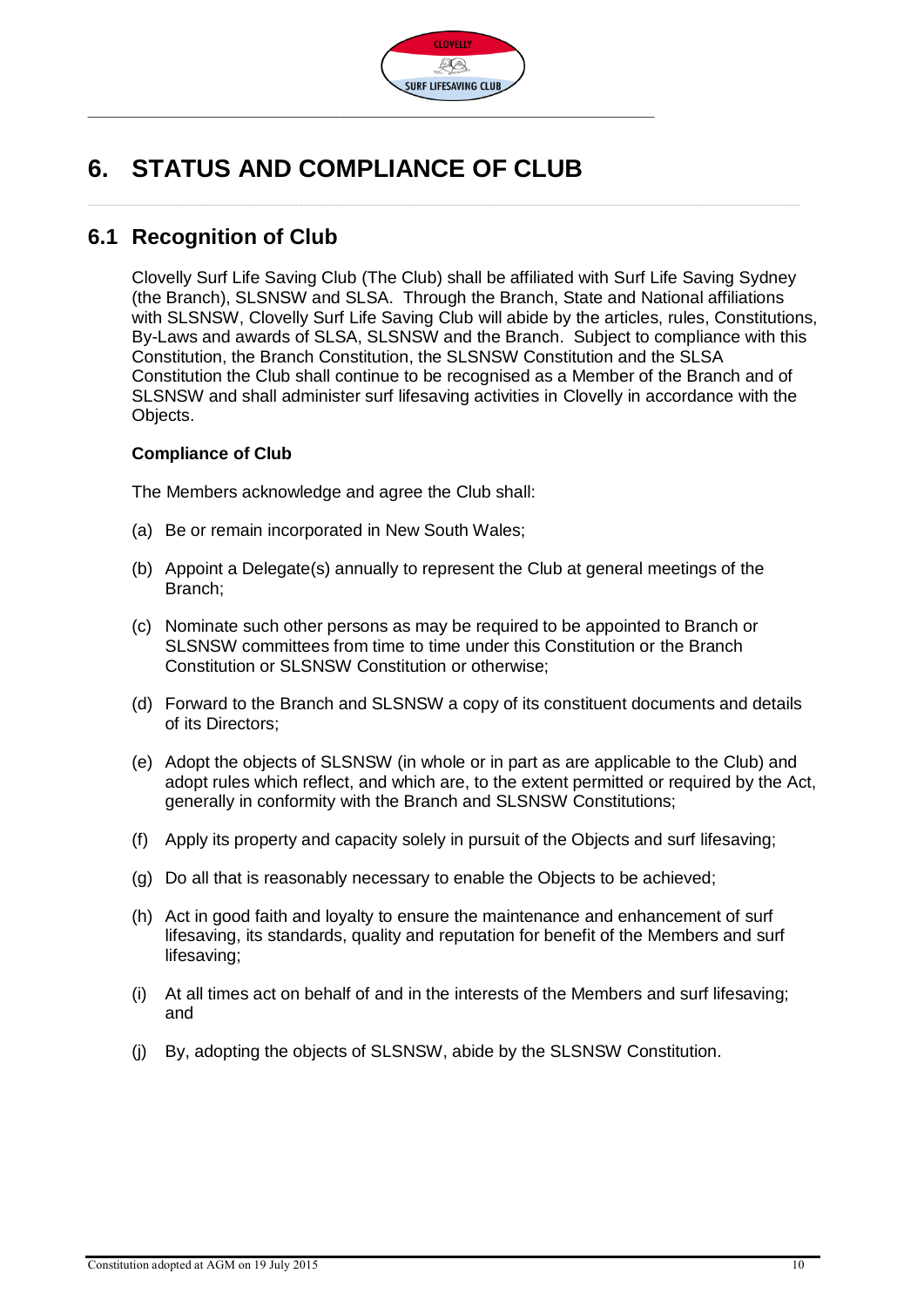

### <span id="page-10-0"></span>**6.2 Operation of Constitution**

The Club and the Members acknowledge and agree:

- (a) That they are bound by this Constitution and that this Constitution, operates to create uniformity in the way in which the Objects and surf lifesaving are to be conducted, promoted, encouraged, advanced and administered throughout Clovelly;
- (b) To ensure the maintenance and enhancement of surf lifesaving, its standards, quality and reputation for the benefit of the Members and surf lifesaving;
- (c) Not to do or permit to be done any act or thing which might adversely affect the standards, quality and reputation of surf lifesaving and its maintenance and enhancement;
- (d) To promote the economic and community services success, strength and stability of each other and to act interdependently with each other in pursuit of their respective objects;
- (e) To act in the interests of surf lifesaving and the Members;
- (f) Where the Club considers or is advised that a Member has allegedly:
	- i. breached, failed, refused or neglected to comply with a provision of this Constitution, the By-Laws, or any resolution or determination of the Club; or
	- ii. acted in a manner prejudicial to the Objects and interests of the Club and/or surf lifesaving; or
	- iii. brought the Club, any Surf Life Saving Club or surf lifesaving (including the Branch, SLSNSW and/or SLSA) into disrepute;

The Club may, after allowing the Member a reasonable opportunity to explain, adjudicate and if necessary penalise the Member with such penalty as it thinks appropriate.

### <span id="page-10-1"></span>**7. CLUB'S CONSTITUTION**

#### <span id="page-10-2"></span>**7.1 Constitution of the Club**

The Constitution will clearly reflect the objects of SLSNSW and shall generally conform with the Branch and SLSNSW Constitutions, subject to any requirements in the Act, and at least to the extent of:

- (a) The objects of SLSNSW;
- (b) The structure and membership categories of SLSA;
- (c) Recognising SLSA as the national peak body for surf lifesaving in Australia;
- (d) Recognising SLSNSW as the peak body for lifesaving in New South Wales;
- (e) Recognising Sydney Branch as the peak body for lifesaving in the local area;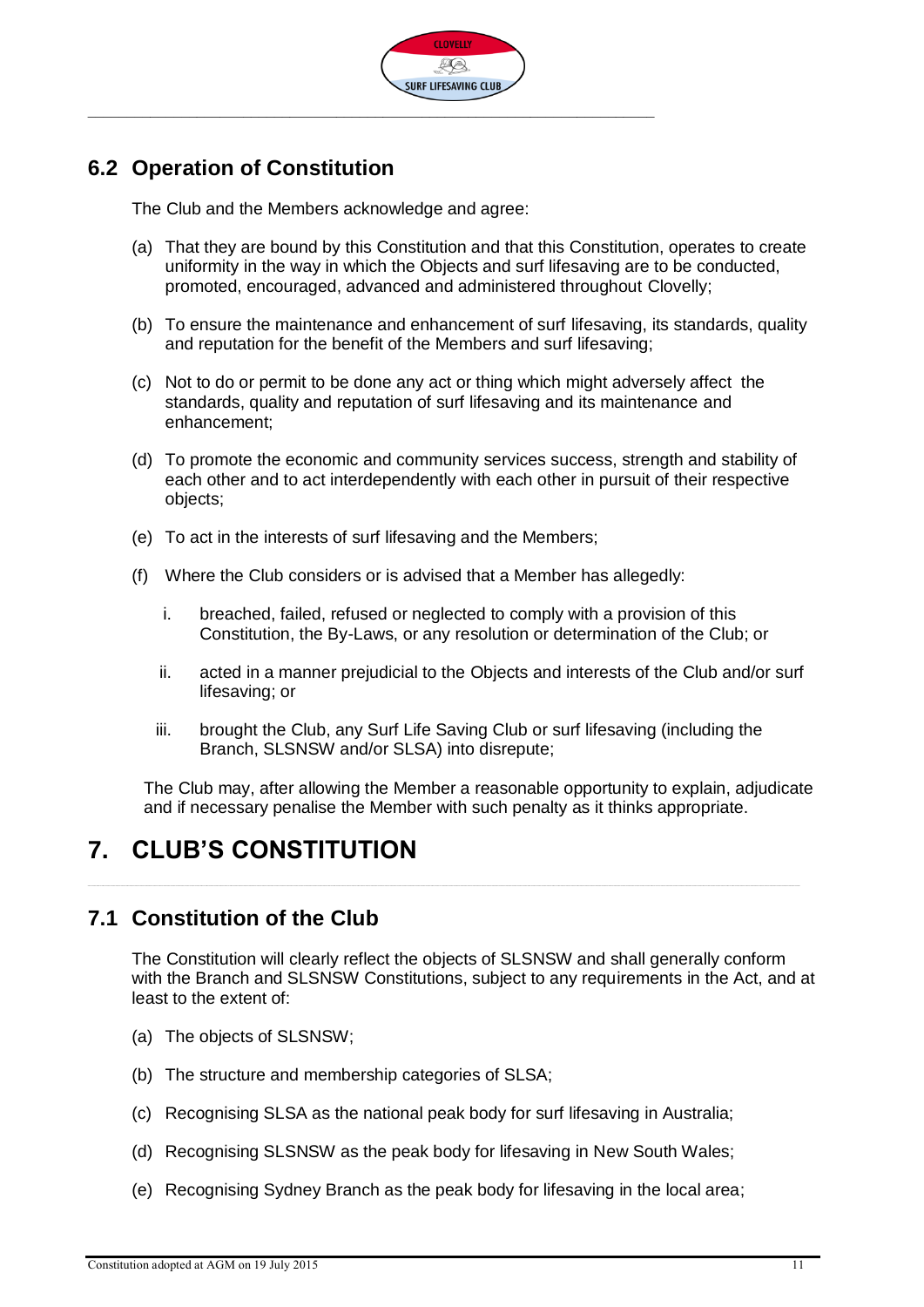

- (f) Recognising SLSA as the final arbiter on matters pertaining to surf lifesaving in Australia, including disciplinary proceedings;
- (g) Such other matters as are required to give full effect to the SLSNSW Constitution; and

with such incidental variations as are necessary having regard to the Act.

#### <span id="page-11-0"></span>**7.2 Operation of the Branch and SLSNSW Constitution**

- (a) The Club will take all steps to ensure its Constitution is in conformity with the Branch and SLSNSW Constitutions at least to the extent set out in rule 7.1 and in respect of those matters set out in rule 7.1 shall ensure this Constitution is amended in conformity with future amendments made to the Branch, SLSNSW and SLSA Constitutions, subject to any prohibition or inconsistency in the Act.
- (b) The Club shall provide to the Branch and SLSNSW a copy of its Constitution and all amendments to this document. The Club acknowledges and agrees that SLSNSW has power to veto any provision in its Constitution which, in SLSNSW's opinion, is contrary to the objects of SLSNSW.

#### <span id="page-11-1"></span>**7.3 Alteration of Constitution**

(a) The Constitution of the Club shall not be altered except by Special Resolution in accordance with the Act, and in compliance with all other procedures under the Act (if any).

### <span id="page-11-2"></span>**8. MEMBERSHIP OF THE CLUB**

#### <span id="page-11-3"></span>**8.1 Minimum Number of Members**

The Club shall have at least (20) Active Members.

#### <span id="page-11-4"></span>**8.2 Categories of Members**

The Members of the Club shall be consistent with SLSA membership categories and shall consist of:

#### **Active**

(a) **Active Members (15 - 18 yrs)**, who shall hold an SLSA Bronze Medallion or Surf Rescue Certificate award, fulfil patrol and Club obligations and qualify in an annual proficiency assessment (unless that Member has obtained their Surf Rescue Certificate or Bronze Medallion in that season).

*Voting Rights -* Active Members (15-18yrs) shall have the right to be present, to debate and to vote at General Meetings.

- (b) **Active Members (18 yrs or over)**, who shall hold an SLSA Bronze Medallion, fulfil patrol and Club obligations and qualify in an annual proficiency assessment (unless that Member has obtained their Bronze Medallion in that season). *Voting Rights -* Active Members shall have the right to be present, to debate and to vote at General Meetings.
- (c) **Reserve Active Membership** may be granted to Active members who have satisfactorily completed (from the gaining of the Surf Rescue Certificate or Bronze Medallion) ten (10) years of patrol service and Club obligations as provided by SLSA and Club Constitution.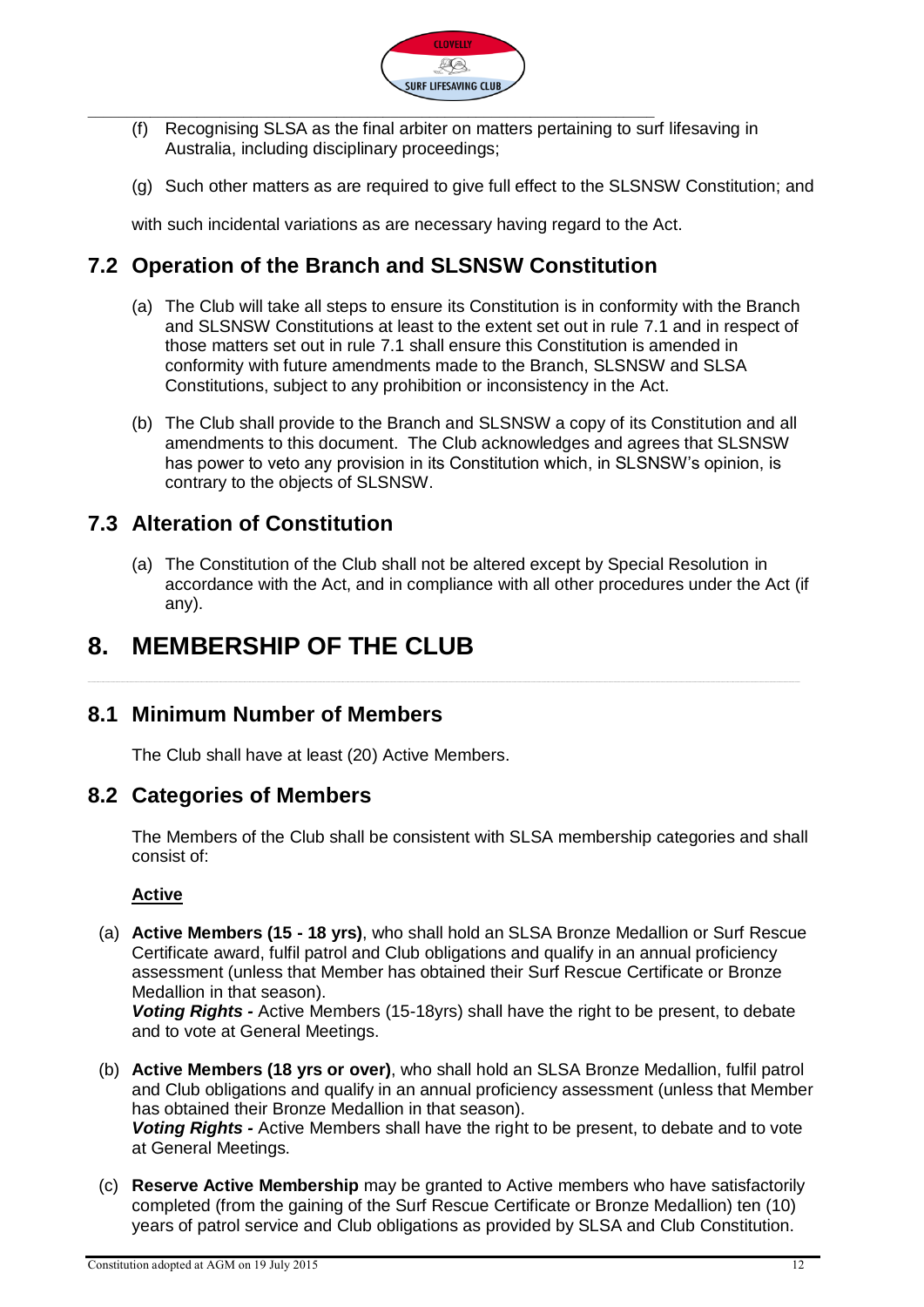

Reserve Active members must qualify in an annual proficiency assessment and complete a minimum of 16 hours personal patrol hours for two (2) seasons. Notwithstanding the 10 years of service referred to in the first sentence of this membership classification, Reserve Active Membership may be granted under exceptional circumstances to Active Members, irrespective of years of service.

*Voting Rights -* Reserve Active Members shall have the right to be present, to debate and to vote at General Meetings.

(d) **Award Members** must hold one or more of the following SLSA qualifications: Surf Rescue Certificate, Radio Award, Resuscitation Certificate, Advance Resuscitation Certificate or First Aid Certificate, fulfil patrol and Club obligations and qualify in an annual proficiency assessment (unless that Member has obtained their Award in that season).

Membership in this category must be approved by the Board.

*Voting Rights* - Award Members shall have the right to be present, to debate and to vote at General Meetings.

#### **Associate**

(e) **Probationary Members** shall be the designation of any person for the time period between making application for membership and the gaining of an award and/or the granting of a formal category of membership of the Club.

*Voting Rights -* Probationary Members are not entitled to vote at General Meetings

- (f) **General Members**, who may be granted such membership by the Club regardless of whether they hold an SLSA award. General Members are not entitled to have access to the change rooms, steam or gym and may include:
- a. A **Clovelly Eskimo Member;**
- b. A **Clovelly Swimming Club Member;**
- c. A **Junior Activities (Nippers) Coordinator, registered assistant or legal guardian of a nipper** for the purposes of the Clovelly Junior Activities and
- d. **Other** as determined by the Board from time to time.

*Voting Rights –* General Members are not entitled to vote at General Meetings.

(g) **Associate Members**, who may or may not have an SLSA award shall be a person who shall be a minimum age of forty (40) years. Total Associate Memberships must not exceed seventy-five per cent (75%) of the Bronze Medallion holding membership of the Club.

Membership in this category must be approved by the Board.

**Voting Rights -** Associate Members are not entitled to vote at General Meetings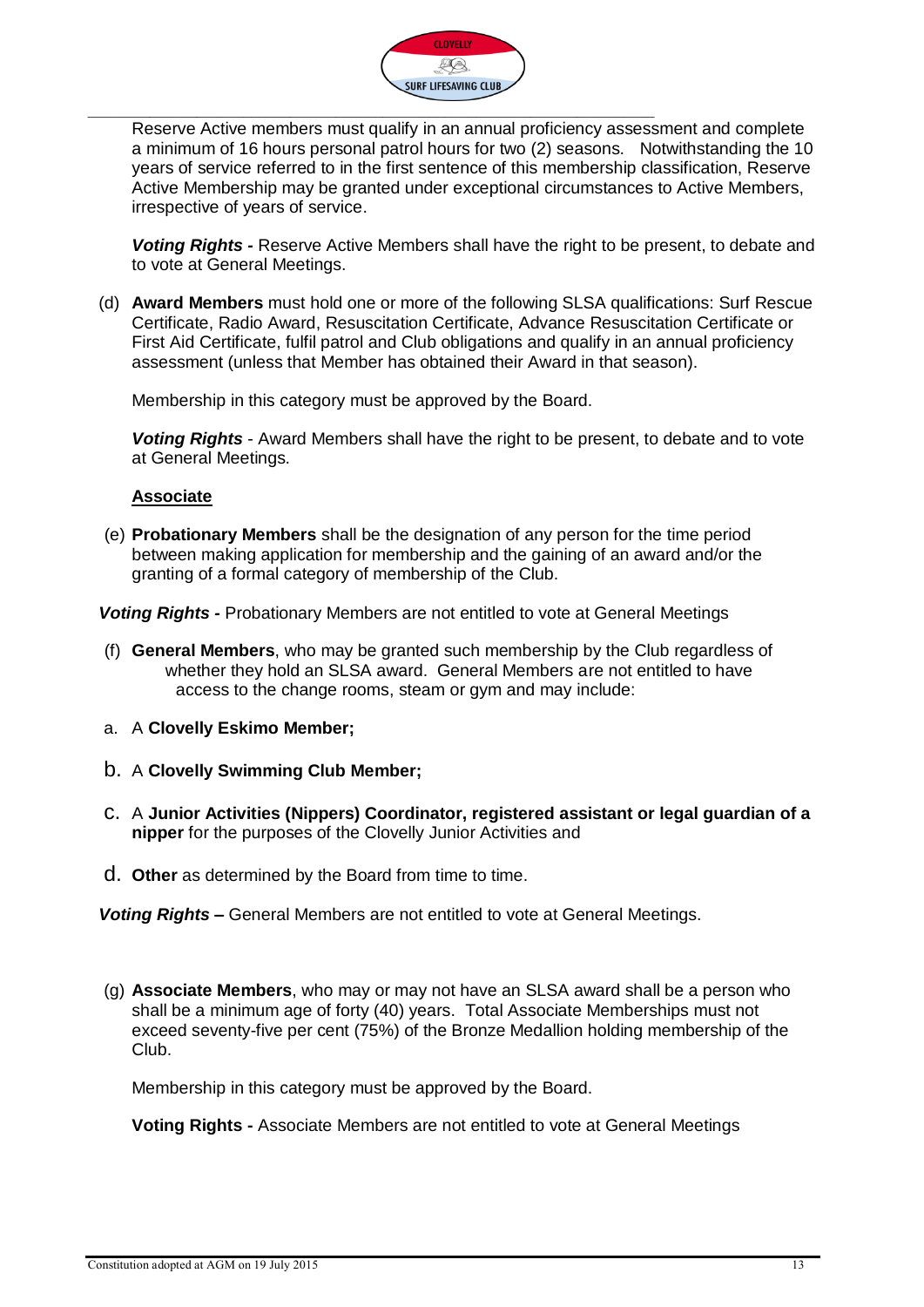

#### **Honorary and Service**

(h) **Long Service Members** have the right to be deemed as such by the Club after having completed twelve (12) years active patrol service or ten (10) years active patrol service plus two (2) years reserve active patrol service.

*Voting Rights* **-** Long Service Members shall have the right to be present, to debate and to vote at General Meetings.

- (i) **Honorary Members** may be granted to Members who may or may not hold an SLSA award. The following persons, by virtue of the official position they hold, are deemed constitutionally as Honorary Members:
- a. The Mayor of the City of Randwick;
- b. The Federal and State Parliamentary representatives within which the Club premises are situated; and
- c. The President and Director of Lifesaving of SLSA and SLSNSW.

Honorary Members are not eligible for election to official positions of the Club, may not vote for office bearer nominees to the Club and are entitled to all club privileges but shall be excluded from all Club competitions unless the member holds a SLSA Bronze **Medallion** 

*Voting Rights* - Honorary Members are not entitled to vote at General Meetings

(j) **Life Membership** may be granted by the Club to Members who have rendered distinguished, or special service and shall have the right to be present, to debate and to vote at General meetings. A Life Member is one who is elected at an Annual General Meeting of the Club as hereinafter provided rule 8.7. A Life Member is entitled to wear the honour blazer of the Club and to have all the rights and privileges of Active Members of the Club without payment of membership fees and is exempt from all active duties.

*Voting Rights* **–** Life Members shall have the right to be present, to debate and to vote at General Meetings.

#### **Junior**

(k) **Junior Activities Members** ('Nippers') shall be a person who shall be a minimum age of five (5) years and up to a maximum age of thirteen (13) years as at 30<sup>th</sup> September of the relevant year and such person shall be required to gain the relevant Surf Education Certificate for that person's age group.

*Voting Rights -* Junior Activities Members are not entitled to vote at General Meetings

(l) **Cadet Members** shall have reached the age of thirteen (13), but not sixteen (16) on the 1st October each season. Are required to fulfil patrol and Club obligations and qualify in an annual proficiency assessment (unless that Member has obtained their Surf Rescue Certificate in that season).

Voting Rights – Cadet Members are not entitled to vote at General Meetings.

.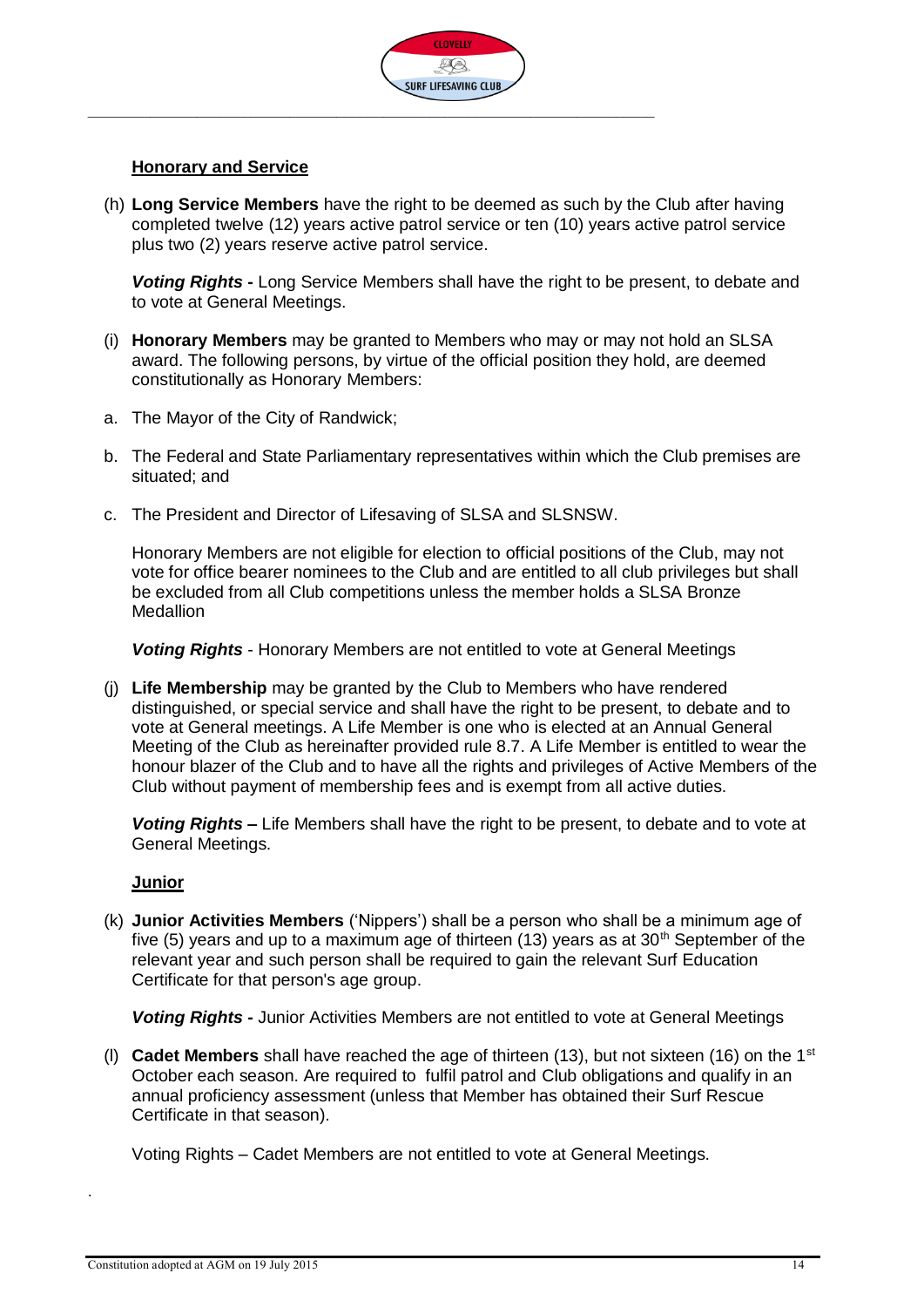

#### <span id="page-14-0"></span>**8.3 Application for Membership**

An application for membership by an individual must be:

- (a) In writing on the form(s) and procedures prescribed from time to time by SLSNSW, SLSA and the Club; or
- (b) Submitted online via the Lifesaving Online membership portal and in accordance with the process (if any) as proscribed by the Board from time to time; and

Accompanied by the appropriate fee, if any.

### <span id="page-14-1"></span>**8.4 Discretion to Accept or Reject Application**

- (a) The Club may accept or reject an application whether the applicant has complied with the requirements in rule 8.3 or not and shall not be required or compelled to provide any reason for such acceptance or rejection.
- (b) Where the Club accepts an application the applicant shall, subject to notification to the Branch and SLSNSW, become a Member.
- (c) Membership of the Club shall be deemed to commence upon acceptance of the application by the Club. The Register shall be updated accordingly as soon as practicable.
- (d) If the Club rejects an application, it shall refund any fees forwarded with the application, and the application shall be deemed rejected by the Club. No reasons for rejection need be given.
- (e) A Member or ex-member of another club affiliated with the SLSA who has been refused a clearance by that club must not be elected as a member of this Club until he receives such a clearance.

#### <span id="page-14-2"></span>**8.5 Renewal of Membership**

- (a) Members must re-apply annually for membership of the Club in accordance with the procedures set down by the Club from time to time. Rule 8.4 applies to applications for renewal of membership.
- (b) Upon re-application a Member must provide details of any change in their personal detail, and any other information reasonably required by the Club.

#### <span id="page-14-3"></span>**8.6 Membership Transitional Arrangements**

Notwithstanding any other rule of this Constitution, the transitional arrangements set out at rule 37 shall apply to the continuation of membership from the date of adoption of this Constitution.

#### <span id="page-14-4"></span>**8.7 Life Members**

The Club has the power to elect bronze medallion holders as life members. The following procedure must be observed in the election of life and honorary life membership: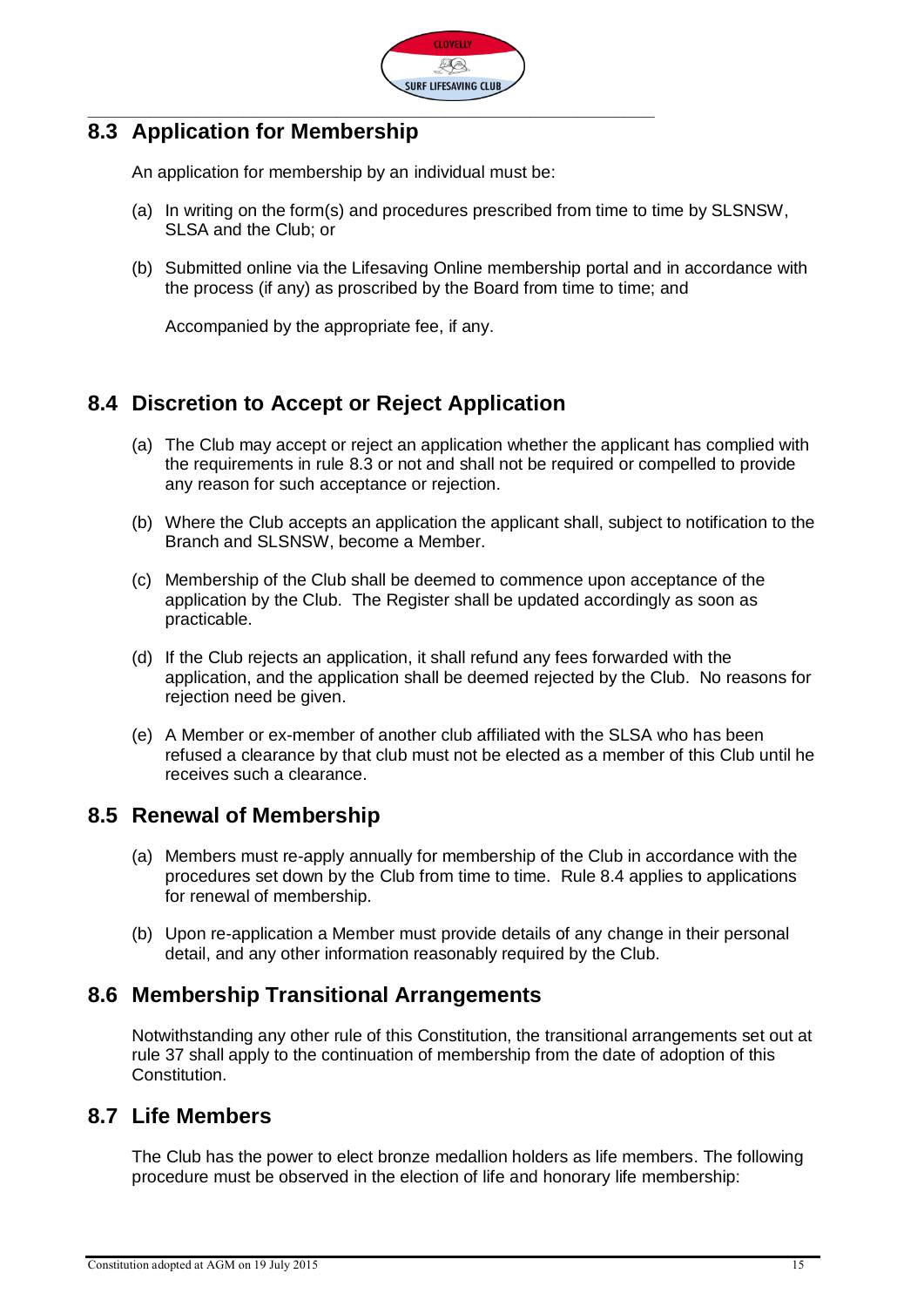

- (a) any Member may nominate a member of the Club to the honour awards committee for the consideration by it for presentation of such awards;
- (b) the honour awards committee must make recommendations to the Board;
- (c) the Board must consider such nomination and if approved the nominations must be submitted as a Special Resolution to the next Annual General Meeting of the Club;
- (d) the Special Resolution must be approved by a of two-thirds majority of the members present and entitled to vote; and
- (e) all motions must be moved on the recommendation of the Board and nominations are to be restricted to one such nomination per year except in exceptional circumstances.

#### <span id="page-15-0"></span>**8.8 Effect of Membership**

Members acknowledge and agree that:

- (a) this Constitution constitutes a contract between each of them and the Club and that they are bound by this Constitution and the Regulations;
- (b) they shall comply with and observe this Constitution and the Regulations;
- (c) by submitting to this Constitution and the Regulations they are subject to the jurisdiction of the Club, Branch, SLSNSW and SLSA;
- (d) this Constitution and Regulations are necessary and reasonable for promoting the Objects;
- (e) they are entitled to all benefits, advantages, privileges and services of their membership as determined by the Board.

A right, privilege or obligation of a person by reason of their membership of the Club:

- (a) is not capable of being transferred or transmitted to another person; and
- (b) terminates upon the cessation of membership whether by death, resignation or otherwise.

#### <span id="page-15-1"></span>**8.9 Liability of Members**

The liability of the Members of the Club is limited.

### <span id="page-15-2"></span>**9. FEES AND SUBSCRIPTIONS**

- (a) The Annual Subscription and any other fees or levies payable by Members or categories of Members to the Club, the benefits which apply, the time for and manner of payment, shall be determined by the Board from time to time. The determination of the Board on this matter is to be tabled at the next Annual General Meeting.
- (b) The Board is empowered to prevent any Member who's Annual Subscription or any other fees are in arrears from exercising the whole or any of the rights or privileges of membership of the Club, including but not limited to the right to vote at General Meetings.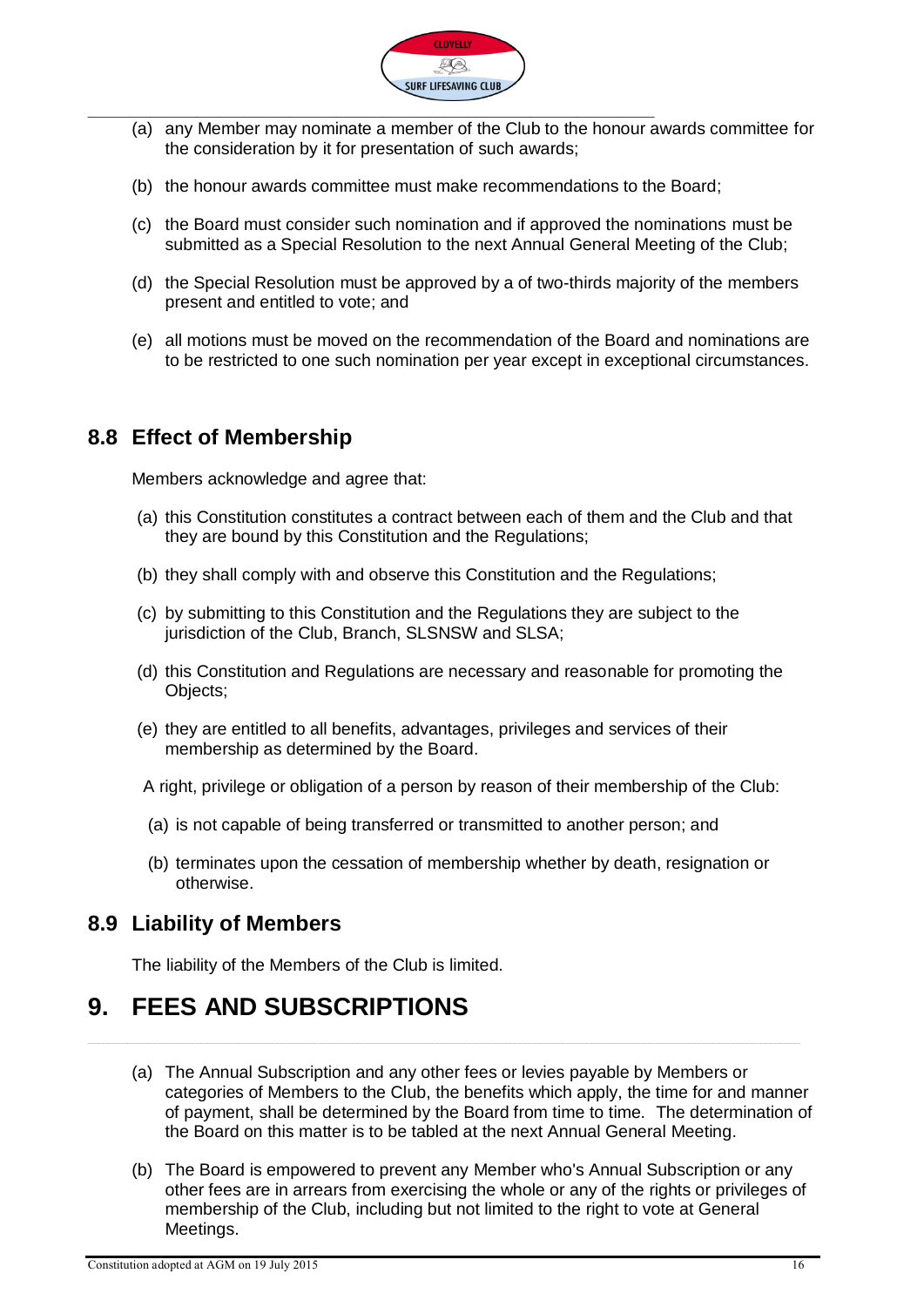

- (c) All annual subscriptions become due as from the date of the Annual General Meeting in each year and must be paid no later than the date nominated by the Board. If any fee or subscription remains unpaid after last date due for payment nominated at the Annual General Meeting, the Board must, unless it considers that there is sufficient reason for delay in payment by resolution, cancel the membership of that Member.
- (d) All Members must renew their membership annually.
- (e) Members in all categories are required to complete the SLSA, SLSNSW and Club renewal forms each year, even if no fees are payable.
- (f) Membership renewals must be made on the approved renewal form, submitted to the Club and be accompanied by the appropriate fee (if applicable).
- (g) Members failing to renew in any one season forfeit their membership and all rights and privileges accruing, provided that such a person shall be eligible to apply as a new Member on such terms and conditions as the Board may impose.
- (h) No person shall be eligible as a Member unless all monies owed to the Club previously shall be paid.
- (i) Upon attaining 50 years membership, a member shall pay no further fees whilst he remains a Club member but is still required to fill out the SLSA and Club forms.

### <span id="page-16-0"></span>**10. REGISTERS**

#### <span id="page-16-1"></span>**10.1 Club to Keep Register of Members**

The Club shall keep and maintain a Register of Members in which shall be entered:

- (a) The full name and address of the Member;
- (b) The category of membership of the Member;
- (c) The date on which the Member became a Member;
- (d) Any other information determined by the Board; and
- (e) For each former Member, the date of ceasing to be a Member.

#### <span id="page-16-5"></span><span id="page-16-2"></span>**10.2 Use of Surfguard**

Surfguard shall be used as the Register of Members.

#### <span id="page-16-3"></span>**10.3 Changes to Member Details**

Members shall provide notice of any change and required details to the Club within one month of such change.

#### <span id="page-16-4"></span>**10.4 Inspection of Register**

Inspection of the Register will only be available as required by the Act and under rule 35(b).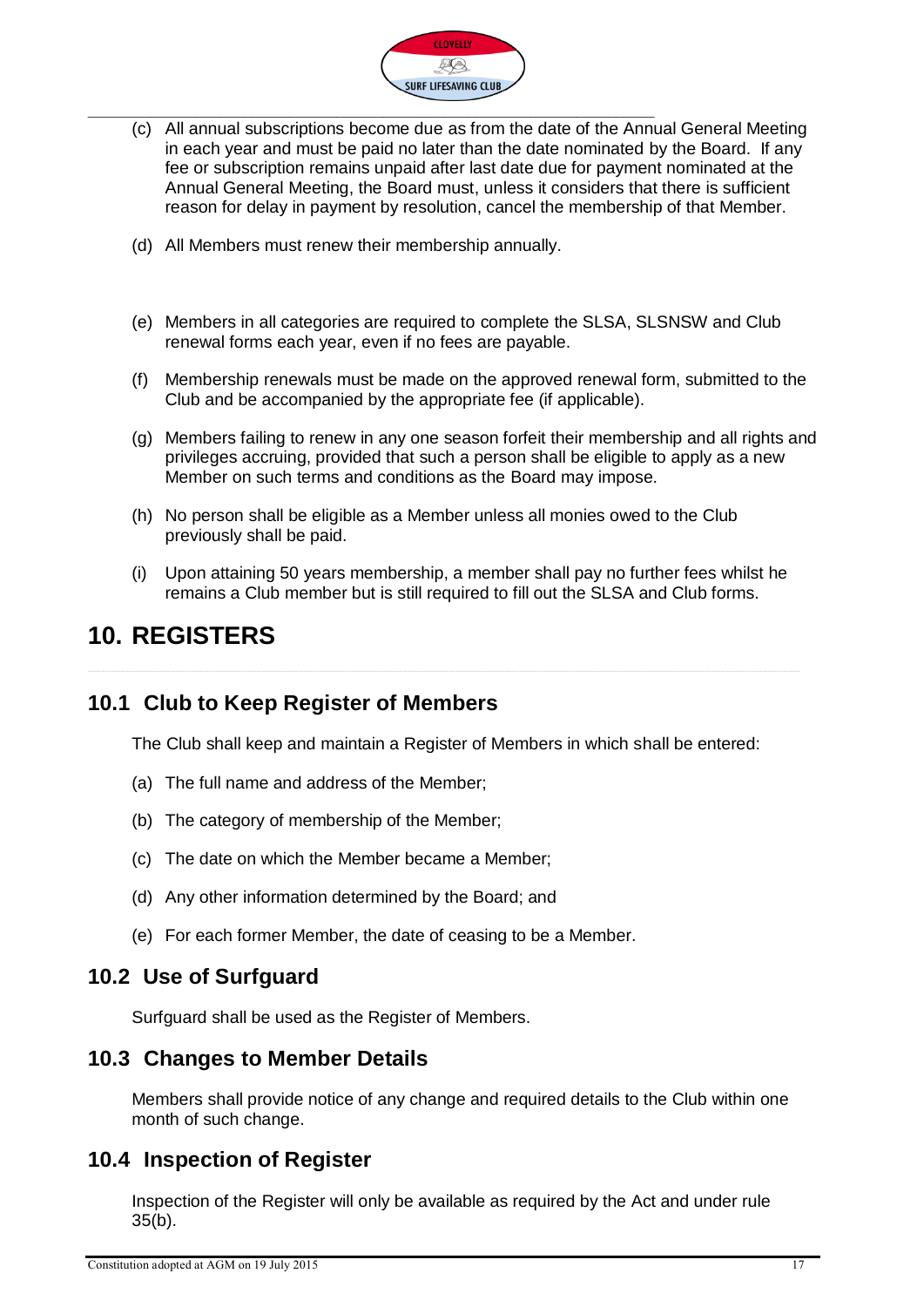

### <span id="page-17-0"></span>**10.5 Use of Register**

Subject to confidentiality considerations and privacy laws, the Register may be used by the Club to further the Objects, as the Board considers appropriate.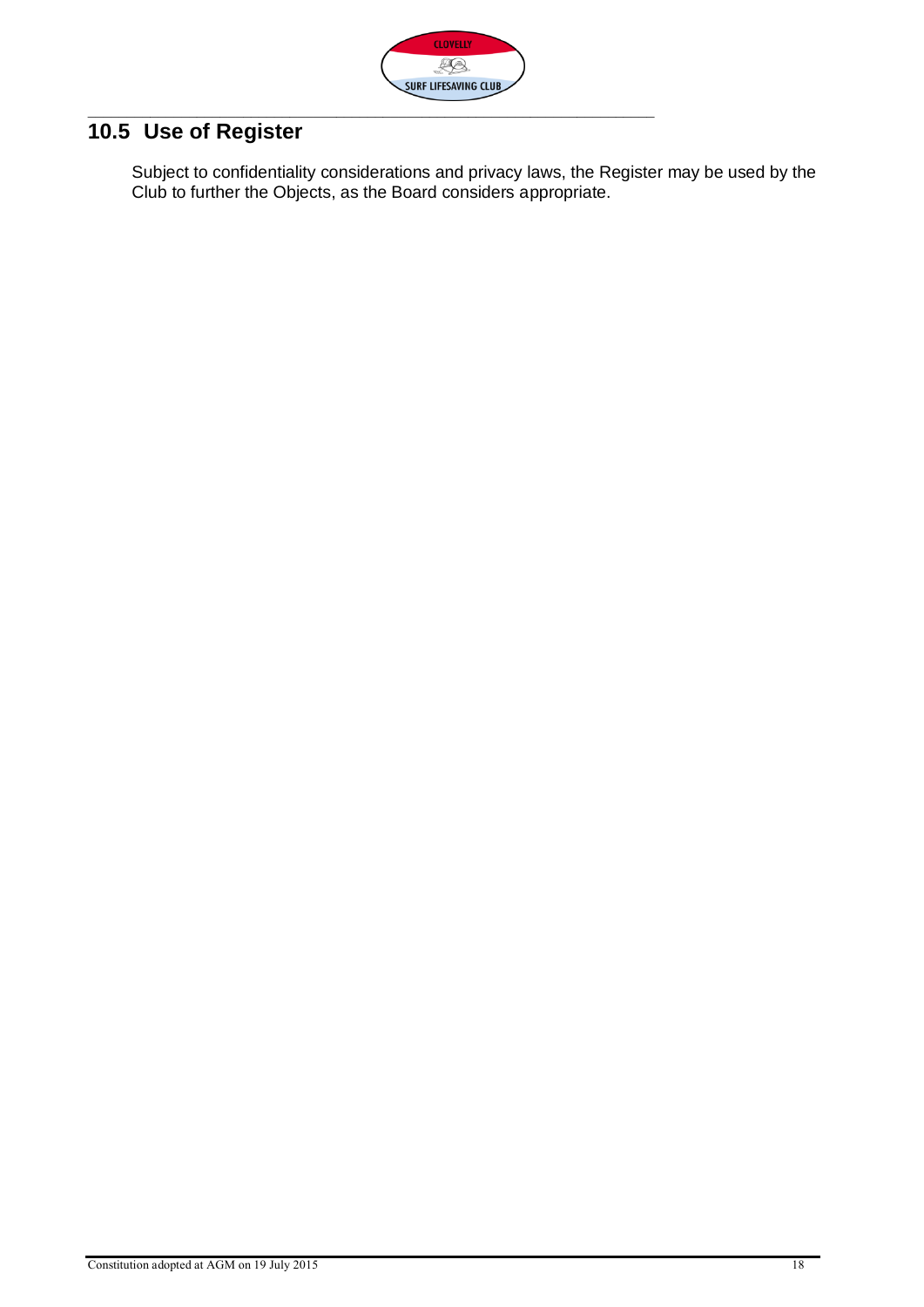

### <span id="page-18-0"></span>**11. DISCONTINUANCE OF MEMBERSHIP**

#### <span id="page-18-1"></span>**11.1 Discontinuance by Notice of Resignation**

A Member, having paid all arrears of fees payable to the Club, may resign or withdraw from membership of the Club by giving notice in writing to the Club of resignation or withdrawal.

#### <span id="page-18-4"></span><span id="page-18-2"></span>**11.2 Discontinuance by Breach**

- (a) Membership of the Club may be discontinued by the Board upon breach of any clause of this Constitution, including but not limited to the failure to pay any monies owed to the Club, failure to comply with the By-Laws or any resolution or determination made or passed by the Board or any duly authorised committee.
- (b) Membership shall not be discontinued by the Board under rule 11.2(a) without the Board first giving the accused Member the opportunity to explain the breach and/or remedy the breach. The accused Member shall be granted seven days' notice of their right to appear and be heard by the Board to explain the breach and/or remedy the breach.
- (c) Where a Member fails, in the Board's view, to adequately explain or remedy the breach, that Member's membership may be discontinued under rule 11.[2\(a\)](#page-18-4) by the Club giving written notice of the discontinuance.
- <span id="page-18-5"></span>(d) Any Member's membership that is discontinued under rule 11.2(a) shall have the right to appeal the discontinuation under the Grievances, Judicial and Discipline Regulations of SLSA as amended from time to time.
- (e) Any Special General Meeting in accordance with rule11.2 [\(d\)](#page-18-5) shall be convened under this Constitution and in particular rule 14 Special General Meetings.

#### <span id="page-18-3"></span>**11.3 Discontinuance by Failure to Pay Subscription**

A Member is taken to have resigned if:

- (a) the Member's annual subscription is outstanding more than one month after the date on which subscription fees fall due and payable; or
- (b) if no annual subscription is payable:
	- (1) the Club has made a written request to the Member to confirm that he or she wishes to remain a Member; and
	- (2) the Member has not, within three months after receiving that request, confirmed in writing that he or she wishes to remain a Member.

Should a sufficient explanation be made to the Board for the failure to pay subscription or reason for not responding to a request, the Board shall have the power to restore the Membership upon payment of the amount due (if any).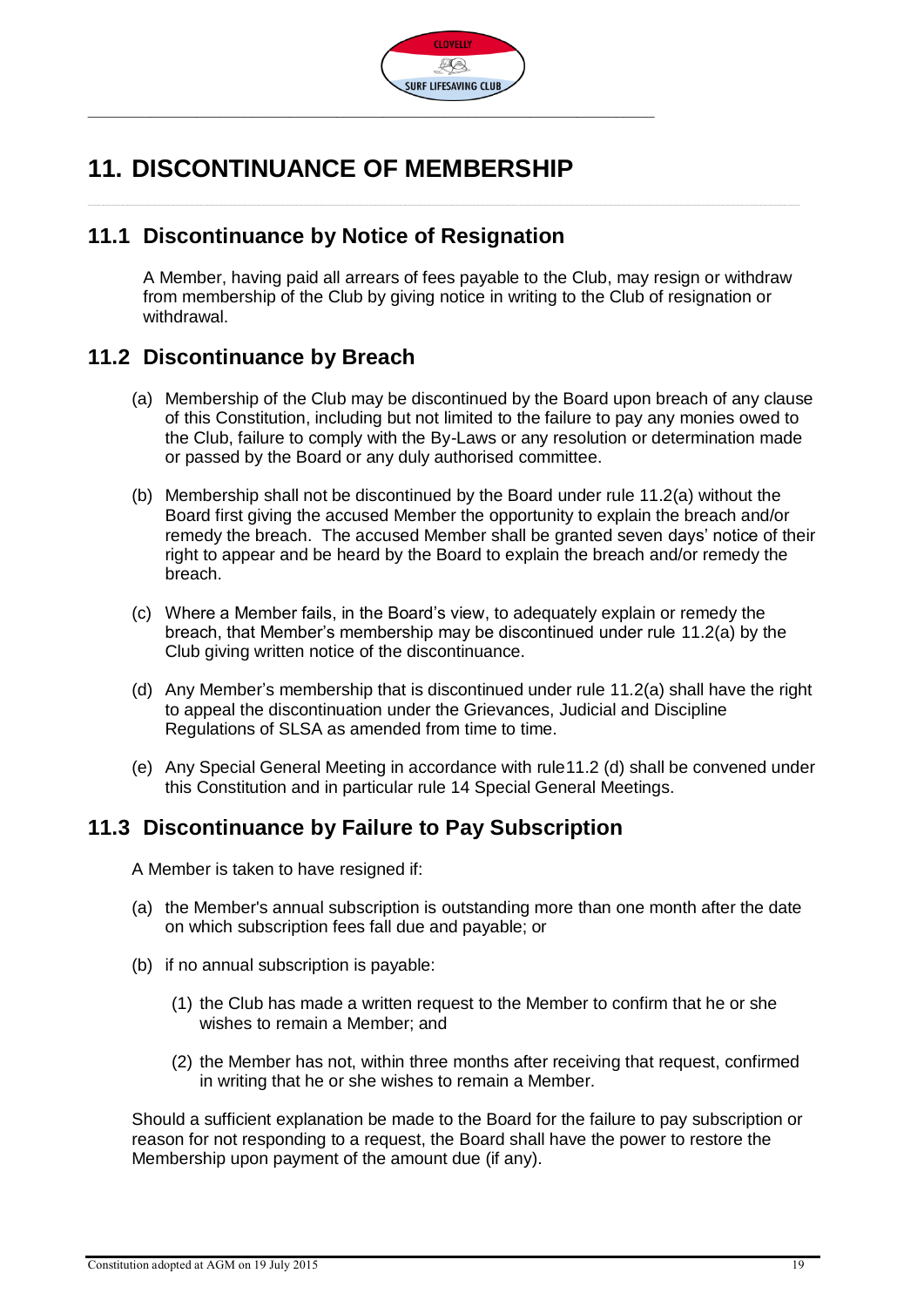

### <span id="page-19-0"></span>**11.4 Resignation by Failure to Re-Apply**

If a Member has not re-applied for Membership with the Club within one month of reapplication falling due, that Member's membership will be deemed to have lapsed from that time.

#### <span id="page-19-1"></span>**11.5 Amendment to the Register**

Where a Member resigns under this rule 11, an entry shall be recorded in the Register of the Club recording the date on which the Member ceased to be a Member as soon as practicable under rule 10.[1\(e\).](#page-16-5)

#### <span id="page-19-2"></span>**11.6 Forfeiture of Rights**

A Member who ceases to be a Member, for whatever reason, shall forfeit all rights in and claims upon the Club and its property and shall not use any surf lifesaving equipment or other property of the Club including Intellectual Property. Any Club documents, records or other property in the possession, custody or control of that Member shall be returned to the Club immediately.

#### <span id="page-19-3"></span>**11.7 Membership May be Reinstated**

Membership which has been discontinued under this rule 11 may be reinstated at the discretion of the Board, upon such conditions as it deems appropriate.

#### <span id="page-19-4"></span>**11.8 Refund of Membership Fees**

Membership fees or subscriptions paid by the discontinued Member may be refunded on a pro-rata basis to the Member upon discontinuance.

### <span id="page-19-5"></span>**12. GRIEVANCES, JUDICIAL AND DISCIPLINE**

The Club adopts the Grievances, Judicial and Discipline Regulations of SLSA as amended from time to time. These shall be replicated in the By-Laws.

### <span id="page-19-6"></span>**13. ANNUAL GENERAL MEETINGS**

#### <span id="page-19-8"></span><span id="page-19-7"></span>**13.1 Annual General Meeting to be Held**

- (a) The Club shall convene and hold an Annual General Meeting of its Members annually within six months after the end of the financial year and in accordance with the Act.
- (b) The Annual General Meeting of the Club shall, subject to the Act and to rule 13.[1\(a\),](#page-19-8) be convened at a time, date and venue to be determined by the Board.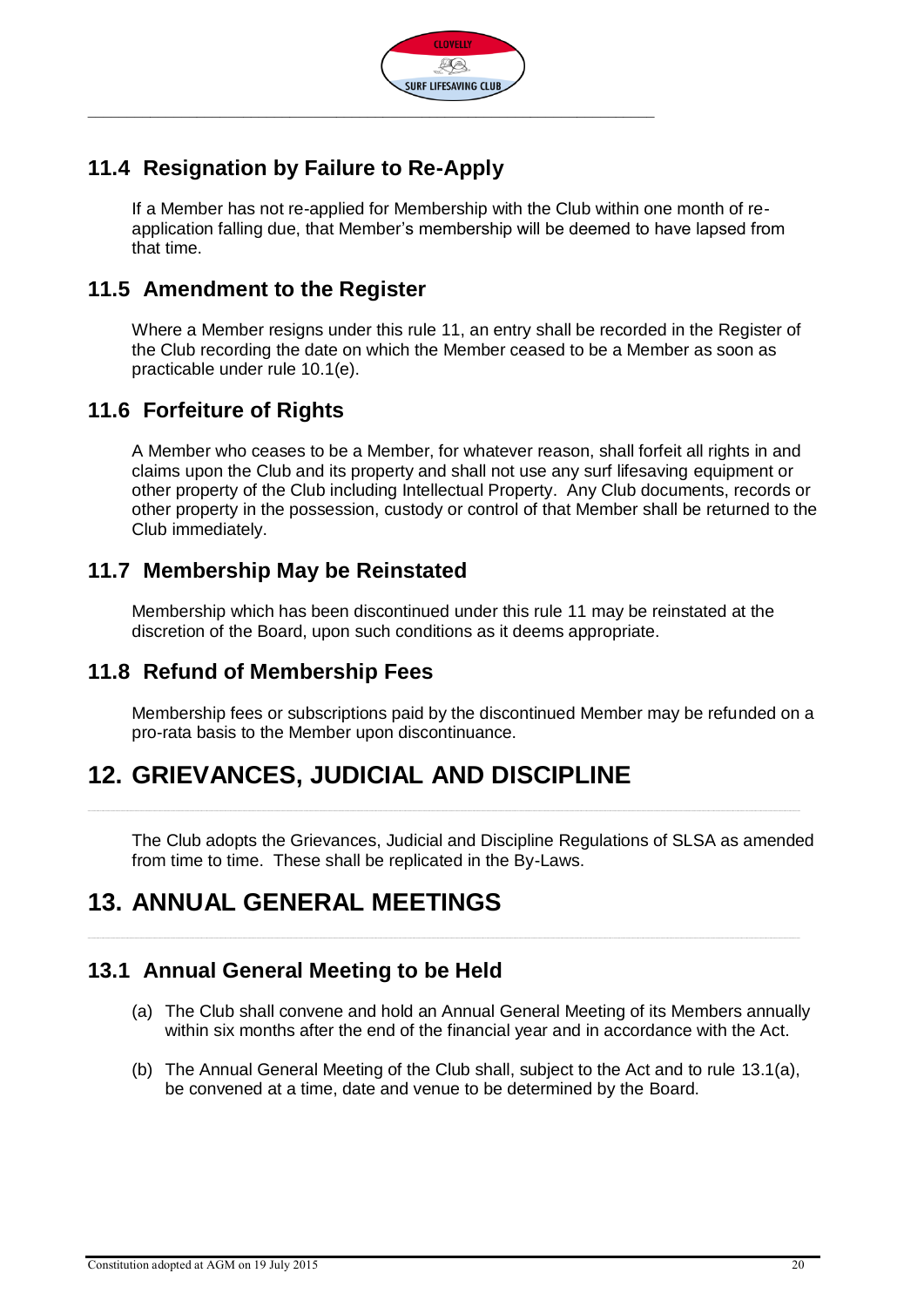

#### <span id="page-20-0"></span>**13.2 Business**

In addition to any business required to be transacted at the Annual General Meeting under the Act, the business of the Annual General Meeting shall include:

- (a) opening of the meeting by the chairperson;
- (b) apologies;
- (c) confirmation the minutes of the last preceding Annual General Meeting and of any Special General Meeting held since that meeting;
- (d) receipt from the Board of its report of the activities of the Club during the last preceding year;
- (e) tabling of fees set for the season and the date by which such fees must be paid;
- (f) the consideration of accounts and the reports of the Board and auditors;
- (g) the election of Directors under this Constitution;
- (h) the motion for affiliation with the Branch and SLSNSW;
- (i) the appointment and fixing of the remuneration of the auditors;
- (j) consideration and vote on any Special Resolution from the Board for Life and Honorary Life Membership; and
- (k) any other business of which notice is given in accordance with this Constitution.

#### <span id="page-20-1"></span>**13.3 Additional Meetings**

The Annual General Meeting shall be in addition to any other General Meetings that may be held in the same year. Any General Meeting other than an Annual General meeting is a Special General Meeting.

### <span id="page-20-2"></span>**14. SPECIAL GENERAL MEETINGS**

#### <span id="page-20-3"></span>**14.1 Special General Meetings May be Held**

The Board may, whenever it thinks fit, convene a Special General Meeting of the Club and, where, but for this clause more than 15 months would elapse between Annual General Meetings, shall convene a Special General Meeting before the expiration of that period.

#### <span id="page-20-4"></span>**14.2 Request for Special General Meetings**

(a) The Board shall, on the requisition in writing of not less than 20 Members entitled to vote, convene a Special General Meeting.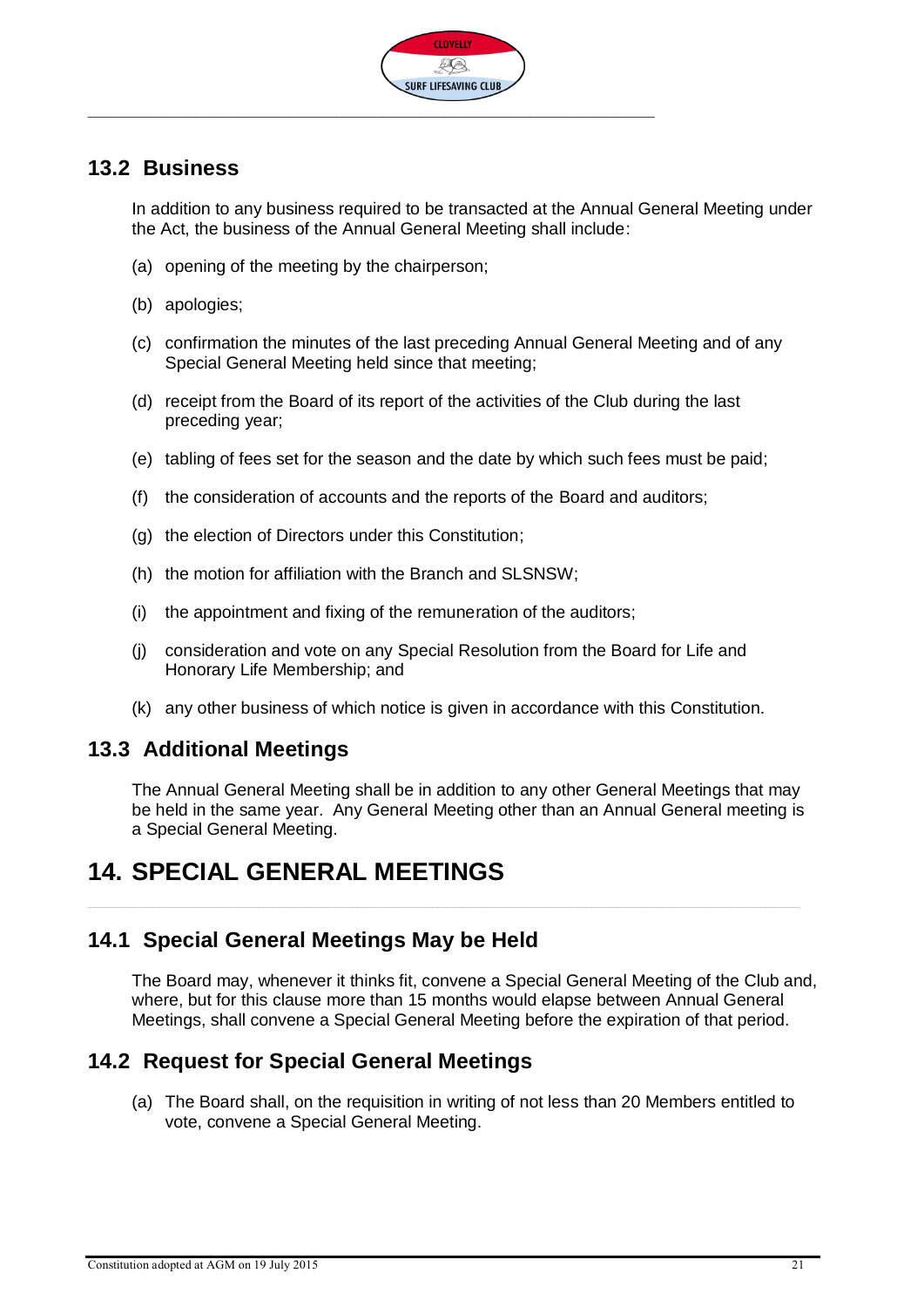

- (b) The requisition for a Special General Meeting shall:
	- i. state the object(s) of the meeting;
	- ii. be signed by each of the Members making the requisition; and
	- iii. be sent to the Secretary of the Club.
- (c) The requisition may consist of several documents in a like form, each signed by one or more of the Members making the requisitions.
- (d) If the Board does not cause a Special General Meeting to be held within one month after the date on which the requisition is sent to the Club, the Members making the requisition, or any of them, may convene a Special General Meeting to be held not later than three months after that date.
- (e) A Special General Meeting convened by Members under this Constitution shall be convened in the same manner, or as nearly as possible as that, in which meetings are convened by the Board.

### <span id="page-21-0"></span>**15. GENERAL MEETINGS**

#### <span id="page-21-1"></span>**15.1 Notice to be given for General Meetings**

- (a) Notice of every General Meeting shall be given to every financial Member entitled to receive notice, at the address appearing in the Register kept by the Club. The auditor (if any) and Directors shall also be entitled to notice of every General Meeting, which shall be sent to their last notified address. No other person shall be entitled as of right to receive notices of General Meetings.
- (b) A notice of a General Meeting shall be in writing and shall specify the time, date and place of the meeting and shall state the business to be transacted at the meeting. Notice may be given in any form permitted under rule 30.
- (c) At least 21 days' notice of a General Meeting shall be given to those Members entitled to receive notice, together with:
	- i. the agenda for the meeting;
	- ii. any nominations for candidates to be elected to the Board received under rule 19.1;
	- iii. any nominations for candidates to be elected to Other Elected Positions under rule 19.3; and
	- iv. any notice of motion received from Members under rule 15.[2\(b\).](#page-22-4)

The accidental omission to give any notice of any General Meeting to any Member shall not invalidate the meeting or any resolution passed at any such meeting.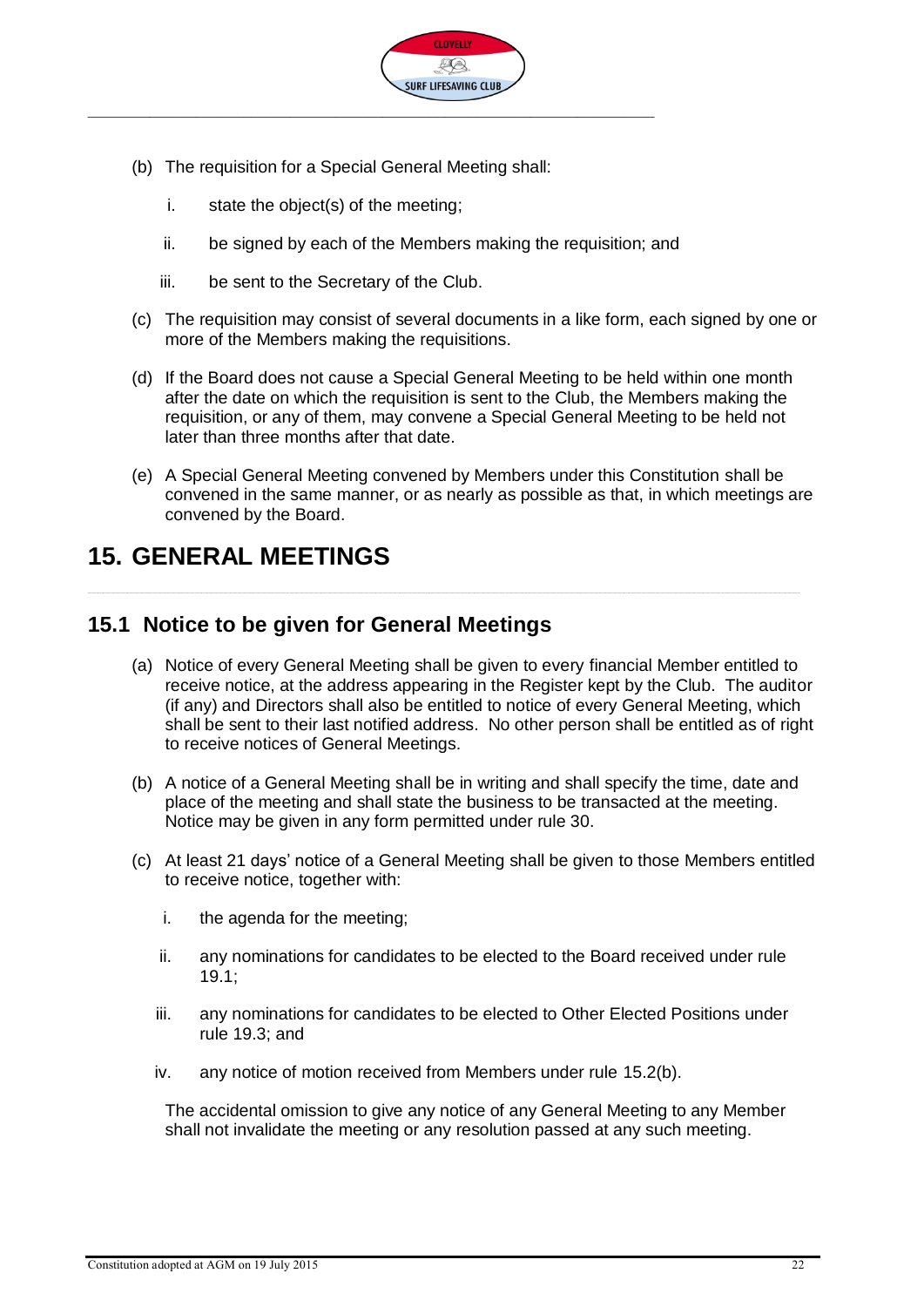

#### <span id="page-22-0"></span>**15.2 Business of Meeting**

- (a) No business other than that set out in the notice convening the meeting shall be transacted at the General Meeting.
- <span id="page-22-4"></span>(b) A Member desiring to bring any business before a meeting shall give at least 30 days' notice in writing of that business to the Club which shall include that business in a notice calling the next General Meeting after the receipt of the notice.

#### <span id="page-22-1"></span>**15.3 Quorum**

No business shall be transacted at any general meeting unless a quorum is represented at the time when the meeting proceeds to business. A quorum for General Meetings of the Club shall be 25 of Members present who are entitled to vote.

If, within half an hour after the appointed time for the commencement of a General Meeting, a quorum is not present, the meeting:

- (a) if convened upon the requisition of Members, shall be dissolved;
- (b) in any other case, shall stand adjourned to:
	- i. the same day in the next week at the same time and (unless Members are notified of an alternate venue) at the same place; or
	- ii. any date, time and place determined by the chairperson; and
- (c) if at the adjourned meeting a quorum is not present within half an hour after the time appointed for the commencement of the meeting, the meeting shall lapse.

The quorum for an adjourned General Meetings of the Club shall be 15 of Members present personally who are entitled to vote.

#### <span id="page-22-2"></span>**15.4 President to Chair**

The President shall, subject to this Constitution, preside as chairperson at every General Meeting except:

- (a) in relation to any election for which the President is a nominee; or
- (b) where a conflict of interest exists.

If the President is not present, or is unwilling or unable to preside, the Members shall appoint one of the Directors to preside as chairperson for that meeting only.

#### <span id="page-22-3"></span>**15.5 Chairperson May Adjourn Meeting**

(a) The chairperson may, with the consent of any meeting at which a quorum is present, and shall, if so directed by the meeting, adjourn the meeting from time to time and from place to place but no business shall be transacted at any adjourned meeting other than the business left unfinished at the meeting from which the adjournment took place.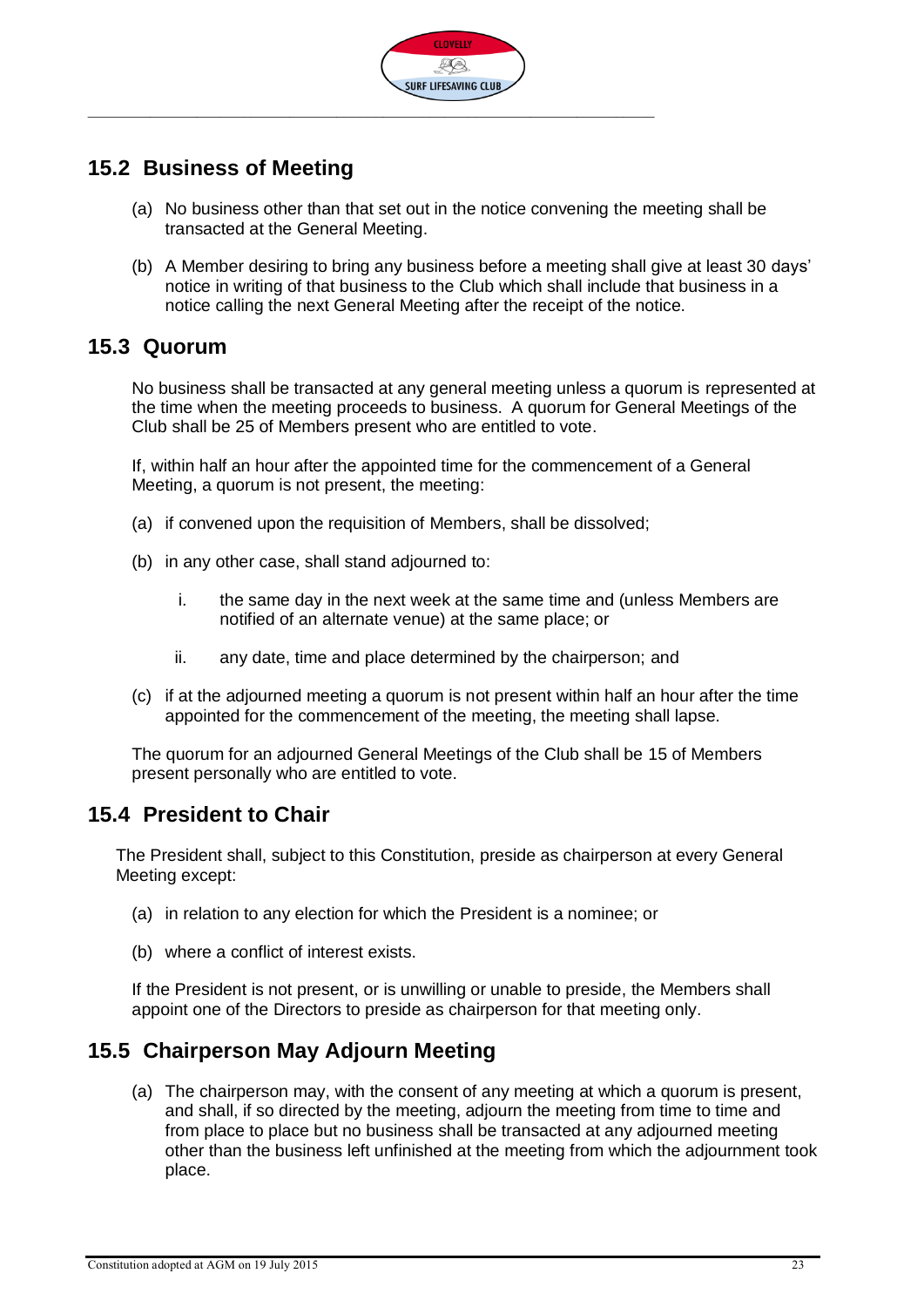

- <span id="page-23-4"></span>(b) When a meeting is adjourned for 30 days or more, a notice of the adjourned meeting shall be given as in the case of the original meeting.
- (c) Except as provided in rule 15.[5\(b\)](#page-23-4) it shall not be necessary to give any notice of an adjournment or the business to be transacted at any adjourned meeting.

### <span id="page-23-0"></span>**16. VOTING AT GENERAL MEETINGS**

#### <span id="page-23-1"></span>**16.1 Members Entitled to Vote**

Subject to any other provision of this Constitution, each category of membership that has a right to vote under rule 8.2 shall be entitled to one vote at General Meetings.

| <b>Membership Category</b>       | <b>Entitled to Vote</b> |
|----------------------------------|-------------------------|
| Active Members (15 - 18 yrs)     | Yes                     |
| Active Members (18 yrs or over)  | Yes                     |
| <b>Reserve Active Members</b>    | Yes                     |
| <b>Award Members</b>             | Yes                     |
| <b>Probationary Members</b>      | <b>No</b>               |
| <b>General Members</b>           | <b>No</b>               |
| <b>Associate Members</b>         | <b>No</b>               |
| <b>Long Service Members</b>      | Yes                     |
| <b>Honorary Members</b>          | <b>No</b>               |
| Life Members                     | Yes                     |
| <b>Junior Activities Members</b> | <b>No</b>               |
| <b>Cadet Members</b>             | No                      |

#### <span id="page-23-2"></span>**16.2 Voting Procedure**

- (a) Subject to this rule 16, votes at a General Meeting shall be given in person by those present and entitled to vote.
- (b) Subject to rule 16.2, all questions arising at a General Meeting shall be determined on a show of hands.

#### <span id="page-23-3"></span>**16.3 Recording of Determinations**

Unless a poll is demanded under rule 16.4, a declaration by the chairperson that a resolution has on a show of hands been carried or carried unanimously or by a particular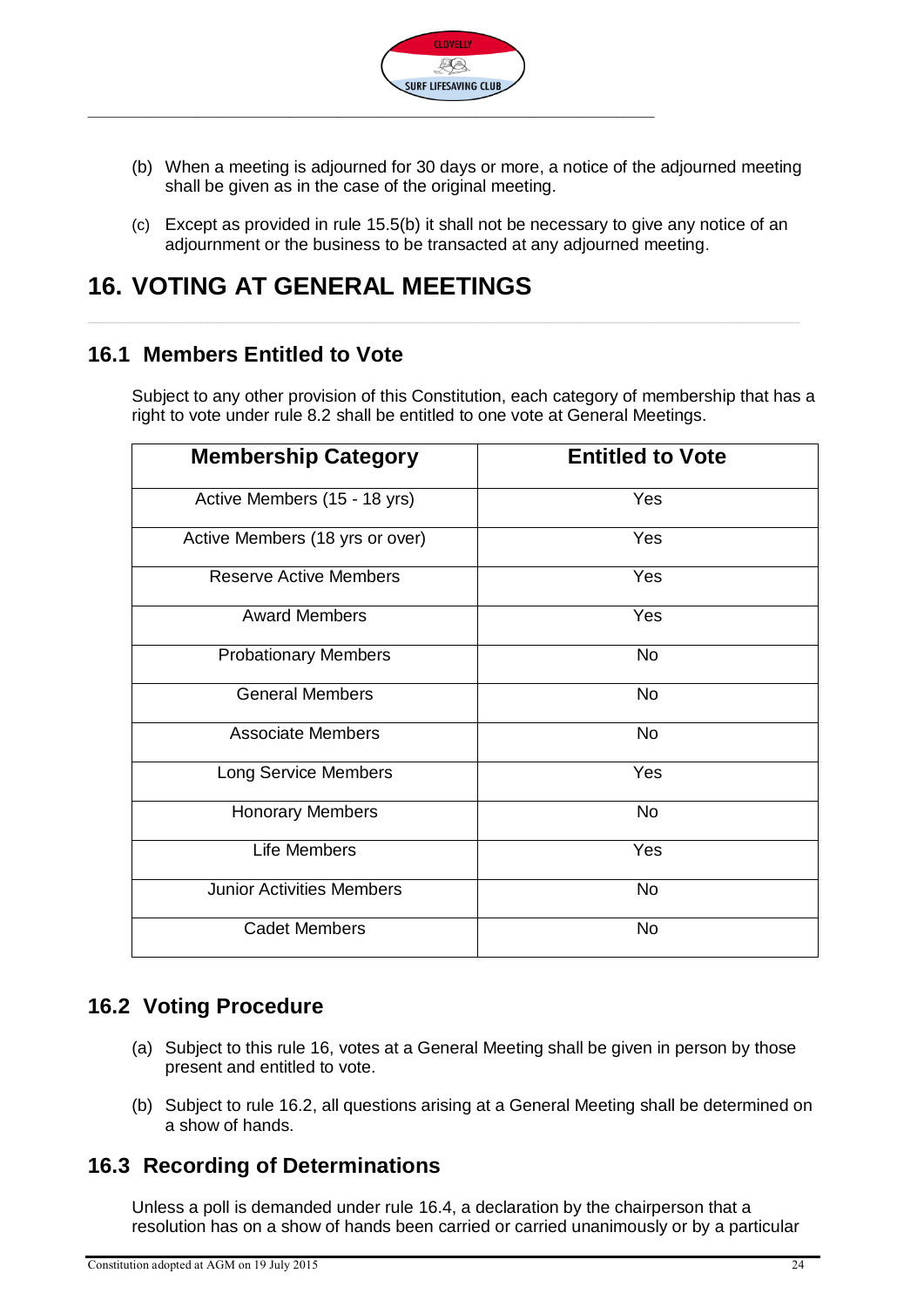

majority or lost and an entry to that effect in the book containing the minutes of the proceedings of the Club shall be conclusive evidence of the fact without proof of the number of the votes recorded in favour of or against the resolution.

#### <span id="page-24-0"></span>**16.4 Where Poll Demanded**

- (a) A poll may be demanded for any resolution put to the vote of the meeting (before or on the declaration of the result of the show of hands) by:
	- i. the chairperson; or
	- ii. a simple majority of Members.
- (b) If a poll is duly demanded under this rule 16.4, it shall be taken in such manner and either at once or after an interval or adjournment or otherwise as the chairperson directs and the result of the poll shall be the resolution of the meeting at which the poll was demanded.

#### <span id="page-24-1"></span>**16.5 Casting Vote**

The chairperson shall not have a casting vote at General Meetings. Where voting at General Meetings is equal, the motion will be lost.

#### <span id="page-24-2"></span>**16.6 Proxy Voting**

Proxy voting shall not be permitted at all General Meetings.

### <span id="page-24-3"></span>**16.7 Postal Voting**

Postal voting shall not be permitted at all General Meetings.

### <span id="page-24-4"></span>**17. MINUTES OF GENERAL MEETINGS**

- (a) The Board must ensure that minutes are taken and kept of each General Meeting.
- (b) The minutes must record:
	- i. the business considered at the meeting;
	- ii. any resolution on which a vote is taken and the result of the vote; and
	- iii. the names of all persons present at all meetings.
- (c) In addition, the minutes of each Annual General Meeting must include:
	- i. any reports or financial statements submitted to the Members at the Annual General Meeting; and
	- ii. any audited accounts and auditor's report or report of a review accompanying the financial statements that are required under the Act

### <span id="page-24-5"></span>**18. BOARD**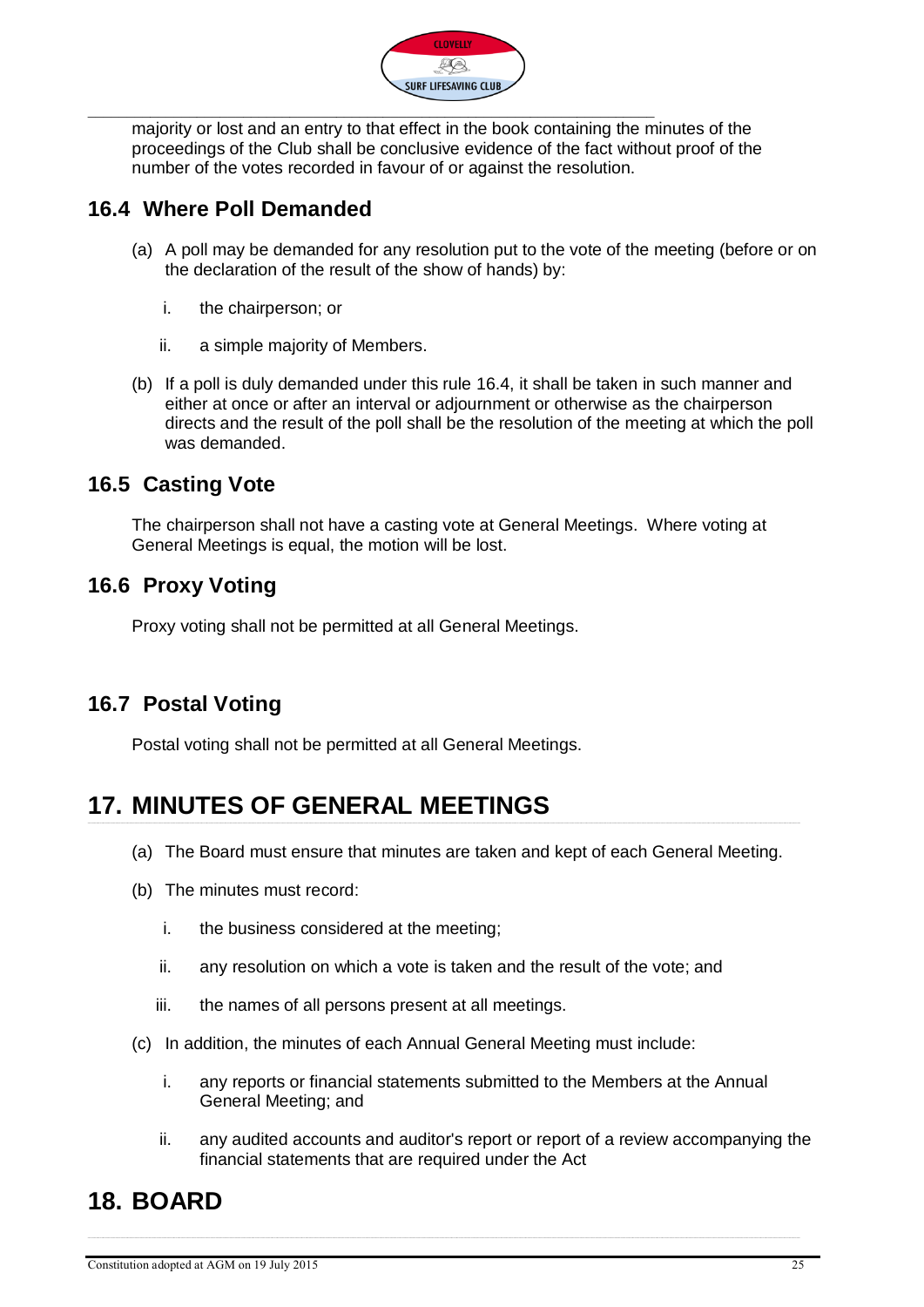

#### <span id="page-25-0"></span>**18.1 Powers of Board**

- (a) The affairs of the Club shall be managed by the Board (which may be referred to as the Management Committee) constituted under rule 18.2.
- (b) Subject to this Constitution and the Act, the Board:
	- i. shall control and manage the business and affairs of the Club;
	- ii. may exercise all such powers and functions as may be exercised by the Club other than those powers and functions that are required by this Constitution to be exercised by the Members in General Meeting;
	- iii. has power to perform all such acts and things as appear to the Board to be essential for the proper management of the business and affairs of the Club;
	- iv. has the power to appoint standing committees, special committees and subcommittees to consider and report upon any question referred to them and to fill any vacancy on such standing or special committee; and
	- v. from time to time to draw up and approve and promulgate on the Club's notice boards such by-laws and regulations as may be necessary or desirable for the proper management of the affairs of the Club and which by-laws and regulations shall be binding upon members until altered, amended or revoked by special resolution of the Board or by a General Meeting of the Club.

#### <span id="page-25-1"></span>**18.2 Composition of Board**

- (a) The Board shall comprise the following positions, each of whom must be a bronze holding member:
	- i. The President;
	- ii. 2 Vice Presidents;
	- iii. Director of Finance;
	- iv. Secretary (usually also the Public Officer but refer to rule 23.2);
	- v. Director of Education;
	- vi. Director of Life Saving;
	- vii. Director of Competition; and
	- viii. Director of Junior Activities
- (b) Who must all be Members and who shall be elected under rule 19.
- (c) The following are entitled to attend Board meetings but without voting rights:
	- i. delegate from Clovelly Nippers if the Director of Junior Activities is not in attendance;
	- ii. delegate from Clovelly Eskimos;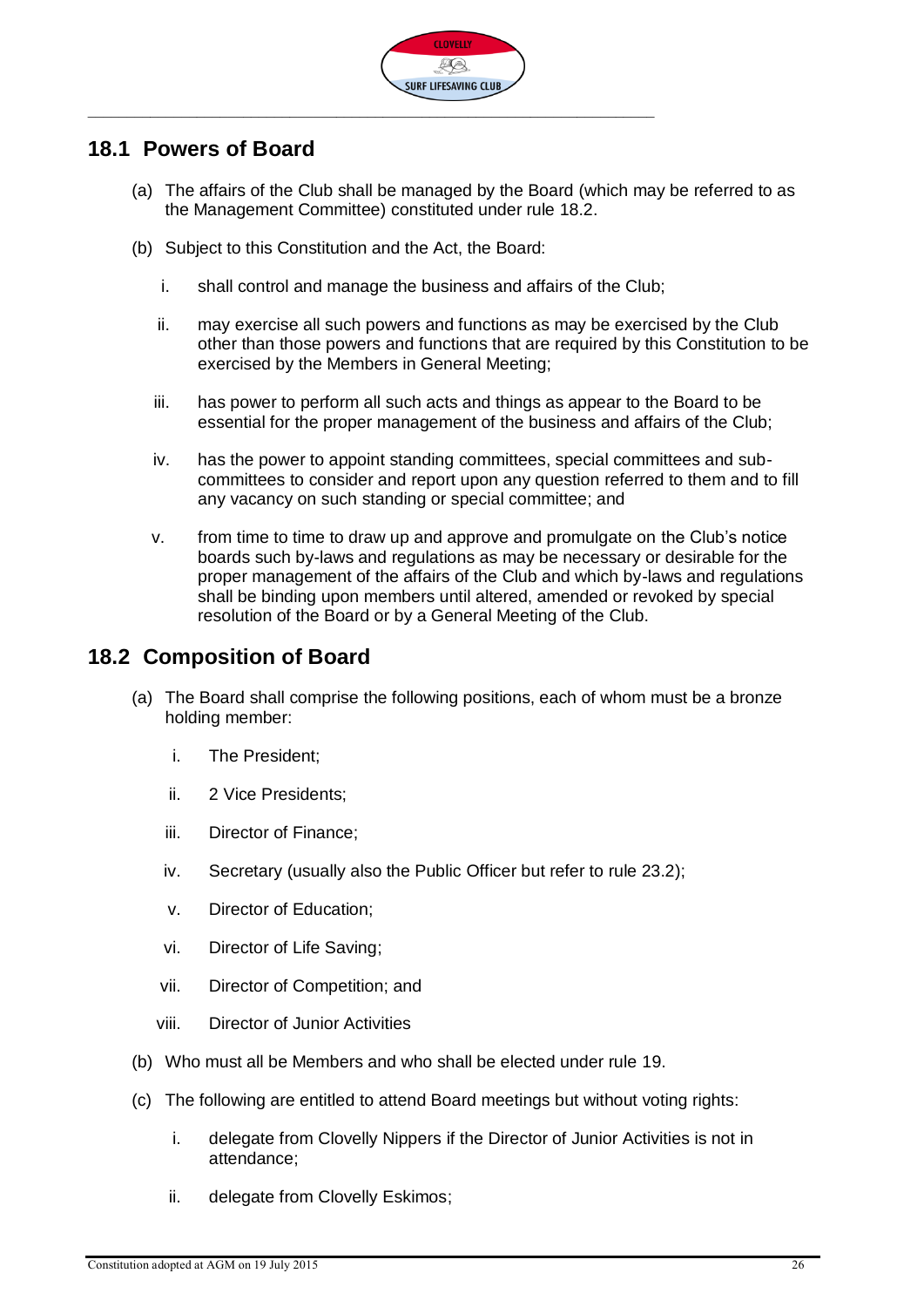

- iii. delegate from Clovelly Surf Club Swimming Club;
- iv. social secretary; and
- v. publicity officer.
- (d) Life members and past presidents may attend Board meetings with voice but without vote.
- (e) The Board has the power to co-opt and invite specific people to attend meetings.

In the event more than one of the Board positions are held by the same person concurrently, then the Board may appoint further Director(s) to ensure normal voting strength. In the interim until an additional Director(s) has been appointed to the Board, each Director is entitled to one vote only.

#### <span id="page-26-0"></span>**18.3 Portfolios**

- (a) The Board shall be appointed annually at the Annual General Meeting.
- (b) Directors may be re-appointed.
- (c) If the Board considers it appropriate, in order to further the Objects, it may allocate Directors to specific portfolios, with specific responsibilities, as determined at the discretion of the Board.

#### <span id="page-26-1"></span>**18.4 Right to Co-Opt**

It is expressly acknowledged that the Board may co-opt any person with appropriate experience or expertise to assist the Board in respect of such matters and on such terms as the Board thinks fit. Any person so co-opted shall not be a Director and shall not exercise the rights of a Director, but shall act in an advisory role only.

#### <span id="page-26-2"></span>**18.5 Appointment of Delegate**

- (a) The Board shall, from amongst its Members, appoint a Delegate(s) to attend general meetings of Sydney Branch for such term as the Board determines, and otherwise in accordance with the Branch Constitution.
- (b) The Club must advise Sydney Branch in writing of its Delegate(s).

### <span id="page-26-3"></span>**18.6 Transitional Arrangements**

Notwithstanding any other rule of this Constitution, the transitional arrangements set out in rule 37 shall apply from the date of adoption of this Constitution.

### <span id="page-26-4"></span>**18.7 Term of Office of Directors**

- (a) Directors shall be elected in accordance with this Constitution annually and subject to this Constitution, shall hold office from the conclusion of the Annual General Meeting at which they were elected until the conclusion of the next following Annual General Meeting.
- (b) Directors may be re-elected.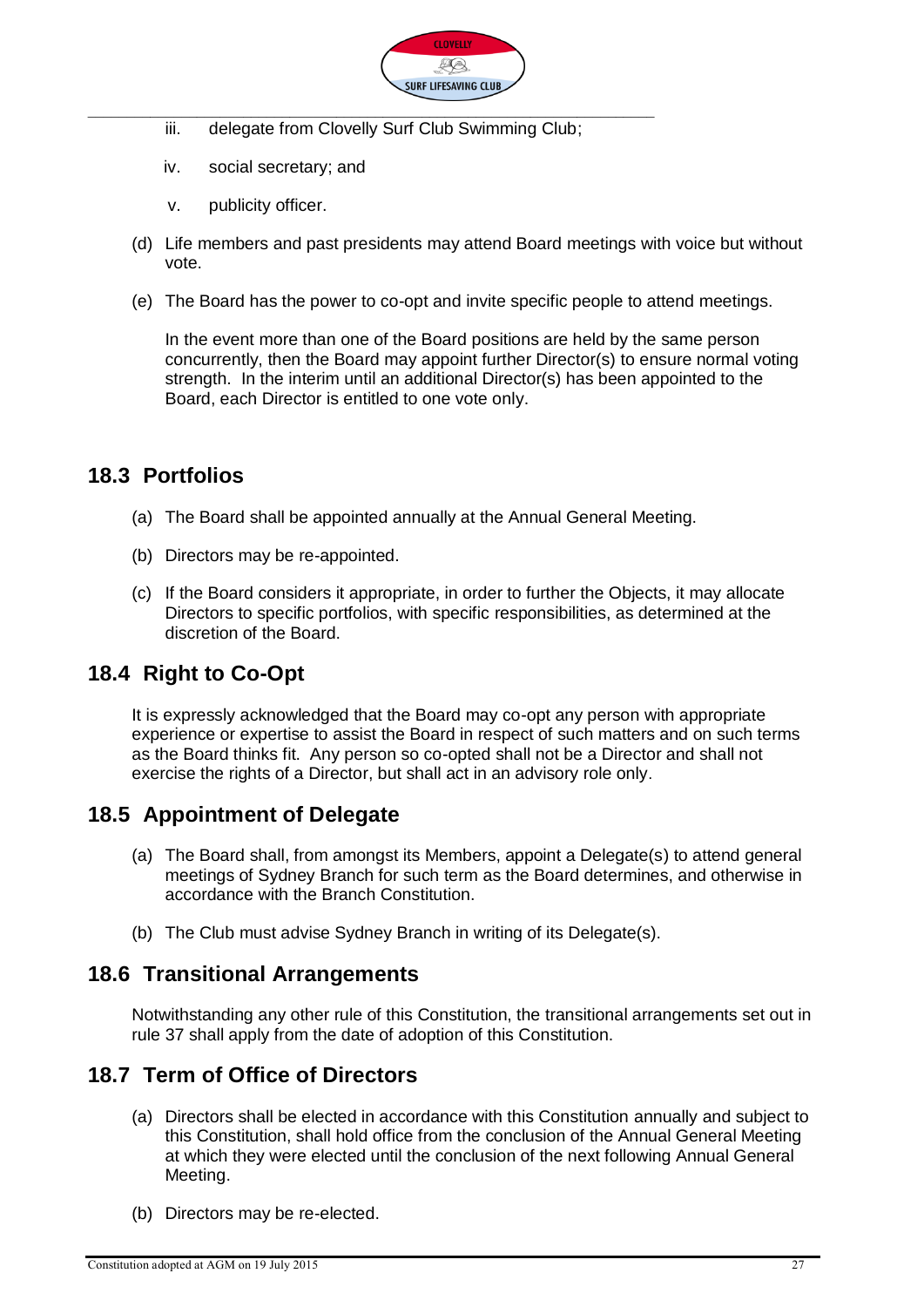

# <span id="page-27-0"></span>**19. ELECTION OF DIRECTORS**

### <span id="page-27-1"></span>**19.1 Nominations of Candidates**

- (a) The Club shall call for nominations for candidates to be elected to the Board positions listed in rule 18.2 not less than 21 days prior to the Annual General Meeting. When calling for nominations, the Club shall also provide details of the necessary qualifications and job description for the positions (if any). Qualifications and job descriptions shall be as determined by the Board from time to time.
- (b) Candidates must:
	- i. be aged 18 years or over;
	- ii. hold a bronze medallion;
	- iii. be nominated for a specific position on the Board; and
	- iv. reside in Australia.
- (c) Nominations of candidates for election as Directors from Bronze Medallion holders shall be:
	- i. made in writing, signed by two Members and accompanied by the written consent of the nominee (which may be endorsed on the form of nomination);
	- ii. delivered to the Club not less than 7 days before the date fixed for the holding of the Annual General Meeting; and
	- iii. nominations received shall be displayed on the Club' notice board by the Secretary and the Club's web site 5 days before the scheduled date for the Annual General Meeting.
- (d) The Club shall send the nominations to the Members entitled to receive notice under rule 15.1.
- (e) If only one nominations is received for a Board position listed in rule 18.2, the person nominated shall, subject to declaration by the chairperson, be deemed to be elected.
- (f) If the number of nominations for any Board position exceeds one, voting papers shall be prepared containing the names of the candidates in alphabetical order, for that vacancy on the Board.
- (g) If no nomination are received for a Board position, the position will be deemed a casual vacancy under rule 20.3.

#### <span id="page-27-2"></span>**19.2 Other Elected Positions**

- (a) In addition to the calling for Board nominations under rule 19.1, at the same time nominations shall be called for other Club officials following the same procedures as for Board nominations. Such Club officials include:
	- i. assistant Director of Finance
	- ii. assistant Secretary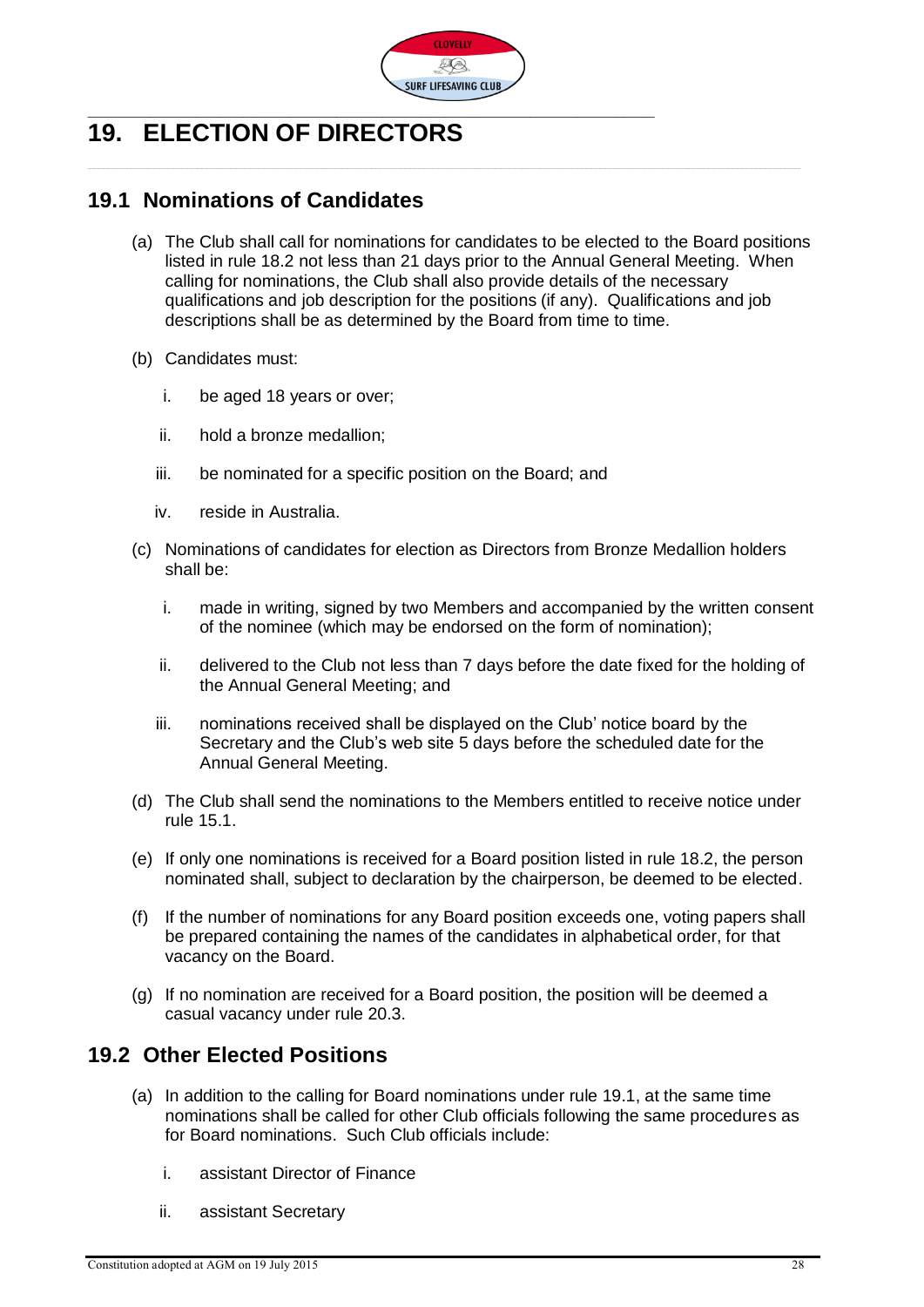

- iii. assistant Director(s) of Lifesaving
- iv. assistant Director of Education
- v. boat captain
- vi. boat vice-captain
- vii. IRB (powercraft) captain
- viii. IRB (powercraft) vice captain
- ix. house captain
- x. junior captain
- xi. board, ski and swim captain
- xii. beach captain
- xiii. radio officer
- xiv. gear steward
- xv. assistant gear steward
- xvi. recruitment officer
- xvii. publicity officer
- xviii. social secretary
- xix. first aid officer
- xx. workplace health and safety officer;
- xxi. gym manager;
- xxii. IT manager. And
- xxiii. Member Protection and Information Officer
- (b) The Board may create additional positions to those listed above if in its opinion such a position is necessary or desirable.
- (c) If no nominations have been received for any of the Other Elected Positions, the chairperson may call for nominations from members in attendance at the AGM. If the person nominated accepts the position and there are no further nominations, the person nominated, subject to the declaration of the chairperson, shall be deemed elected. In the event of there being more than one nomination, then the procedure under rule 16.4 shall be followed.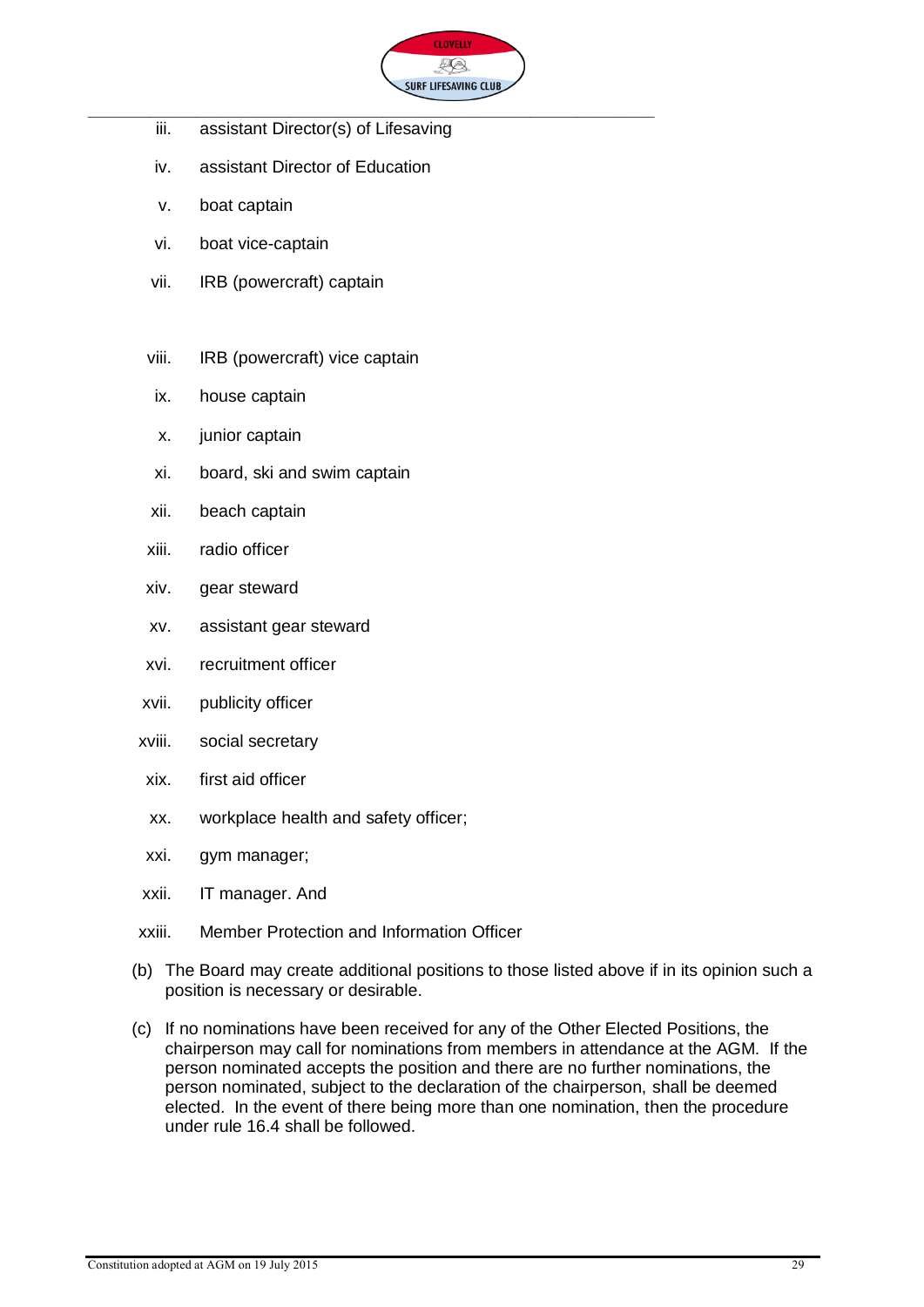

# <span id="page-29-0"></span>**20. VACANCY ON THE BOARD**

#### <span id="page-29-1"></span>**20.1 Grounds for Termination of Director**

For the purposes of this Constitution, the office of a Director becomes vacant if the Director:

- (a) Ceases to be a Member;
- (b) Dies;
- (c) Becomes bankrupt or makes any arrangement or composition with their creditors generally;
- (d) Becomes of unsound mind or a person whose person or estate is liable to be dealt with in anyway under the law relating to mental health;
- (e) Resigns their office in writing to the Club;
- (f) Is absent from meetings of the Board held during a period of three months without having previously obtained leave of absence in accordance with rule 21.5 or provided reasonable excuse for such absence;
- (g) Without the prior consent or later ratification of the Members in General Meeting holds any office of profit under the Club;
- (h) Is directly or indirectly interested in any contract or proposed contract with the Club and fails to declare the nature of his interest;
- (i) Is removed from office in accordance with this Constitution;
- (j) Has been expelled or suspended from membership (without further recourse under this Constitution or any of the Constitutions of the Branch, SLSNSW or SLSA); or
- (k) In the opinion of the Board (but subject always to this Constitution):
	- i. has acted in a manner unbecoming or prejudicial to the Objects and interests of the Club;
	- ii. has brought themselves or the Club into disrepute; or
	- iii. Would otherwise be prohibited from being a director of a corporation under the *Corporations Act*.

#### <span id="page-29-3"></span><span id="page-29-2"></span>**20.2 Removal of Director**

- (a) The Club in a General Meeting may by Special Resolution remove any Director, before the expiration of their term of office and appoint another Member in their place to hold office until the expiration of the term of the first mentioned Director.
- (b) Where the Director to whom a proposed resolution referred to in rule 22.[2\(a\)](#page-29-3) makes representations in writing to the President and requests that such representations be notified to the Members, the President may send a copy of the representations to each Member or, if they are not so sent, the Director may require that they be read out at the meeting, and the representations shall be so read.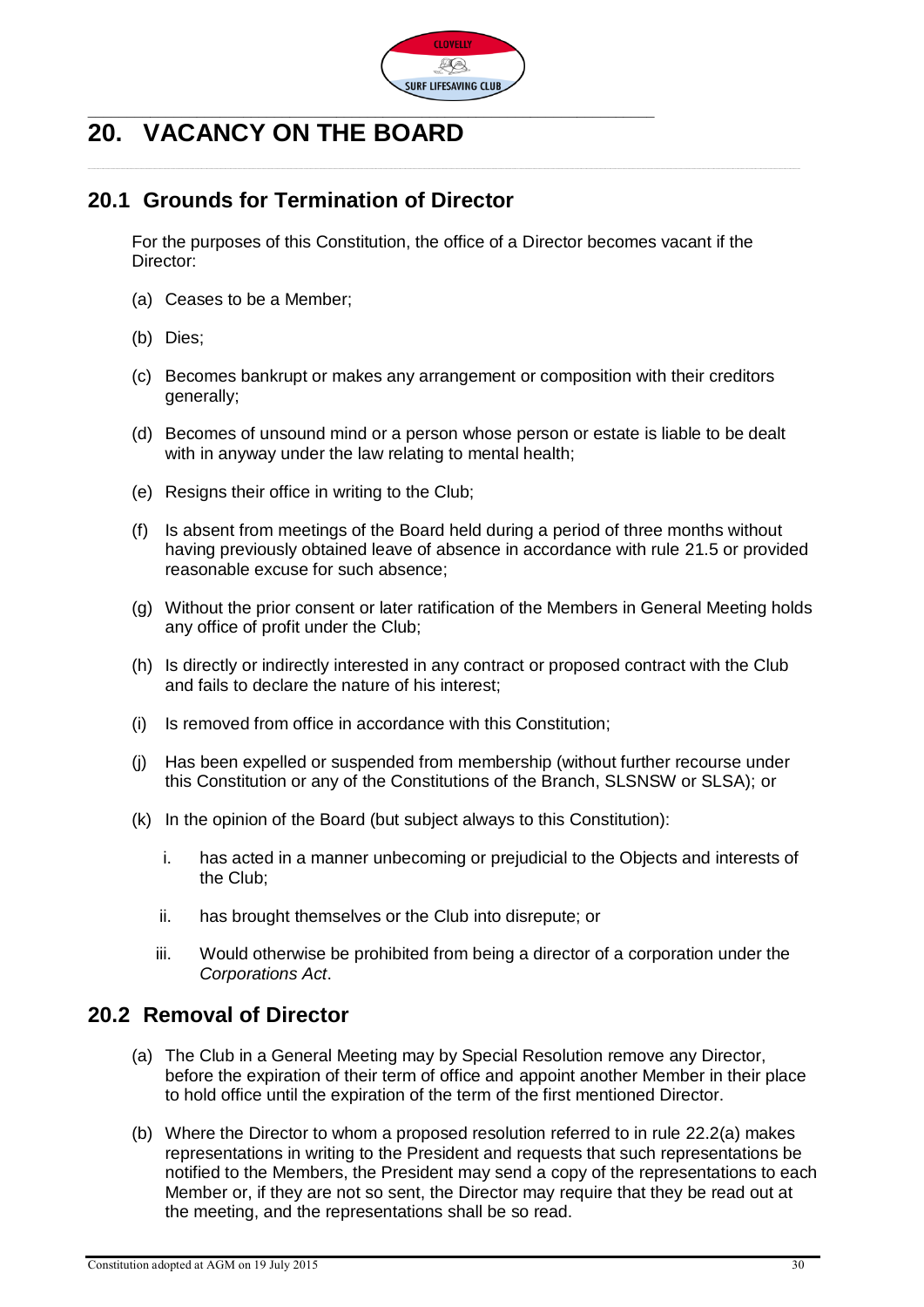

### <span id="page-30-0"></span>**20.3 Casual Vacancy**

In the event of a casual vacancy in the office of any Director, the Board may appoint a Member to the vacant office and the person so appointed may continue in office up to the conclusion of the Annual General Meeting at which the term of the previous appointee would have expired.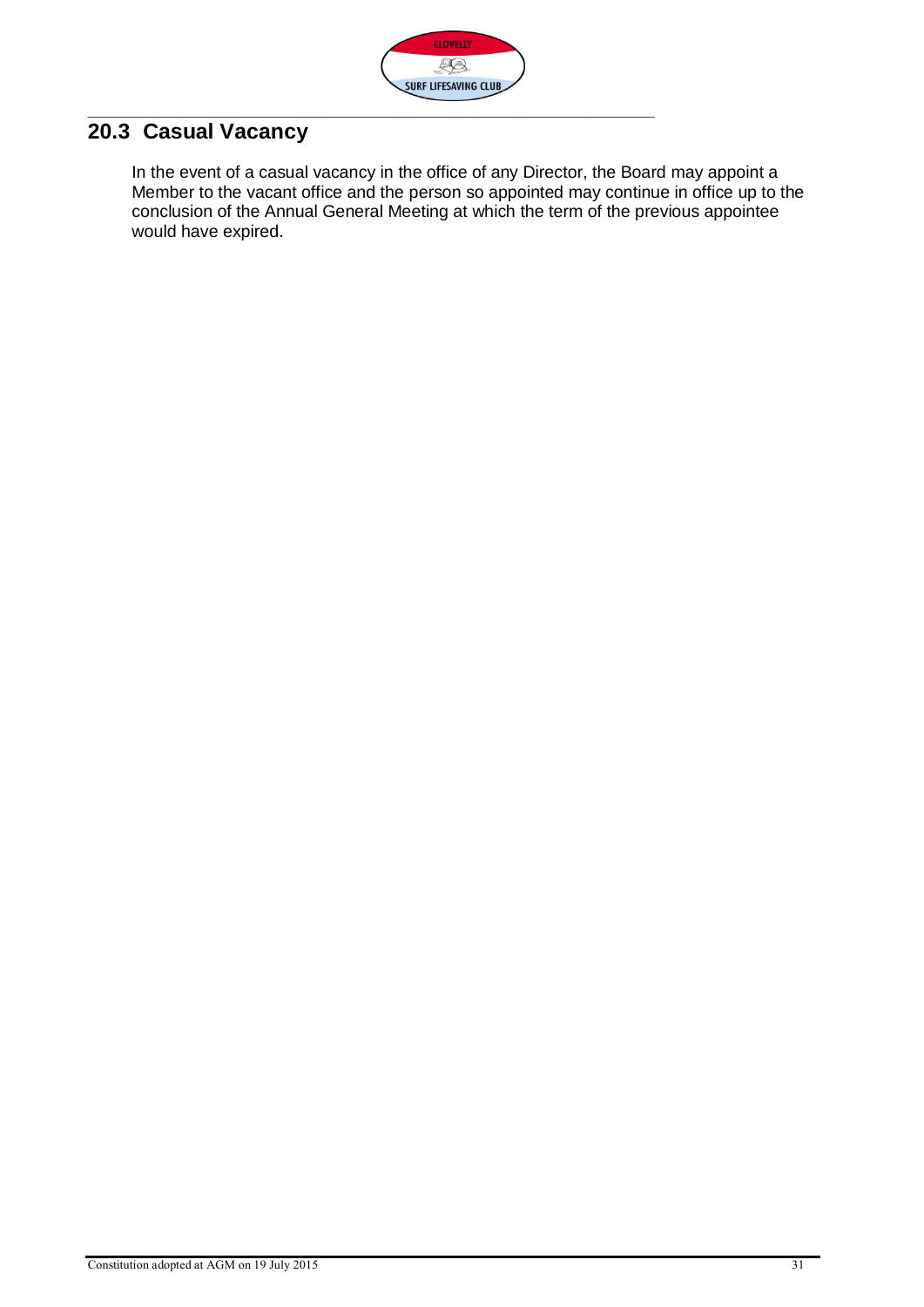

# <span id="page-31-0"></span>**21. QUORUM AND PROCEDURE AT BOARD MEETINGS**

#### <span id="page-31-1"></span>**21.1 Convening a Board Meeting**

- (a) The Board shall meet as often as is deemed necessary for the dispatch of business. Subject to this Constitution the Board may adjourn and otherwise regulate its meetings as it thinks fit.
- (b) Unless all Directors agree to hold a meeting at shorter notice either by agreement that is sufficiently evidenced in writing or by their presence, or in accordance with rule 21.2, not less than seven days written notice of Board meeting shall be given to each Director.
- (c) Written notice of each Board meeting, specifying the general nature of the time, date and place of the Board meeting and the business to be transacted, shall be served on each Director by:
	- i. delivering it to that Director personally;
	- ii. sending it in writing, by facsimile or other means of electronic communication (subject to receiving appropriate confirmation that the notice has been effectively dispatched) in accordance with the Directors last notified contact details; and
- (d) Notice may be given of more than one Board meeting at the same time.

#### <span id="page-31-2"></span>**21.2 Urgent Board Meetings**

- (a) In cases of urgency, a meeting can be held without notice being given under rule 21.1 provided that as much notice as practicable is given to each Director by the most effective means.
- (b) Any resolution made at an urgent Board meeting must be passed by a majority of the Board.

#### <span id="page-31-3"></span>**21.3 Quorum**

- (a) At meetings of the Board the number of Directors whose presence is required to constitute a quorum is 5.
- (b) No business shall be transacted unless a quorum is present and if within half an hour of the time appointed for the meeting a quorum is not present, the meeting shall stand adjourned to the same place and at the same hour of the same day in the following week, or any date, time and place determined by the President.
- (c) The Board may act notwithstanding any casual vacancy. However, if there are casual vacancies in the office of a Director such that the number of remaining Directors is not sufficient to constitute a quorum at a meeting of the Board, those Directors may act only for the purpose of increasing the number of Directors to a number sufficient to constitute such a quorum.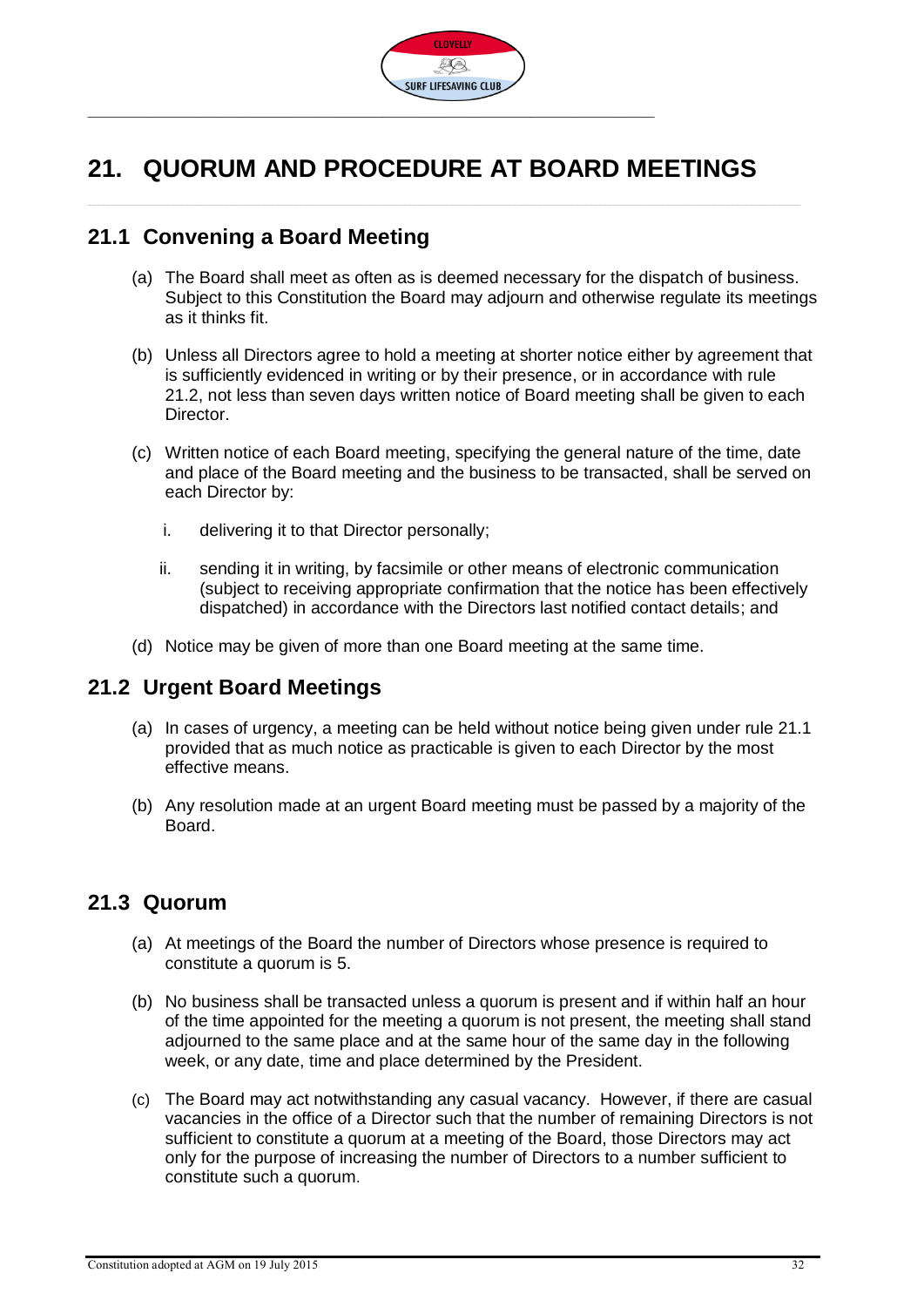

#### <span id="page-32-0"></span>**21.4 Procedures at Board Meetings**

- (a) At meetings of the Board, the President shall chair the meeting. If the President is absent or unwilling to act, the Board shall appoint one of its Members to chair the meeting.
- (b) Questions arising at any meeting of the Board shall be determined on a show of hands, or if demanded by a Director, by a poll taken in such manner as the person presiding at the meeting may determine.
- (c) Questions arising at any meeting of the Board shall be decided by a majority of votes and a determination of a majority of Directors shall be deemed a determination of the Board. All Directors shall have one vote on any question. The chairman may exercise a casting vote where voting is equal.
- (d) Voting by proxy is not permitted at Board meetings.
- (e) A resolution in writing signed or assented to by facsimile or other form of electronic communication by all the voting Directors, shall be as valid and effectual as if it had been passed at a meeting of the Board duly convened and held. Any such resolution may consist of several documents in like form each signed by one or more of the Directors.
- (f) Without limiting the power of the Board to regulate its meetings as it thinks fit, a meeting of the Directors may be held where one or more of the Directors is not physically present at the meeting, provided that:
	- i. all persons participating in the meeting are able to communicate with each other effectively, simultaneously and instantaneously whether by means of telephone or other form of communication;
	- ii. notice of the meeting is given to all the Directors entitled to notice in accordance with the usual procedures agreed upon or laid down from time to time by the Board;
	- iii. in the event that a failure in communications prevents rule  $21.4(f)$  (i) from being satisfied by that number of Directors which constitutes a quorum and none of such Directors are present at the place where the meeting is deemed, by virtue of the further provisions of this rule to be held, then the meeting shall be suspended until rule 21.4(f) (i) is satisfied again. If such condition is not satisfied within fifteen minutes from the interruption the meeting shall be deemed to have terminated; and
	- iv. any meeting held where one or more of the Directors is not physically present shall be deemed to be held at the place specified in the notice of meeting provided a Director is there present and if no Director is there present the meeting shall be deemed to be held at the place where the President of the meeting is located.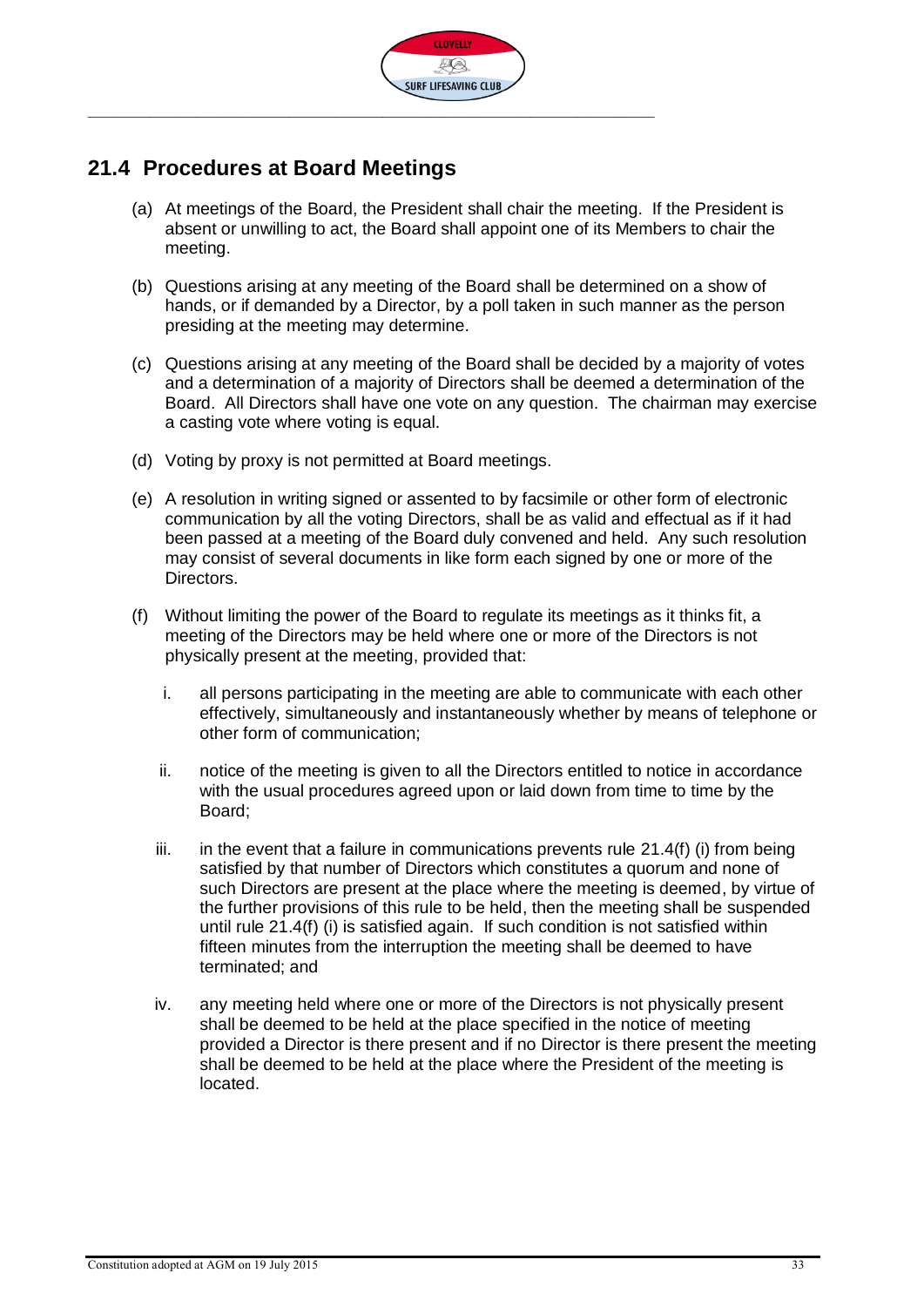

#### <span id="page-33-0"></span>**21.5 Leave of Absence**

- (a) The Board may grant a Director leave of absence from Board meetings for a period not exceeding three months.
- (b) The Board must not grant leave of absence retrospectively unless it is satisfied that it was not feasible for the Director to seek the leave in advance.

#### <span id="page-33-1"></span>**21.6 Material Personal Interests**

- (a) A Director who has a material personal interest in a matter being considered at a Board meeting must disclose the nature and extent of that interest to the Board.
- (b) A Director with such a material personal interest must not:
	- i. be present while the matter is being considered at the meeting; and
	- ii. must not vote on the matter.
- (c) A general notice that a Director is to be regarded as having a material personal interest in a matter being considered is sufficient declaration for such Director and the said matter. After such general notice it is not necessary for such Director to give a special notice relating to the said matter.
- (d) Any declaration made or any general notice as aforesaid given by a Director in accordance with this rule 21.6 must be recorded in the minutes of the relevant meeting.

#### <span id="page-33-2"></span>**21.7 Financial Interest**

- (a) A Director is disqualified from:
	- i. holding any place of profit or position of employment in the Club, or in any company or incorporated Club in which the Club is a shareholder or otherwise interested; or
	- ii. contracting with the Club either as vendor, purchaser or otherwise;

except with express resolution of approval of the Board.

- (b) Any contract or arrangement in which any Director is in any way interested which is entered into by or on behalf of the Club without the approval of the Board, will be voided for such reason.
- <span id="page-33-3"></span>(c) The nature of the financial interest of such Director must be declared by the Director at the meeting of the Board at which the contract or arrangement is first taken into consideration if the interest then exists, or in any other case at the first meeting of the Board after the acquisition of the interest.
- (d) A general notice that a Director is a Member of any specified firm or company and is to be regarded as interested in all transactions with that firm or company is sufficient declaration under rule 21.[7\(c\)](#page-33-3) for such Director and the said transactions. After such general notice it is not necessary for such Director to give a special notice relating to any particular transaction with that firm or company.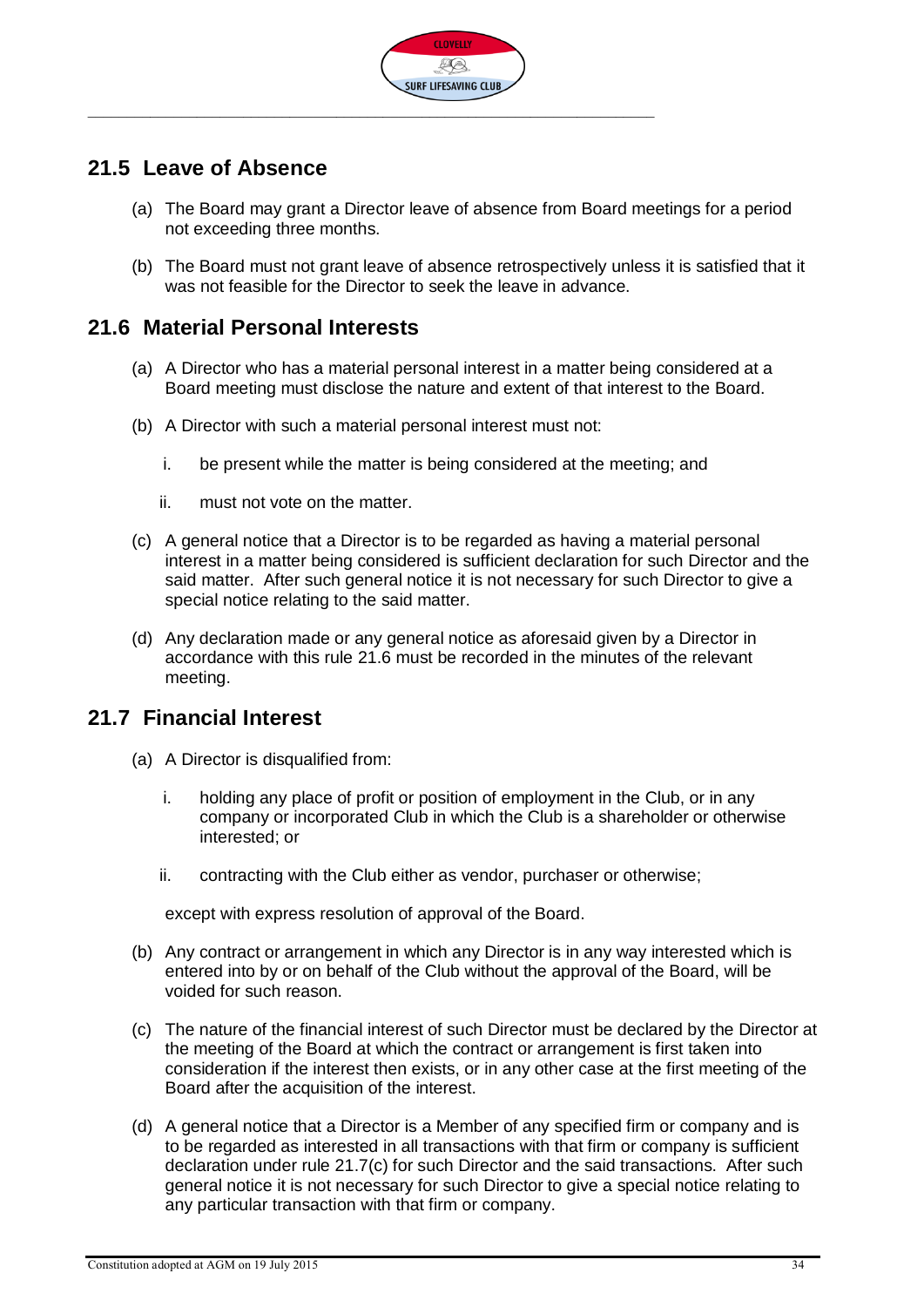

(e) Any declaration made or any general notice as aforesaid given by a Director in accordance with rule 21.7 must be recorded in the minutes of the relevant meeting.

### <span id="page-34-0"></span>**21.8 Conflicts**

A Director, notwithstanding the interest, may be counted in the quorum present at any meeting but cannot vote in respect of any contract or arrangement in which the Director is interested. If the Director votes, the vote shall not be counted.

### <span id="page-34-1"></span>**21.9 Board's Delegated Powers**

The Board has power, subject to rule 12, to:

- (a) suspend, cancel or expel any Member who, in the opinion of the Board, is guilty of misconduct on the Club's premises or elsewhere, or who has acted prejudicially to the interest of the Club;
- (b) suspend, cancel or expel any Member who, in the opinion of the Board, is otherwise unfit to be a Member of the Club;
- (c) suspend any of its officers or any Member of any committee or sub-committee who, in the opinion of the Board, has been guilty of neglect of duty, breach of confidence or other misconduct;
- (d) engage and dismiss employees and fix the terms and conditions of their employment and their rates of pay; and
- (e) raise funds from any source for any necessary Club purpose and make suitable arrangements for repayment thereof with or without interest.

### <span id="page-34-2"></span>**22. DELEGATED POWERS**

#### <span id="page-34-3"></span>**22.1 Board May Delegate Functions**

- (a) The Board may, by instrument in writing, create, establish or appoint from amongst its own Members, or otherwise, special committees, sub-committees, individual officers and consultants to carry out such duties and functions, and with such powers, as the Board determines.
- (b) The Board may, in the establishing instrument delegate such functions as are specified in the instrument, other than:
	- i. this power of delegation; and
	- ii. a function imposed on the Board by the Act or any other law, or this Constitution or by resolution of the Club in General Meeting.
- (c) At any time the Board may by instrument in writing, revoke wholly or in part any delegation made under this clause, and may amend or repeal any decision made by such body or person under this clause.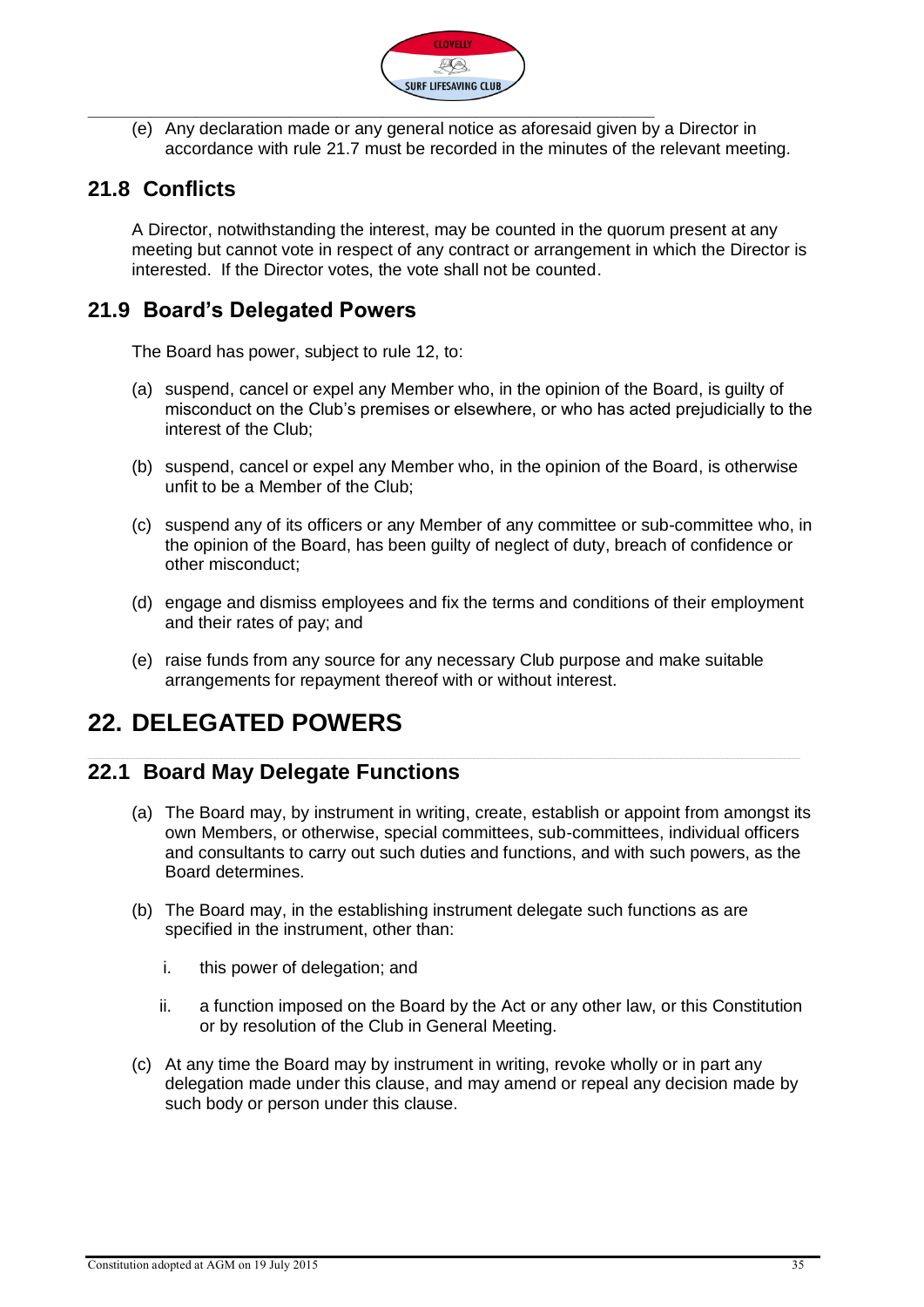

#### <span id="page-35-0"></span>**22.2 Exercise of Delegated Functions**

- (a) A function, the exercise of which has been delegated under this clause, may whilst the delegation remains unrevoked, be exercised from time to time in accordance with the terms of the delegation.
- (b) A delegation under this clause may be made subject to such conditions or limitations as to the exercise of any function or at the time or circumstances as may be specified in the delegation.

### <span id="page-35-1"></span>**22.3 Procedure of Delegated Entity**

- (a) The procedures for any entity exercising delegated power shall, subject to this Constitution and with any necessary or incidental amendment, be the same as that applicable to meetings of the Board under rule 21.
- (b) The entity exercising delegated powers shall make decisions in accordance with the Objects, and it shall promptly provide the Board with details of all material decisions.
- (c) The entity shall also provide any other reports, minutes and information required by the Board.

#### <span id="page-35-2"></span>**22.4 Committees**

The Board may delegate to the following committees the specific functions:

#### <span id="page-35-3"></span>**22.4.1 Life Saving Committee**

- (a) The lifesaving business of the Club is to be administered by a lifesaving committee.
- (b) The lifesaving committee is responsible to the Board for the overall lifesaving functions of the Club. Without limiting the generality of this responsibility, it is to be directly responsible through its officers to ensure an effective patrol system operates on Clovelly Beach and that the Club maintains an efficient and effective lifesaving capacity.
- (c) The lifesaving committee is to consist of the following officers of the Club;
	- i. Director of Life Saving
	- ii. Assistant Director(s) of Life Saving
	- iii. junior captain
	- iv. radio officer
	- v. first aid officer
	- vi. power boat captain; and
	- vii. patrol captains.
- (d) At any meeting of the lifesaving committee, four members of the committee shall constitute a quorum.
- (e) The first meeting for the committee must take place within one month of the AGM with the timing of subsequent meetings determined at that meeting.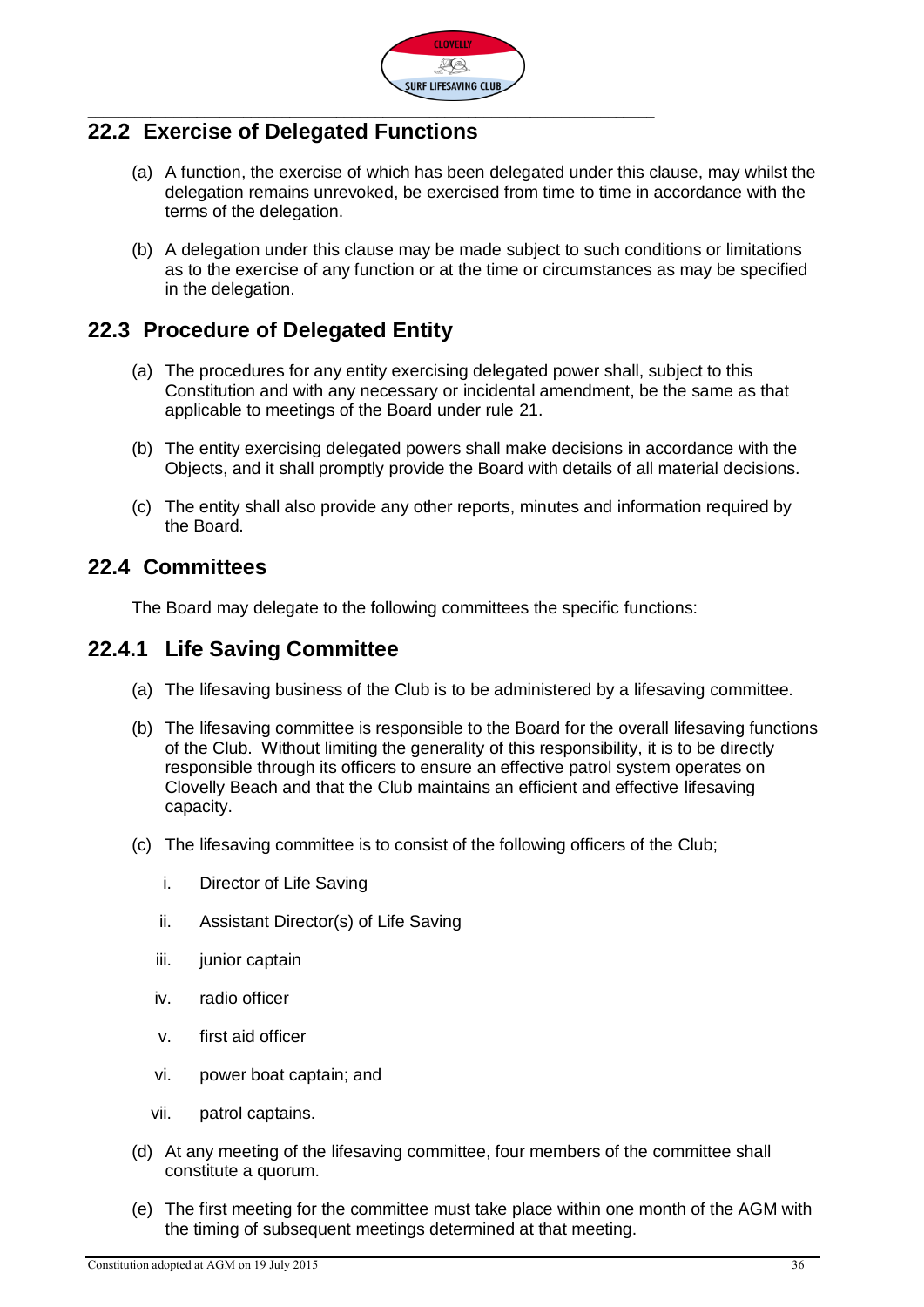

#### <span id="page-36-0"></span>**22.4.2 Education Committee**

- (a) The education and training of probationary and existing members is to be administered by the education committee.
- (b) The education committee shall consist of the following officers of the Club:
	- i. Director of Education;
	- ii. assistant Director of Education;
	- iii. all training officers; and
	- iv. all club assessors.
- (c) At any meeting of the education committee, four members of the committee constitutes a quorum.
- (d) The first meeting for the committee must take place within one month of the AGM with the timing of subsequent meetings determined at that meeting.

#### <span id="page-36-1"></span>**22.4.3 Judiciary Committee**

- (a) The Judiciary Committee shall deal with all matters referred to it by the Board.
- (b) The Judiciary Committee shall be appointed by the Board as required and shall be drawn from Life Members and Board directors.
- (c) The Judiciary Committee shall constitute no less than three members being either life members or Board members with no more than one Board member being appointed.
- (d) Any Member who has cited a member or is to give evidence is ineligible to sit on the judiciary committee with respect to that matter.

#### <span id="page-36-2"></span>**22.4.4 Selection Committee**

- a) The selection committee will select teams to represent the Club.
- b) The selection committee consists of the following officers of the Club:
	- i. President
	- ii. Director of Lifesaving
	- iii. Assistant Director(s) of Lifesaving
	- iv. Director of Competition; and
	- v. any Member appointed by the Board.
- c) At any meeting of the selection committee, three members of the committee will form a quorum.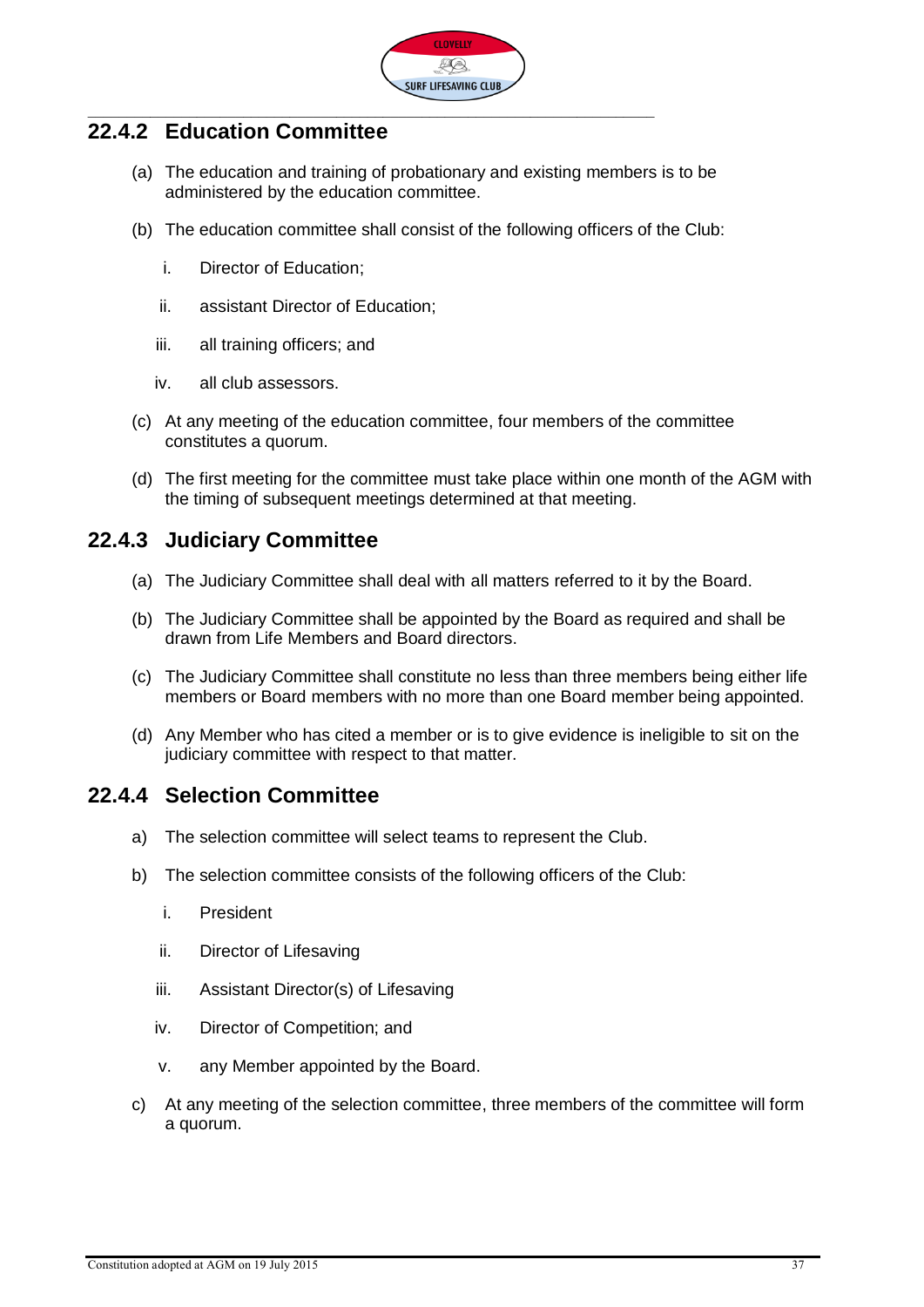

#### <span id="page-37-0"></span>**22.4.5 Honour Awards Committee**

- (a) The honour awards committee is to make recommendations to the Board for approval and, if approved, for submission to an Annual General Meeting for an honour award of Life membership to be conferred upon a Member of the Club.
- (b) The honour awards committee consists of the following officers of the Club:
	- i. President,
	- ii. Secretary,
	- iii. Director of Life Saving; and
	- iv. a Life Member nominated by the Board.
- (c) At any meeting of the honour awards committee, three members of the committee shall form a quorum.

#### <span id="page-37-1"></span>**22.4.6 Voting and Decisions of Committees and Board**

- (a) Subject to Rule 18.2, questions arising at a meeting of the Board or of any subcommittee must be determined by a majority of the votes of Members of the Board or sub-committee present at the meeting.
- (b) Subject to Rule 18.2, each Member present at a meeting of the Board or at any subcommittee (including the person presiding at the meeting) is entitled to one vote but, in the event of any equality of votes on any question, the person presiding may exercise a second or casting vote.
- (c) The Board may act despite any vacancy on the Board.

### <span id="page-37-2"></span>**23. DUTIES**

#### <span id="page-37-3"></span>**23.1 General Duties**

- (a) As soon as practicable after being elected or appointed to the Board, each Director must become familiar with this Constitution and the Act.
- (b) The Board is collectively responsible for ensuring that the Club complies with the Act and that individual Directors comply with this Constitution.
- (c) The Board must ensure that the Club complies with all requirements in the Act regarding financial statements.

#### <span id="page-37-4"></span>**23.2 Public Officer**

- (a) As per section 34 of the Act, the Club must have a Public Officer position appointed.
- (b) The Secretary will be the Public Officer unless the Board determine from time to time that a different Director will act as the Club's Public Officer under the Act. Such person shall be appointed by the Board for such term and upon such conditions as the Board thinks fit.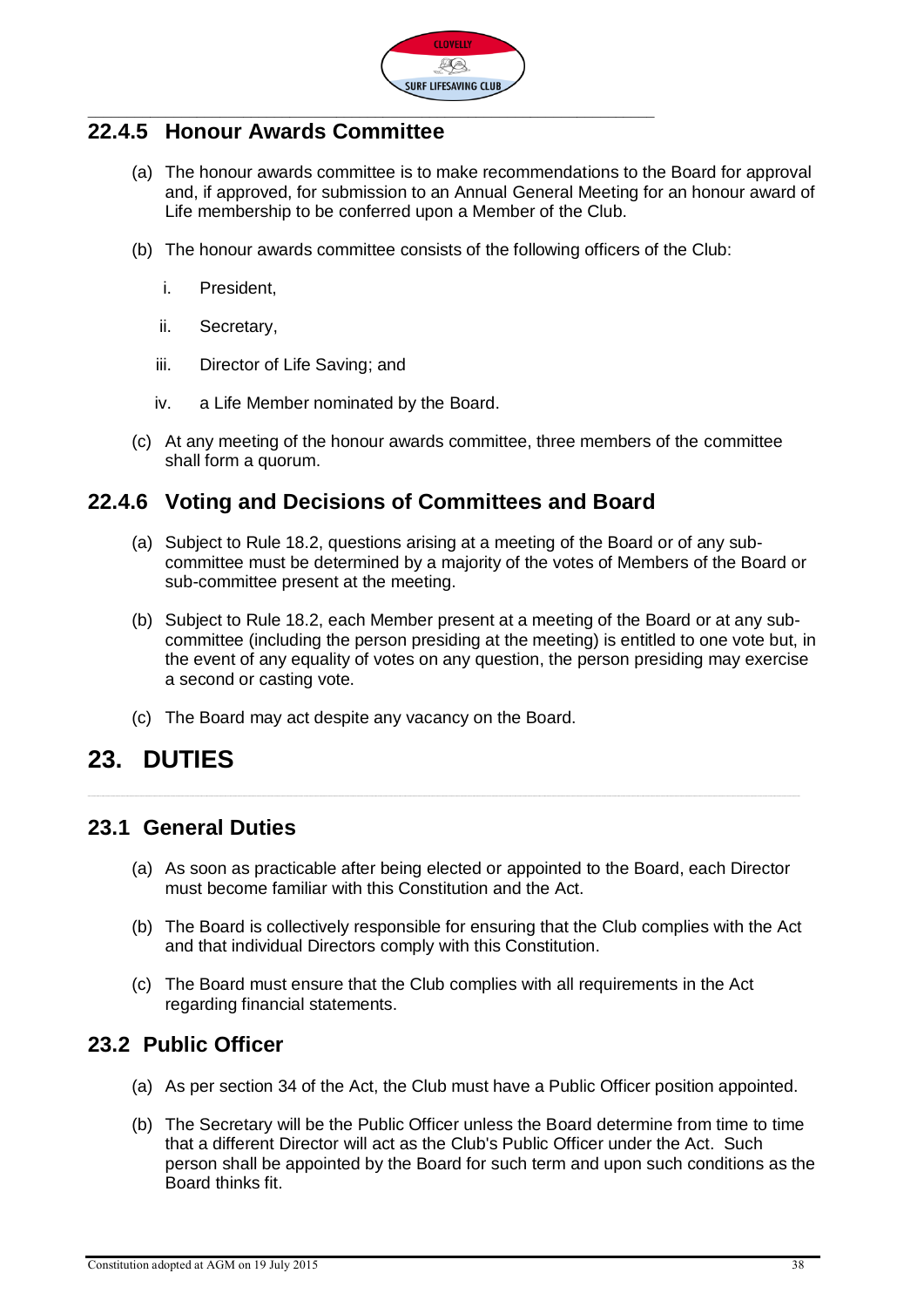

- (c) The Board must ensure details of the appointment of the Public Officer are entered into the Register within 30 days of the appointment.
- (d) If the position of Public Officer becomes vacant, the Board must appoint a person to the position within 28 days after the vacancy arises.

### <span id="page-38-0"></span>**24. MINUTES OF BOARD MEETINGS**

- (a) The Board must ensure that minutes are taken and kept of each Board meeting.
- (b) As a minimum, the minutes must record:
	- i. attendees;
	- ii. the business considered at the meeting;
	- iii. any resolution on which a vote is taken and the result of the vote; and
	- iv. any interest declared under rules 21.6 or 21.7.
- (c) Minutes of the Board meeting must be displayed on the Club notice boards within one week of the minutes being adopted by the Board.

### <span id="page-38-1"></span>**25. BY-LAWS**

#### <span id="page-38-2"></span>**25.1 Board to Formulate By-laws**

The Board may formulate, issue, adopt, interpret and amend such By-Laws for the proper advancement, management and administration of the Club, the advancement of the Objects and surf lifesaving in Clovelly as it thinks necessary or desirable. Such By-Laws must be consistent with the Constitution, the Branch Constitution, the SLSNSW Constitution, the SLSA Constitution and any regulations or By-Laws or the Standard Operating Procedures made by SLSNSW or SLSA. If any By-Laws are inconsistent with the SLSNSW or SLSA Constitution and regulations the By-Laws shall be null and void and will be inapplicable.

#### <span id="page-38-3"></span>**25.2 By-Laws Binding**

All By-Laws made under this clause shall be binding on the Club and Members of the Club.

#### <span id="page-38-4"></span>**25.3 By-Law Transitional Arrangements**

Notwithstanding any other rule of this Constitution, the transitional arrangements set out at rule 37 shall apply from the date of adoption of this Constitution.

#### <span id="page-38-5"></span>**25.6 Notices Binding on Members**

Amendments, alterations, interpretations or other changes to By-Laws shall be advised to Members of the Club by means of notices approved and issued by the Board and displayed on the Club's notice boards.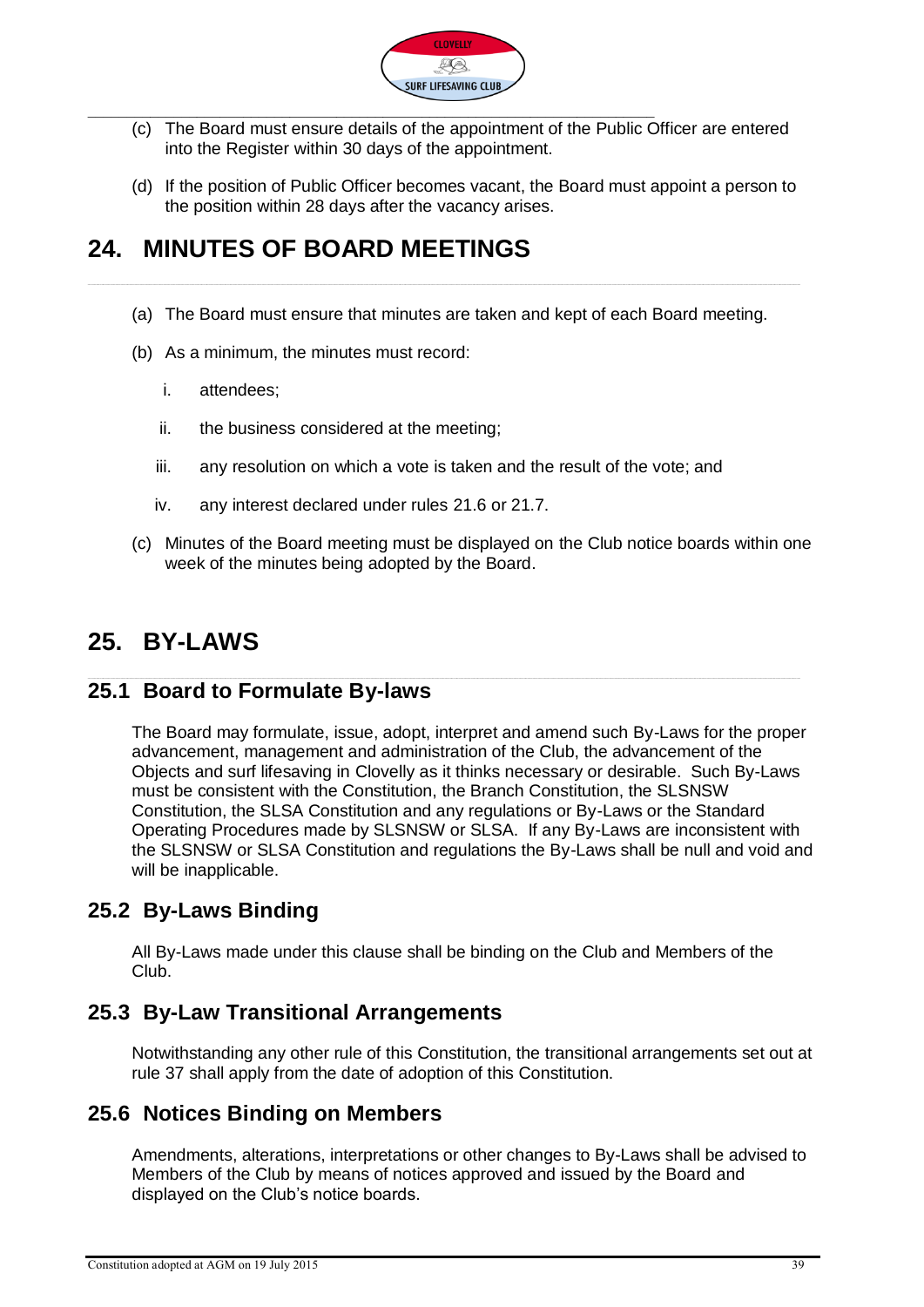

# <span id="page-39-0"></span>**26. FUNDS, RECORDS AND ACCOUNTS**

#### <span id="page-39-1"></span>**26.1 Sources of Funds**

- (a) The Board will determine the sources from which the funds of the Club are to be or may be derived and the manner in which such funds are to be managed.
- (b) The funds of the Club may be derived from joining fees and annual subscriptions of members, sponsorships, donations and, subject to any resolution passed by the Club in general meeting, such other sources as the Board determine.
- (c) All money received by the Club must be deposited as soon as practicable and without deduction to the credit of the Club's bank account.
- (d) The Club must, as soon as practicable after receiving any money, issue an appropriate receipt.

#### <span id="page-39-2"></span>**26.2 Club to Keep Records**

- (a) The Club shall establish and maintain, in accordance with the Act and this Constitution, proper accounting and other records and minutes concerning all transactions, business, meetings and dealings of the Club and the Board.
- (b) The Club shall retain such records for seven (7) years after the completion of the transactions or operations to which they relate.

#### <span id="page-39-3"></span>**26.3 Board to Submit Accounts**

The Club's statements of account are required to be audited as per the Charitable Fundraising Act 1991. At the Club's Annual General Meeting the audited statements of account will be presented to the Members.

#### <span id="page-39-4"></span>**26.4 Accounts Conclusive**

The statements of account when approved or adopted by an Annual General Meeting shall be conclusive except as regards any error discovered in them within three months after such approval or adoption.

#### <span id="page-39-5"></span>**26.5 Accounts to be sent to Members**

The Board shall cause to be sent to all financial members entitled to receive notice of Annual General Meetings in accordance with this Constitution, a copy of the statements of account, the Board's report, the full auditor's report and every other document required under the Act (if any).

#### <span id="page-39-6"></span>**26.6 Funds Management**

- (a) The Secretary and Director of Finance are empowered to receive and acknowledge funds on behalf of the Club.
- (b) All payments must be made by cheque, except for a payment under one hundred dollars, which may be paid out of petty cash. All cheques, drafts, bills of exchange,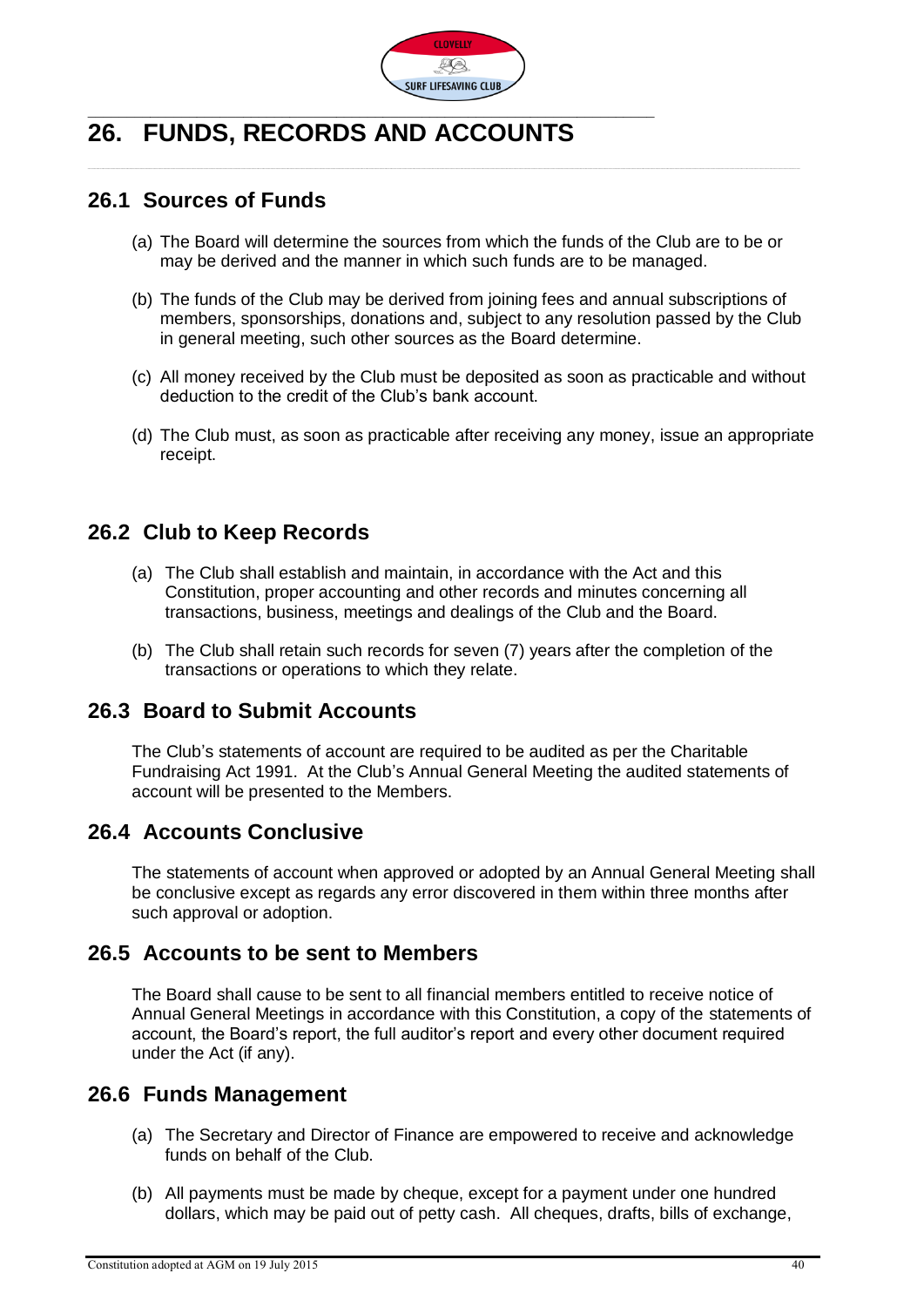

promissory notes and other negotiable instruments must be signed by any two members of the committee of the Club, being members authorised to do so by the Board.

- (c) The financial statement for the year ended  $30<sup>th</sup>$  April each year and a balance sheet of the Club as at 30<sup>th</sup> April each year must be duly certified by the auditor and signed by the President, Secretary and treasurer and included in the annual report of the Club issued to members at the Annual General Meeting.
- (d) A list of all cheques drawn by the treasurer each month must be submitted to the Board for endorsement.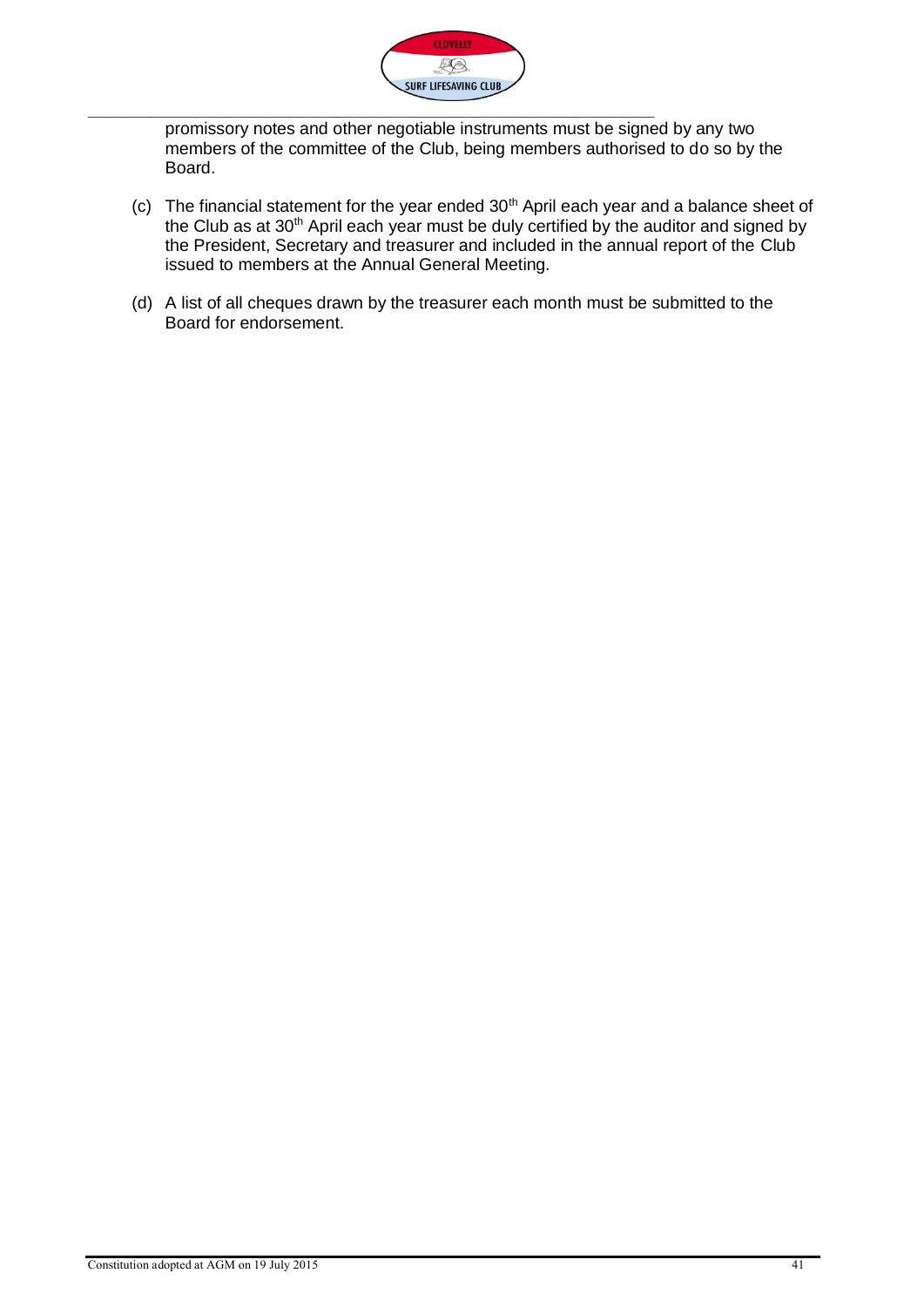

### <span id="page-41-0"></span>**27. APPLICATION OF INCOME**

- (a) The income and property of the Club shall be applied solely towards the promotion of the Objects of the Club as set out in this Constitution.
- (b) No portion of the income or property of the Club shall be paid or transferred, directly or indirectly by way of dividend, bonus or otherwise to any Member.
- (c) Nothing in this rule 27 shall preclude payment to a Member in good faith for expenses incurred or services rendered, including, but not limited to:
	- i. any services actually rendered to the Club whether as an employee or otherwise;
	- ii. goods supplied to the Club in the ordinary and usual course of operation;
	- iii. interest on money borrowed from any Member;
	- iv. rent for premises demised or let by any Member to the Club; or
	- v. any out-of-pocket expenses incurred by the Member on behalf of the Club,
- (d) Provided that any such payment shall not exceed the amount ordinarily payable between ordinary commercial parties dealing at arm's length in a similar transaction.

### <span id="page-41-1"></span>**28. NEGOTIABLE INSTRUMENTS**

All cheques, promissory notes, bankers drafts, bills of exchange and other negotiable instruments, shall be signed, drawn, accepted, endorsed or otherwise executed, as the case may be, by any two duly authorised Directors or in such other manner as the Board determines.

### <span id="page-41-2"></span>**29. AUDITOR**

- (a) A properly qualified auditor or auditors shall be appointed, and the remuneration of such auditor or auditors fixed by the Club in General Meeting. The auditor's duties shall be regulated in accordance with the Act, or if no relevant provisions exist under the Act, in accordance with the *Corporations Act 2001*and generally accepted principles, and/or any applicable code of conduct. The auditor may be removed by the Club in General Meeting.
- (b) The accounts of the Club shall be examined and the correctness of the profit and loss accounts and balance sheets ascertained by an auditor or auditors at the conclusion of each Financial Year.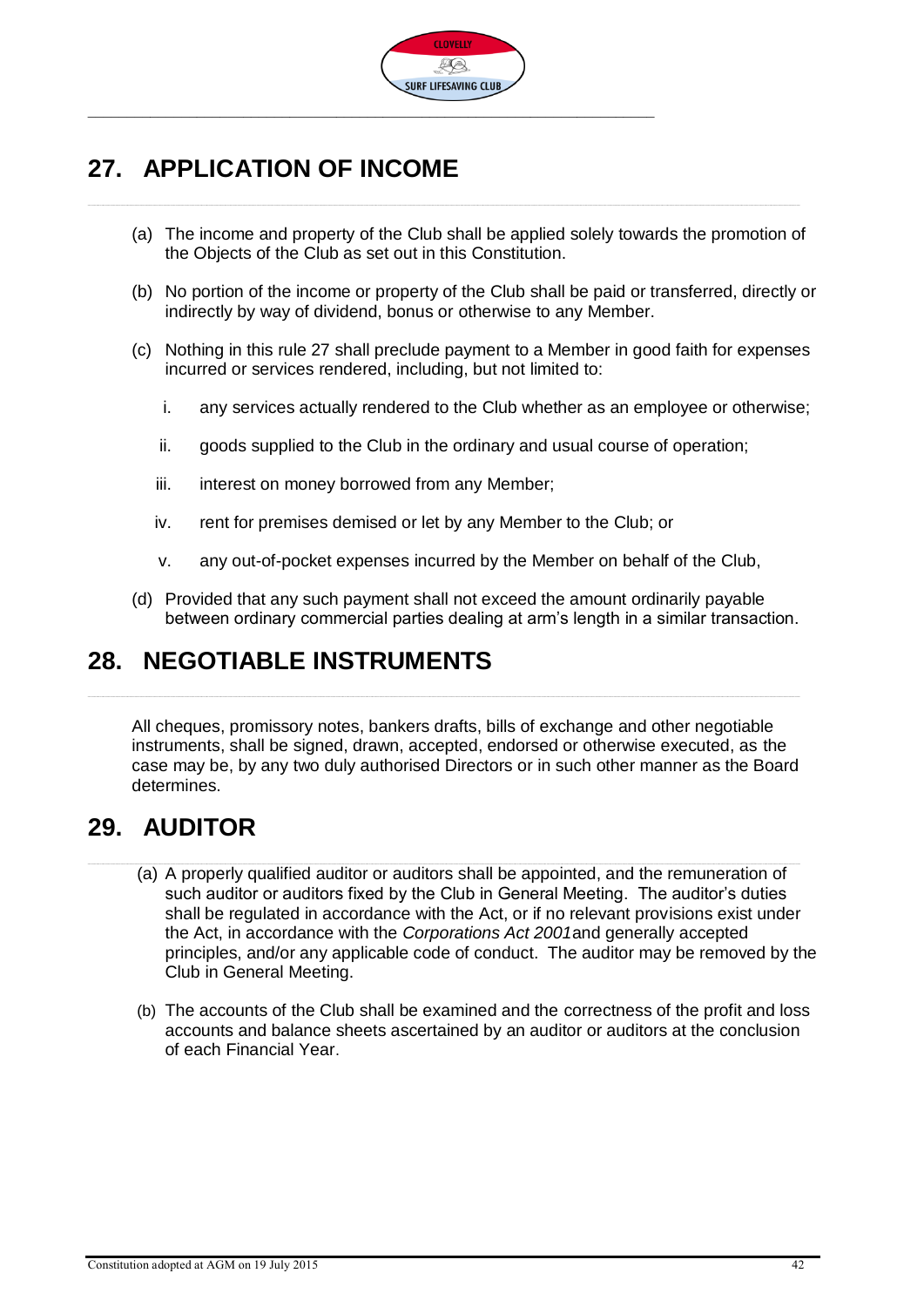

### <span id="page-42-0"></span>**30. SERVICE OF NOTICES**

- (a) Notices may be given to any person entitled under this Constitution to receive any notice by sending the notice by post or facsimile transmission or where available, by electronic mail, to the Member's registered address or facsimile number or electronic mail address.
- (b) Where a notice is sent by post, service of the notice shall be deemed to be effected at the time the letter would have been delivered in the ordinary course of post.
- (c) Where a notice is sent by facsimile transmission, service of the notice shall be deemed to be effected upon receipt of a confirmation report confirming the facsimile was sent to/or received at the facsimile number to which it was sent.
- (d) Where a notice is sent by electronic mail, service of the notice shall be deemed to be effected upon receipt of a confirmation report confirming the electronic mail message was received at the electronic mail address to which it was sent.

### <span id="page-42-1"></span>**31. COMMON SEAL**

The Club does not have a Common Seal.

### <span id="page-42-2"></span>**32. REGISTERED ADDRESS**

The registered address of the Club is:

- (a) The address determined from time to time by resolution of the Board, currently P.O. Box 2094 Clovelly NSW 2031; or
- (b) If the Board has not determined an address to be the registered address, the postal address of the Public Officer.

### <span id="page-42-3"></span>**33. INDEMNITY**

(a) Every Director, officer, auditor, manager, employee or agent of the Club shall be indemnified out of the property or assets of the Club against any liability incurred by him/her in his/her capacity as Director, officer, auditor, manager, employee or agent in defending any proceedings, whether civil or criminal, in which judgement is given in his favour or in which he is acquitted or in connection with any application in relation to any such proceedings in which relief is, under the Act, granted to him by the Court.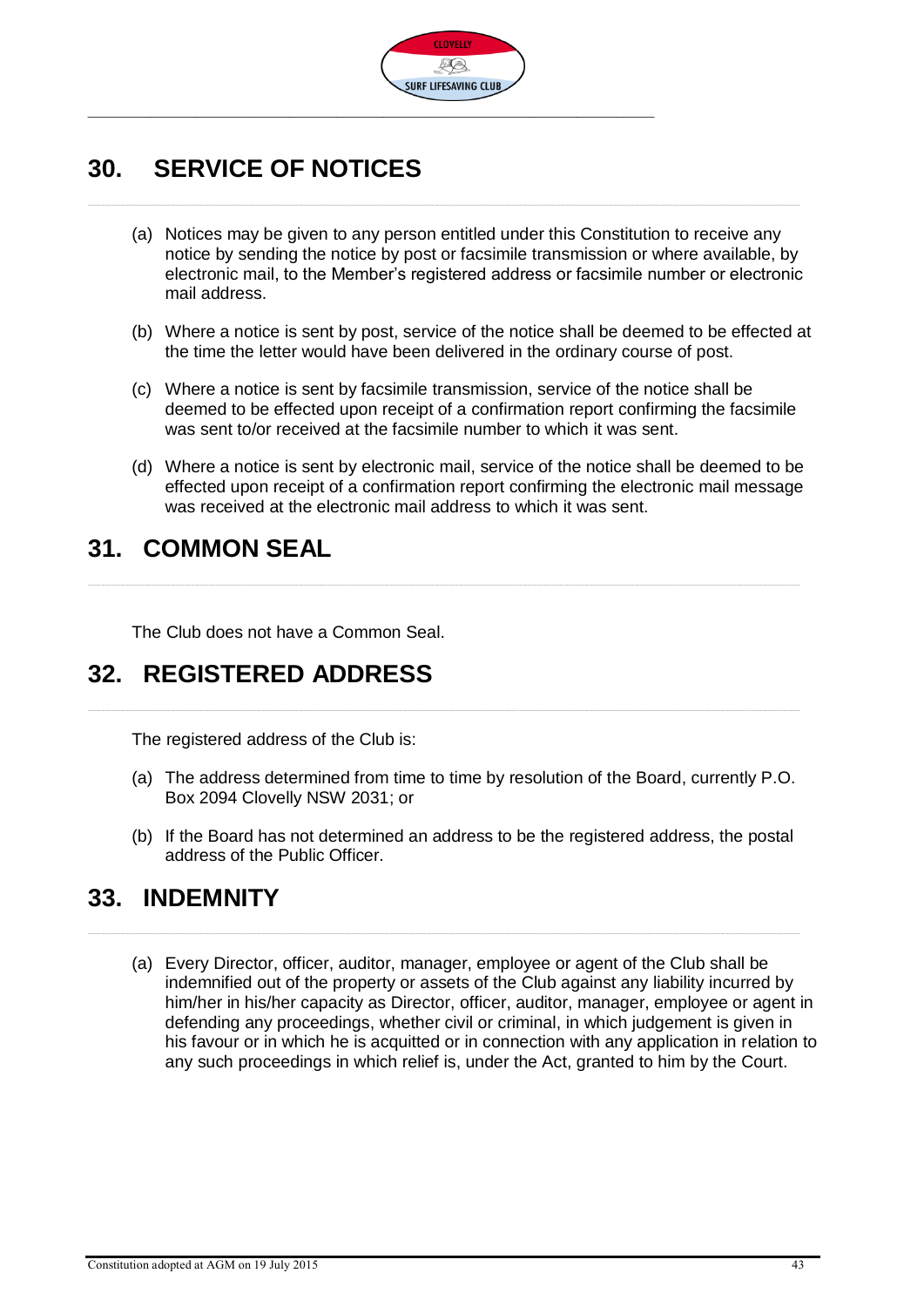

- (b) The Club shall indemnify its Directors, officers, managers and employees against all damages and costs (including legal costs) for which any such Director, officer, manager or employee may be or become liable to any third party in consequence of any act or omission except wilful misconduct:
	- i. in the case of a Director or officer, performed or made whilst acting on behalf of and with the authority, express or implied of the Club; and
	- ii. in the case of an employee, performed or made in the course of, and within the scope of his employment by the Club.

### <span id="page-43-0"></span>**34. DISSOLUTION**

- (a) The Club may be wound up voluntarily by Special Resolution.
- (b) In the event of the Club being wound up, the liability of the Member shall be limited to any outstanding monies due and payable to the Club, including the amount of the Annual Subscription payable in respect of the current Financial Year. No other amount shall be payable by the Member.
- (c) If upon winding up or dissolution of the Club there remains after satisfaction of all its debts and liabilities any assets or property, the same shall not be paid to or distributed amongst the Members but shall be given or transferred to some registered or exempt charity, having objects similar to the Objects and which prohibits the distribution of its or their income and property among its or their Members to an extent at least as great as is imposed on the Club by this Constitution. Such registered or exempt charity will be determined by the Members at or before the time of dissolution, and in default thereof by such judge of the Supreme Court of New South Wales or other Court as may have or acquire jurisdiction in the matter.

### <span id="page-43-1"></span>**35. CUSTODY OF BOOKS AND OTHER DOCUMENTS**

- (a) Except as otherwise provided in this Constitution, the Board shall keep in its custody or control all books, minutes, documents and securities of the Club.
- (b) Subject to the Act, the Board may determine whether and to what extent, and at what times and places and under what conditions, the financial records, accounts, books, securities or other relevant documents of the Club will be open for inspection by the Members.

# <span id="page-43-2"></span>**36. LIQUOR LICENCE OBLIGATIONS**

#### <span id="page-43-3"></span>**36.1 No Payments**

No officer or servant of the Club can be paid by way of commission or allowance from the receipts of the Club from the sale and disposal of liquor.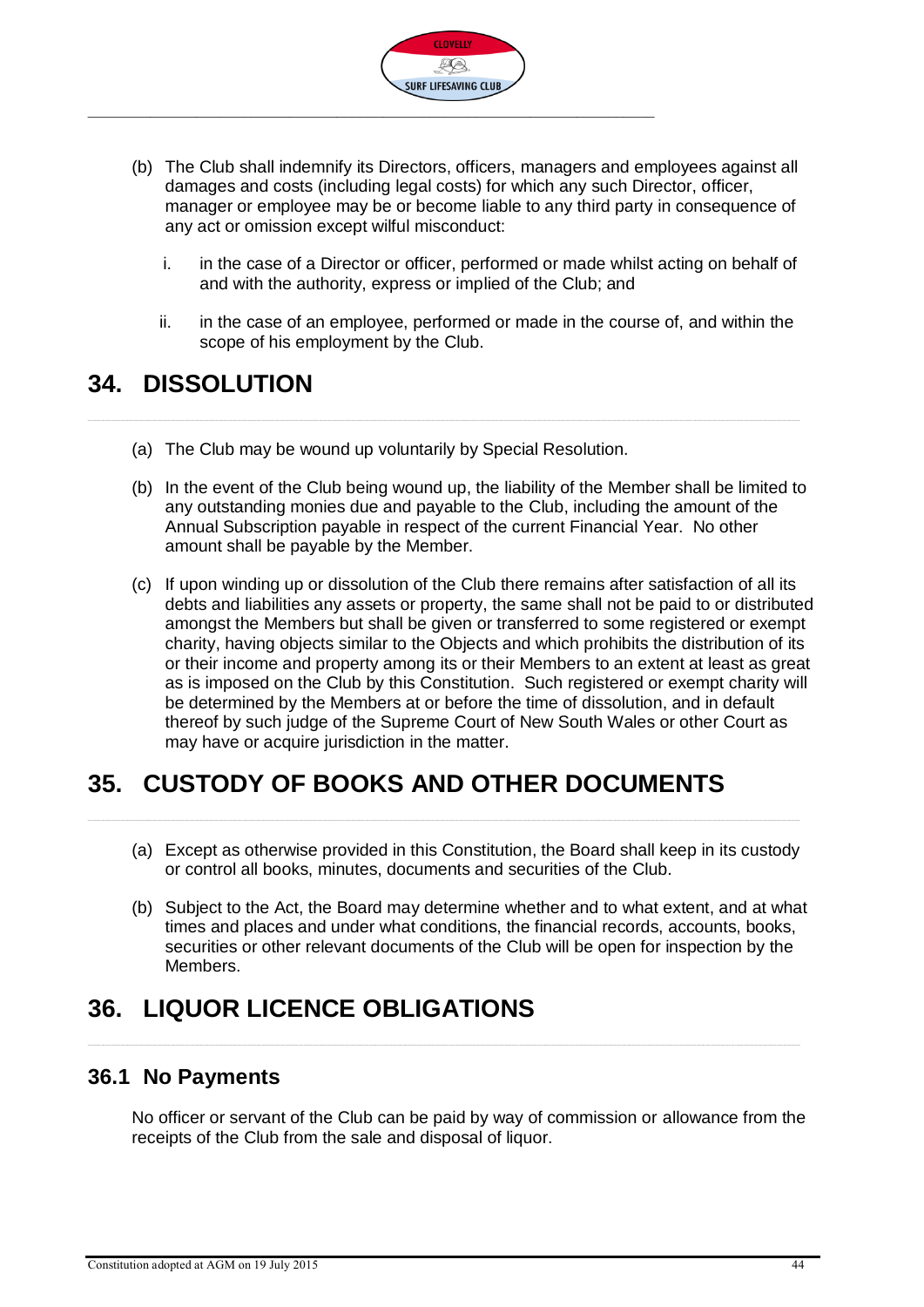

#### <span id="page-44-0"></span>**36.2 Guests**

A visitor to the Club's premises must not be supplied with liquor in those premises unless the visitor is a guest(s) in the company of an adult Member.

### <span id="page-44-1"></span>**37. TRANSITIONAL ARRANGEMENTS**

Notwithstanding any other rule of this Constitution, the transitional arrangements set out in this rule 37 shall apply from the date of adoption of this Constitution.

The Members of the governing or managing body (by whatever name it is called) of the Club in place immediately prior to approval of this Constitution under the Act shall continue in those positions until the next Annual General Meeting following such approval and thereafter the positions of the President and other Directors shall be filled, vacated and otherwise dealt with in accordance with this Constitution.

All clauses, rules, By-Laws and regulations of the Club in force at the date of the approval of this Constitution insofar as such clauses, rules, By-Laws and regulations are not inconsistent with, or have been replaced by this Constitution, shall be deemed to be By-Laws under this rule 37.

All individuals who are, prior to the approval of this Constitution, were Members of the Club shall be deemed Members of the Club from the time of approval of this Constitution under the Act. All such Members shall provide the Club with such details as may be required by the Club under this Constitution within one month of the approval of this Constitution under the Act.

### <span id="page-44-2"></span>**38. COLOURS**

- (a) The Club colours are to be red, white and sky blue. When wearing the club cap, the red colour must be worn on the right hand side.
- (b) The Club blazer must be as approved by the Board for the time being in office.
- (c) The club honour blazer is to be of the same design as the club blazer, with the addition of appropriate wording.

### <span id="page-44-3"></span>**39. SERVICE OF NOTICES**

- (a) For the purpose of these rules, a notice may be served on or given to a person by:
	- i. delivering it to the person personally; or
	- ii. sending it by prepaid post to the address of the person; or
	- iii. sending it by facsimile transmission or some other form of electronic transmission to an address specified by the person for giving or serving the notice.